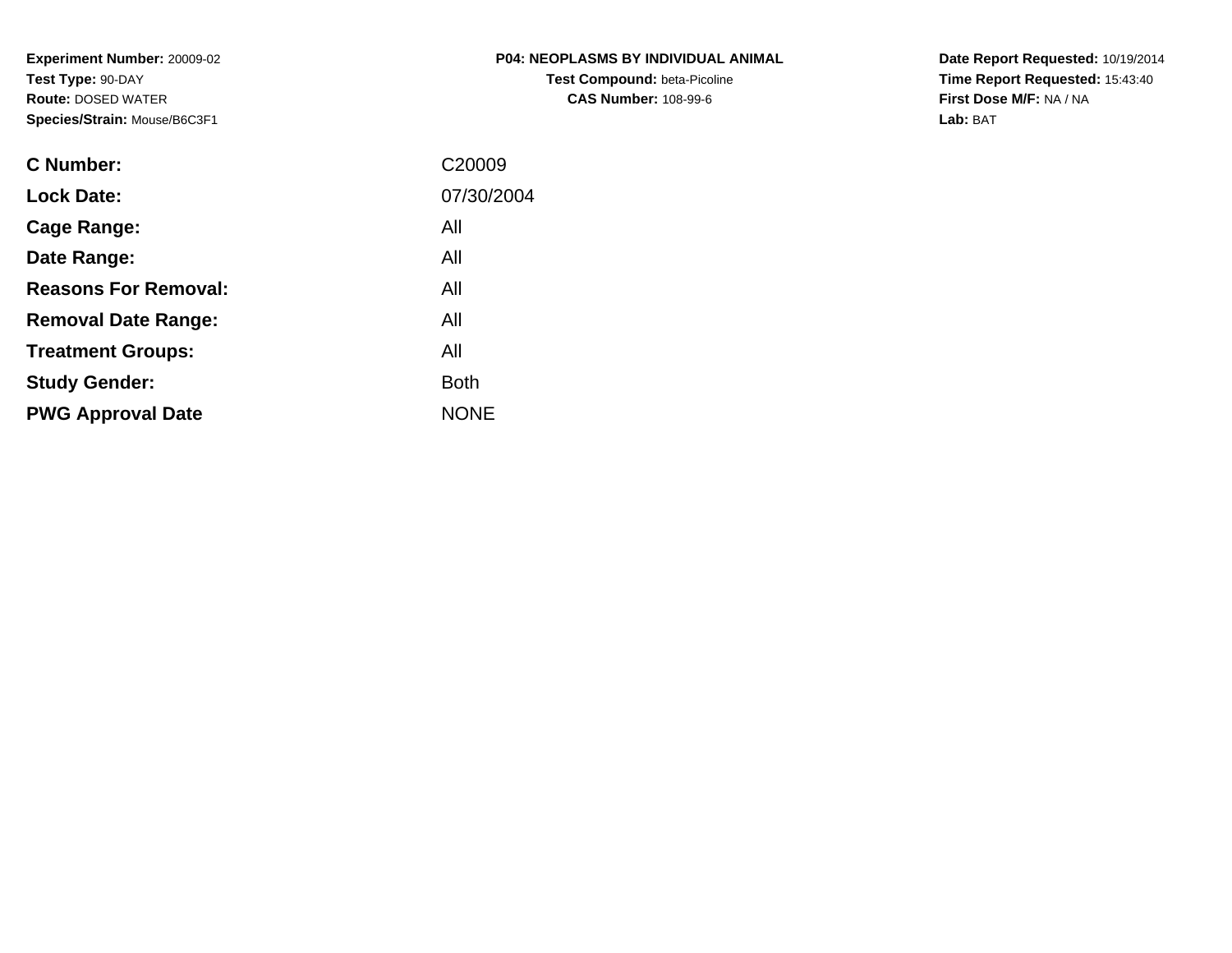**Test Type:** 90-DAY

**Route:** DOSED WATER

**Species/Strain:** Mouse/B6C3F1

# **P04: NEOPLASMS BY INDIVIDUAL ANIMAL**

**Test Compound:** beta-Picoline

**CAS Number:** 108-99-6

**Date Report Requested:** 10/19/2014**Time Report Requested:** 15:43:40**First Dose M/F:** NA / NA**Lab:** BAT

| <b>B6C3F1 Mouse Male</b><br><b>MG/L</b><br>0 | DAY ON TEST      | 0<br>0<br>9<br>$\overline{\mathbf{c}}$    | 0<br>0<br>9<br>$\overline{2}$                                    | 0<br>0<br>9<br>$\overline{2}$                                      | 0<br>$\boldsymbol{\theta}$<br>9<br>$\overline{2}$ | 0<br>$\boldsymbol{\theta}$<br>9<br>$\overline{\mathbf{c}}$ | 0<br>0<br>9<br>$\overline{\mathbf{c}}$ | 0<br>0<br>9<br>$\overline{c}$                | 0<br>$\boldsymbol{\theta}$<br>9<br>$\overline{2}$ | 0<br>0<br>9<br>$\overline{c}$                        | 0<br>0<br>9<br>$\overline{2}$                    |                       |
|----------------------------------------------|------------------|-------------------------------------------|------------------------------------------------------------------|--------------------------------------------------------------------|---------------------------------------------------|------------------------------------------------------------|----------------------------------------|----------------------------------------------|---------------------------------------------------|------------------------------------------------------|--------------------------------------------------|-----------------------|
|                                              | <b>ANIMAL ID</b> | $\mathbf 0$<br>$\mathbf 0$<br>0<br>0<br>1 | $\mathbf 0$<br>$\mathbf 0$<br>$\mathbf 0$<br>0<br>$\overline{2}$ | $\mathbf 0$<br>$\mathbf 0$<br>$\mathbf 0$<br>$\boldsymbol{0}$<br>3 | $\Omega$<br>$\Omega$<br>$\Omega$<br>0<br>4        | $\mathbf 0$<br>$\pmb{0}$<br>$\mathbf 0$<br>0<br>5          | $\Omega$<br>0<br>$\Omega$<br>0<br>6    | $\mathbf 0$<br>0<br>0<br>0<br>$\overline{7}$ | $\overline{0}$<br>0<br>$\mathbf 0$<br>0<br>8      | $\mathbf{0}$<br>$\mathbf 0$<br>$\mathbf 0$<br>0<br>9 | $\mathbf 0$<br>0<br>$\mathbf 0$<br>1<br>$\Omega$ | <i><b>*TOTALS</b></i> |
| <b>Alimentary System</b>                     |                  |                                           |                                                                  |                                                                    |                                                   |                                                            |                                        |                                              |                                                   |                                                      |                                                  |                       |
| Esophagus                                    |                  | +                                         | +                                                                | +                                                                  | +                                                 | +                                                          | +                                      | +                                            | +                                                 | ٠                                                    | +                                                | 10                    |
| Gallbladder                                  |                  | +                                         | $\ddot{}$                                                        | +                                                                  | +                                                 | $\ddot{}$                                                  | $\ddot{}$                              | +                                            | $\ddot{}$                                         | $\ddot{}$                                            | $\ddot{}$                                        | 10                    |
| Intestine Large, Cecum                       |                  | +                                         | +                                                                | +                                                                  | +                                                 | +                                                          | $\ddot{}$                              | $\ddot{}$                                    | +                                                 | $\pm$                                                | +                                                | 10                    |
| Intestine Large, Colon                       |                  | +                                         | $\ddot{}$                                                        | $\ddot{}$                                                          | +                                                 | $\ddot{}$                                                  | $\ddot{}$                              | $\ddot{}$                                    | $\ddot{}$                                         | $\ddot{}$                                            | $\ddot{}$                                        | 10                    |
| Intestine Large, Rectum                      |                  | +                                         | +                                                                | +                                                                  | +                                                 | +                                                          | $\ddot{}$                              | +                                            | +                                                 | +                                                    | +                                                | 10                    |
| Intestine Small, Duodenum                    |                  | $\ddot{}$                                 | $\ddot{}$                                                        | $\ddot{}$                                                          | $\ddot{}$                                         | $\ddot{}$                                                  | $\ddot{}$                              | $\ddot{}$                                    | $\ddot{}$                                         | $\ddot{}$                                            | $\ddot{}$                                        | 10                    |
| Intestine Small, Ileum                       |                  | $\ddot{}$                                 | $\ddot{}$                                                        | $\ddot{}$                                                          | +                                                 | $\ddot{}$                                                  | $\ddot{}$                              | +                                            | $\ddot{}$                                         | $\ddot{}$                                            | +                                                | 10                    |
| Intestine Small, Jejunum                     |                  | $\ddot{}$                                 | $\ddot{}$                                                        | $\ddot{}$                                                          | $\ddot{}$                                         | $\ddot{}$                                                  | $\ddot{}$                              | $\ddot{}$                                    | $\ddot{}$                                         | $+$                                                  | $\ddot{}$                                        | 10                    |
| Liver                                        |                  | +                                         | $\ddot{}$                                                        | +                                                                  | +                                                 | +                                                          | $\ddot{}$                              | +                                            | +                                                 | $\ddot{}$                                            | +                                                | 10                    |
| Pancreas                                     |                  | $\ddot{}$                                 | +                                                                | +                                                                  | +                                                 | $\ddot{}$                                                  | $\ddot{}$                              | $\ddot{}$                                    | $\ddot{}$                                         | $\ddot{}$                                            | $\ddot{}$                                        | 10                    |
| <b>Salivary Glands</b>                       |                  | $\ddot{}$                                 | $\ddot{}$                                                        | $\ddot{}$                                                          | $\ddot{}$                                         | $\ddot{}$                                                  | $+$                                    | $\ddot{}$                                    | $\ddot{}$                                         | $\ddot{}$                                            | $\ddot{}$                                        | 10                    |
| Stomach, Forestomach                         |                  | $\ddot{}$                                 | $\ddot{}$                                                        | $\ddot{}$                                                          | $\ddot{}$                                         | $+$                                                        | $+$                                    | $+$                                          | $\ddot{}$                                         | $+$                                                  | $\ddot{}$                                        | 10                    |
| Stomach, Glandular                           |                  | $\ddot{}$                                 |                                                                  | $\ddot{}$                                                          | $\ddot{}$                                         | $\ddot{}$                                                  | $\ddot{}$                              | $\ddot{}$                                    | $\ddot{}$                                         | $\ddot{}$                                            | $\ddot{}$                                        | 10                    |
| <b>Cardiovascular System</b>                 |                  |                                           |                                                                  |                                                                    |                                                   |                                                            |                                        |                                              |                                                   |                                                      |                                                  |                       |
| <b>Blood Vessel</b>                          |                  | +                                         | +                                                                | +                                                                  | M                                                 | +                                                          | +                                      | +                                            |                                                   |                                                      | ٠                                                | 9                     |
| Heart                                        |                  | $\ddot{}$                                 |                                                                  | Ŧ.                                                                 | ÷                                                 |                                                            |                                        | ÷                                            |                                                   |                                                      | $\ddot{}$                                        | 10                    |
| <b>Endocrine System</b>                      |                  |                                           |                                                                  |                                                                    |                                                   |                                                            |                                        |                                              |                                                   |                                                      |                                                  |                       |
| <b>Adrenal Cortex</b>                        |                  | +                                         | +                                                                | +                                                                  | +                                                 | +                                                          | +                                      | +                                            | +                                                 | ٠                                                    | +                                                | 10                    |
| Adrenal Medulla                              |                  | +                                         |                                                                  | +                                                                  | +                                                 | +                                                          | +                                      | $\ddot{}$                                    | +                                                 | +                                                    | +                                                | 10                    |
| Islets, Pancreatic                           |                  | +                                         |                                                                  | +                                                                  | +                                                 | +                                                          | +                                      | +                                            | +                                                 | +                                                    | +                                                | 10                    |

\* ..Total animals with tissue examined microscopically; Total animals with tumor **M** . Missing tissue M ..Missing tissue

+ ..Tissue examined microscopically

I ..Insufficient tissue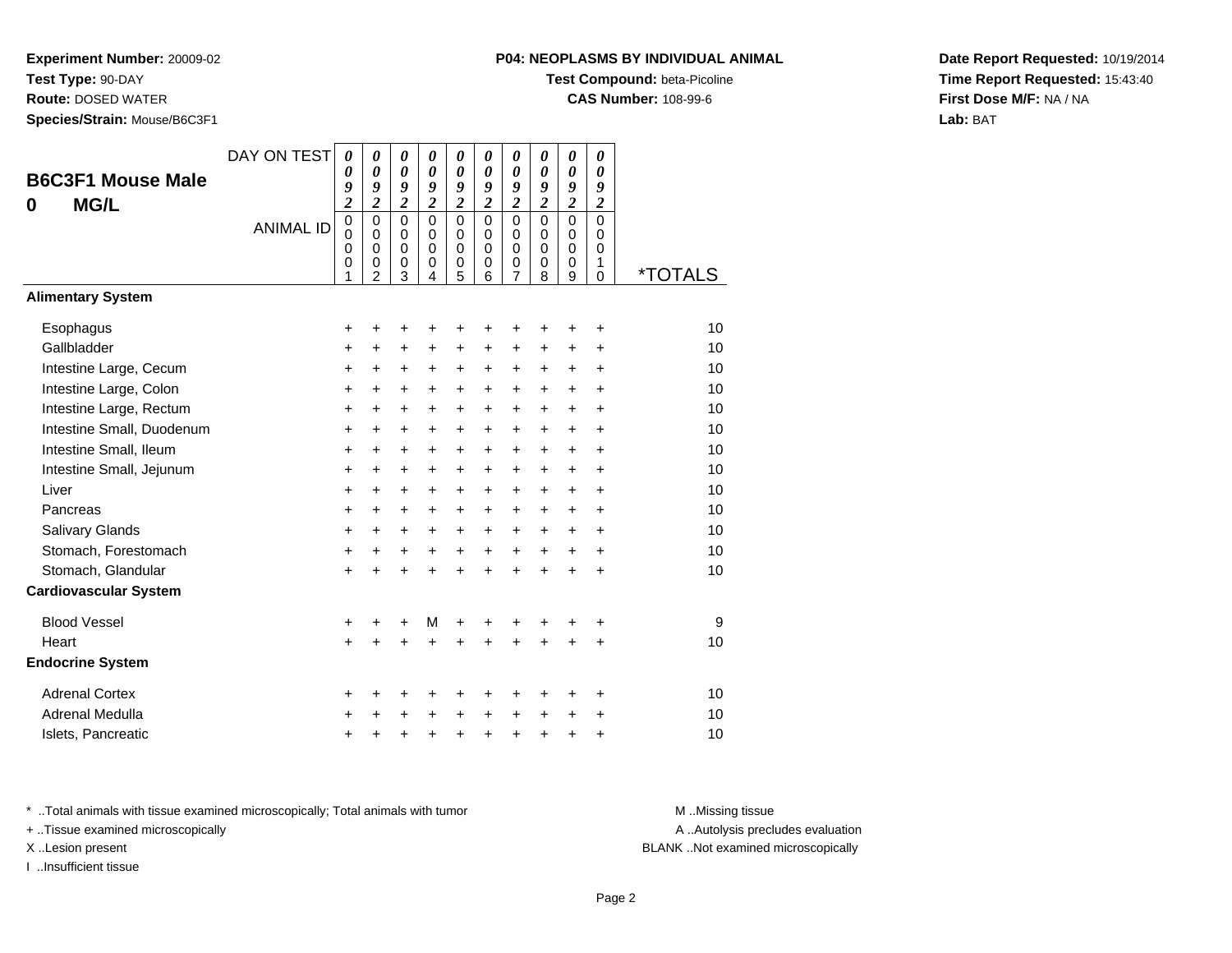**Test Type:** 90-DAY

**Route:** DOSED WATER

**Species/Strain:** Mouse/B6C3F1

# **Test Compound:** beta-Picoline

**CAS Number:** 108-99-6

**Date Report Requested:** 10/19/2014**Time Report Requested:** 15:43:40**First Dose M/F:** NA / NA**Lab:** BAT

| <b>B6C3F1 Mouse Male</b><br><b>MG/L</b><br>0 | DAY ON TEST<br><b>ANIMAL ID</b> | $\boldsymbol{\theta}$<br>0<br>9<br>$\overline{\mathbf{c}}$<br>$\mathbf 0$<br>$\mathbf 0$<br>0<br>0<br>1 | 0<br>$\boldsymbol{\theta}$<br>9<br>$\overline{2}$<br>$\mathbf 0$<br>$\mathbf 0$<br>$\mathbf 0$<br>0<br>$\overline{c}$ | 0<br>$\boldsymbol{\theta}$<br>9<br>$\overline{\mathbf{c}}$<br>$\mathbf 0$<br>$\mathbf 0$<br>$\mathbf 0$<br>$\mathbf 0$<br>3 | 0<br>0<br>9<br>$\overline{2}$<br>$\overline{0}$<br>$\mathbf 0$<br>$\mathbf 0$<br>0<br>4 | 0<br>$\boldsymbol{\theta}$<br>9<br>$\overline{\mathbf{c}}$<br>$\overline{0}$<br>$\mathbf 0$<br>0<br>0<br>5 | 0<br>0<br>9<br>$\overline{2}$<br>0<br>$\mathbf 0$<br>$\Omega$<br>0<br>6 | 0<br>0<br>9<br>$\overline{\mathbf{c}}$<br>$\overline{0}$<br>$\mathbf 0$<br>$\mathbf 0$<br>$\boldsymbol{0}$<br>$\overline{7}$ | 0<br>$\boldsymbol{\theta}$<br>9<br>$\overline{\mathbf{c}}$<br>$\mathbf 0$<br>$\mathbf 0$<br>$\Omega$<br>0<br>8 | 0<br>$\boldsymbol{\theta}$<br>9<br>$\overline{2}$<br>$\overline{0}$<br>$\pmb{0}$<br>$\mathbf 0$<br>$\pmb{0}$<br>$\boldsymbol{9}$ | 0<br>$\boldsymbol{\theta}$<br>9<br>$\boldsymbol{2}$<br>$\overline{0}$<br>0<br>$\mathbf 0$<br>1<br>$\mathbf 0$ | <i><b>*TOTALS</b></i> |
|----------------------------------------------|---------------------------------|---------------------------------------------------------------------------------------------------------|-----------------------------------------------------------------------------------------------------------------------|-----------------------------------------------------------------------------------------------------------------------------|-----------------------------------------------------------------------------------------|------------------------------------------------------------------------------------------------------------|-------------------------------------------------------------------------|------------------------------------------------------------------------------------------------------------------------------|----------------------------------------------------------------------------------------------------------------|----------------------------------------------------------------------------------------------------------------------------------|---------------------------------------------------------------------------------------------------------------|-----------------------|
| Parathyroid Gland                            |                                 | $\ddot{}$                                                                                               | $\ddot{}$                                                                                                             | $\ddot{}$                                                                                                                   | M                                                                                       | M                                                                                                          | $\ddot{}$                                                               | M                                                                                                                            | $\ddot{}$                                                                                                      | M                                                                                                                                | $\ddot{}$                                                                                                     | 6                     |
| <b>Pituitary Gland</b>                       |                                 | $\ddot{}$                                                                                               | $\ddot{}$                                                                                                             | М                                                                                                                           | М                                                                                       | $\ddot{}$                                                                                                  | +                                                                       | $\ddot{}$                                                                                                                    | $\ddot{}$                                                                                                      | $\ddot{}$                                                                                                                        | M                                                                                                             | $\overline{7}$        |
| <b>Thyroid Gland</b>                         |                                 | $\ddot{}$                                                                                               | $\ddot{}$                                                                                                             | $\ddot{}$                                                                                                                   | $\ddot{}$                                                                               | $\ddot{}$                                                                                                  | ÷                                                                       | ÷                                                                                                                            | $\ddot{}$                                                                                                      | $\ddot{}$                                                                                                                        | $\ddot{}$                                                                                                     | 10                    |
| <b>General Body System</b>                   |                                 |                                                                                                         |                                                                                                                       |                                                                                                                             |                                                                                         |                                                                                                            |                                                                         |                                                                                                                              |                                                                                                                |                                                                                                                                  |                                                                                                               |                       |
| <b>NONE</b>                                  |                                 |                                                                                                         |                                                                                                                       |                                                                                                                             |                                                                                         |                                                                                                            |                                                                         |                                                                                                                              |                                                                                                                |                                                                                                                                  |                                                                                                               |                       |
| <b>Genital System</b>                        |                                 |                                                                                                         |                                                                                                                       |                                                                                                                             |                                                                                         |                                                                                                            |                                                                         |                                                                                                                              |                                                                                                                |                                                                                                                                  |                                                                                                               |                       |
| Epididymis                                   |                                 | +                                                                                                       | +                                                                                                                     | +                                                                                                                           | +                                                                                       | +                                                                                                          | +                                                                       | +                                                                                                                            |                                                                                                                |                                                                                                                                  |                                                                                                               | 10                    |
| <b>Preputial Gland</b>                       |                                 | +                                                                                                       | $\pm$                                                                                                                 | +                                                                                                                           | $\pm$                                                                                   | $\ddot{}$                                                                                                  | +                                                                       | +                                                                                                                            | ٠                                                                                                              | ÷                                                                                                                                | +                                                                                                             | 10                    |
| Prostate                                     |                                 | +                                                                                                       | $\pm$                                                                                                                 | $\ddot{}$                                                                                                                   | $\pm$                                                                                   | $\pm$                                                                                                      | +                                                                       | +                                                                                                                            | +                                                                                                              | $\pm$                                                                                                                            | +                                                                                                             | 10                    |
| <b>Seminal Vesicle</b>                       |                                 | $\ddot{}$                                                                                               | +                                                                                                                     | +                                                                                                                           | +                                                                                       | $\ddot{}$                                                                                                  | +                                                                       | +                                                                                                                            | +                                                                                                              | +                                                                                                                                | +                                                                                                             | 10                    |
| <b>Testes</b>                                |                                 | $\ddot{}$                                                                                               | ÷                                                                                                                     | $\ddot{}$                                                                                                                   | $\ddot{}$                                                                               | $\ddot{}$                                                                                                  | ÷                                                                       | $\ddot{}$                                                                                                                    | $\ddot{}$                                                                                                      |                                                                                                                                  | $\ddot{}$                                                                                                     | 10                    |
| <b>Hematopoietic System</b>                  |                                 |                                                                                                         |                                                                                                                       |                                                                                                                             |                                                                                         |                                                                                                            |                                                                         |                                                                                                                              |                                                                                                                |                                                                                                                                  |                                                                                                               |                       |
| <b>Bone Marrow</b>                           |                                 | +                                                                                                       | +                                                                                                                     | +                                                                                                                           |                                                                                         | +                                                                                                          | +                                                                       | +                                                                                                                            |                                                                                                                |                                                                                                                                  |                                                                                                               | 10                    |
| Lymph Node, Mandibular                       |                                 | $\ddot{}$                                                                                               | $\ddot{}$                                                                                                             | $\ddot{}$                                                                                                                   | $\ddot{}$                                                                               | $+$                                                                                                        | $\ddot{}$                                                               | $\ddot{}$                                                                                                                    | $\ddot{}$                                                                                                      | $\pm$                                                                                                                            | +                                                                                                             | 10                    |
| Lymph Node, Mesenteric                       |                                 | +                                                                                                       | +                                                                                                                     | +                                                                                                                           | $\ddot{}$                                                                               | $\ddot{}$                                                                                                  | +                                                                       | +                                                                                                                            | +                                                                                                              | +                                                                                                                                | +                                                                                                             | 10                    |
| Spleen                                       |                                 | $\ddot{}$                                                                                               | +                                                                                                                     | $\ddot{}$                                                                                                                   | $\ddot{}$                                                                               | $+$                                                                                                        | $\ddot{}$                                                               | +                                                                                                                            | $\ddot{}$                                                                                                      | $\ddot{}$                                                                                                                        | $\ddot{}$                                                                                                     | 10                    |
| Thymus                                       |                                 | $\ddot{}$                                                                                               | $\ddot{}$                                                                                                             | $\ddot{}$                                                                                                                   | $\ddot{}$                                                                               | $\ddot{}$                                                                                                  | $\ddot{}$                                                               | $\ddot{}$                                                                                                                    | $\ddot{}$                                                                                                      | $\ddot{}$                                                                                                                        | +                                                                                                             | 10                    |
| <b>Integumentary System</b>                  |                                 |                                                                                                         |                                                                                                                       |                                                                                                                             |                                                                                         |                                                                                                            |                                                                         |                                                                                                                              |                                                                                                                |                                                                                                                                  |                                                                                                               |                       |
| <b>Mammary Gland</b>                         |                                 | М                                                                                                       | М                                                                                                                     | M                                                                                                                           | M                                                                                       | M                                                                                                          | м                                                                       | M                                                                                                                            | М                                                                                                              | M                                                                                                                                | M                                                                                                             | 0                     |
| Skin                                         |                                 | +                                                                                                       | +                                                                                                                     | +                                                                                                                           | +                                                                                       | +                                                                                                          | +                                                                       | +                                                                                                                            | +                                                                                                              | +                                                                                                                                | +                                                                                                             | 10                    |

\* ..Total animals with tissue examined microscopically; Total animals with tumor **M** . Missing tissue M ..Missing tissue

+ ..Tissue examined microscopically

I ..Insufficient tissue

A ..Autolysis precludes evaluation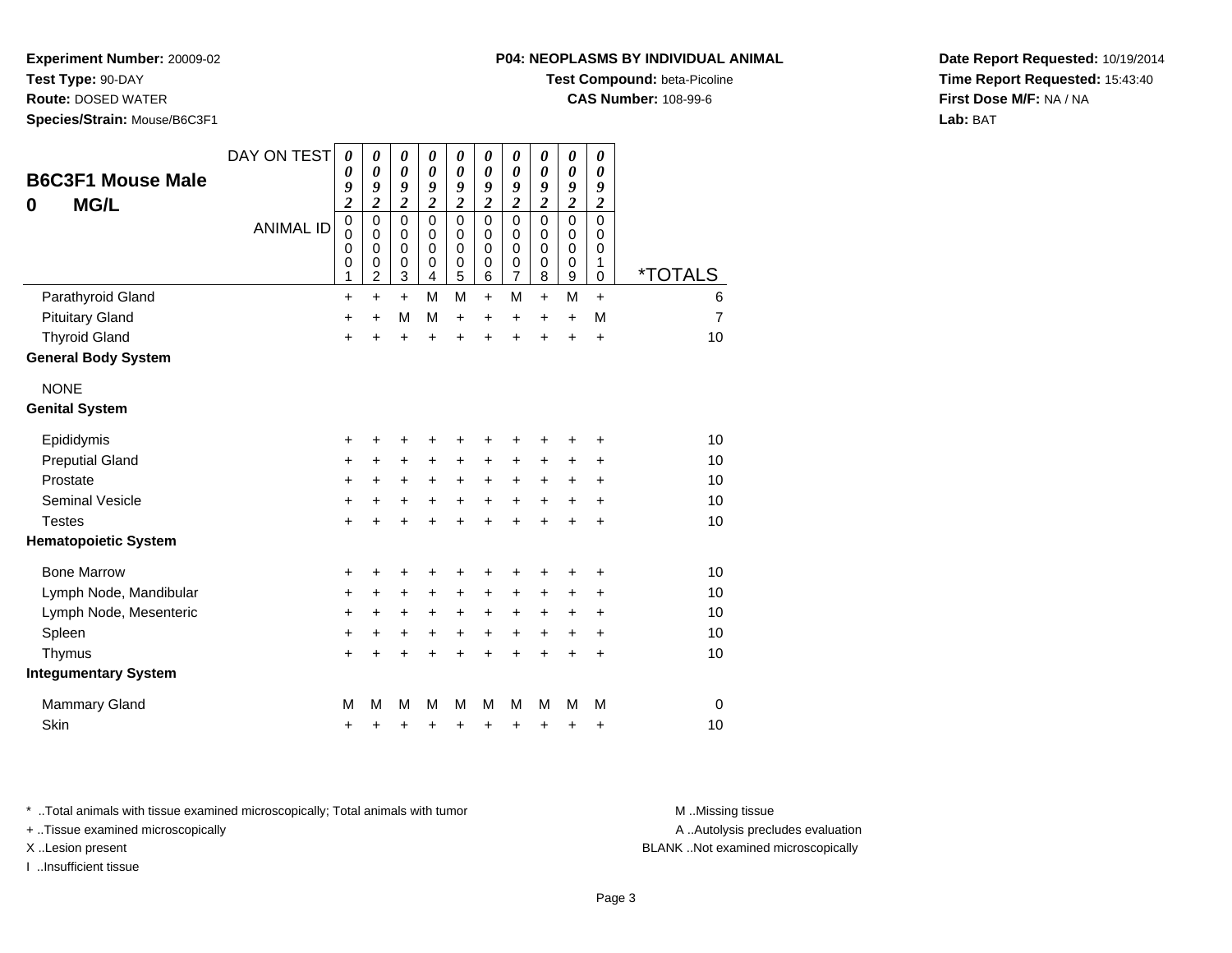**Test Type:** 90-DAY

**Route:** DOSED WATER

**Species/Strain:** Mouse/B6C3F1

**Test Compound:** beta-Picoline

**CAS Number:** 108-99-6

**Date Report Requested:** 10/19/2014**Time Report Requested:** 15:43:40**First Dose M/F:** NA / NA**Lab:** BAT

| <b>B6C3F1 Mouse Male</b><br><b>MG/L</b><br>$\bf{0}$ | DAY ON TEST<br><b>ANIMAL ID</b> | 0<br>$\boldsymbol{\theta}$<br>9<br>$\overline{\mathbf{c}}$<br>$\pmb{0}$<br>$\mathbf 0$<br>$\mathbf 0$<br>$\mathbf 0$ | 0<br>0<br>9<br>$\overline{c}$<br>$\pmb{0}$<br>$\mathbf 0$<br>0<br>0 | 0<br>0<br>9<br>$\overline{c}$<br>$\pmb{0}$<br>$\mathbf 0$<br>$\mathsf 0$<br>0 | 0<br>$\boldsymbol{\theta}$<br>9<br>$\overline{\mathbf{c}}$<br>$\Omega$<br>$\mathbf 0$<br>$\mathbf 0$<br>0 | 0<br>0<br>9<br>$\overline{c}$<br>$\mathbf 0$<br>0<br>$\mathbf 0$<br>$\mathbf 0$ | 0<br>0<br>9<br>$\overline{c}$<br>$\mathbf 0$<br>$\mathbf 0$<br>$\mathbf 0$<br>$\mathbf 0$ | 0<br>0<br>9<br>$\overline{c}$<br>$\mathbf 0$<br>$\mathbf 0$<br>$\mathbf 0$<br>0 | $\boldsymbol{\theta}$<br>$\boldsymbol{\theta}$<br>9<br>$\overline{\mathbf{c}}$<br>$\mathbf 0$<br>0<br>$\pmb{0}$<br>$\mathbf 0$ | 0<br>0<br>9<br>$\overline{c}$<br>$\mathbf 0$<br>$\mathbf 0$<br>$\mathbf 0$<br>$\mathbf 0$ | 0<br>$\boldsymbol{\theta}$<br>9<br>$\boldsymbol{2}$<br>$\mathbf 0$<br>$\mathbf 0$<br>$\mathsf 0$<br>1 |                       |
|-----------------------------------------------------|---------------------------------|----------------------------------------------------------------------------------------------------------------------|---------------------------------------------------------------------|-------------------------------------------------------------------------------|-----------------------------------------------------------------------------------------------------------|---------------------------------------------------------------------------------|-------------------------------------------------------------------------------------------|---------------------------------------------------------------------------------|--------------------------------------------------------------------------------------------------------------------------------|-------------------------------------------------------------------------------------------|-------------------------------------------------------------------------------------------------------|-----------------------|
| <b>Musculoskeletal System</b>                       |                                 | 1                                                                                                                    | $\mathfrak{p}$                                                      | 3                                                                             | 4                                                                                                         | 5                                                                               | 6                                                                                         | 7                                                                               | 8                                                                                                                              | 9                                                                                         | $\Omega$                                                                                              | <i><b>*TOTALS</b></i> |
| Bone<br><b>Nervous System</b>                       |                                 | +                                                                                                                    |                                                                     |                                                                               |                                                                                                           |                                                                                 |                                                                                           |                                                                                 |                                                                                                                                |                                                                                           | +                                                                                                     | 10                    |
| <b>Brain</b>                                        |                                 | $\ddot{}$                                                                                                            |                                                                     |                                                                               |                                                                                                           |                                                                                 |                                                                                           |                                                                                 | ÷                                                                                                                              | +                                                                                         | $\ddot{}$                                                                                             | 10                    |
| <b>Respiratory System</b>                           |                                 |                                                                                                                      |                                                                     |                                                                               |                                                                                                           |                                                                                 |                                                                                           |                                                                                 |                                                                                                                                |                                                                                           |                                                                                                       |                       |
| Lung                                                |                                 | $\ddot{}$                                                                                                            |                                                                     |                                                                               |                                                                                                           |                                                                                 |                                                                                           |                                                                                 |                                                                                                                                |                                                                                           | +                                                                                                     | 10                    |
| <b>Nose</b>                                         |                                 | $\ddot{}$                                                                                                            | +                                                                   | +                                                                             | $\ddot{}$                                                                                                 | $\ddot{}$                                                                       | $\ddot{}$                                                                                 | +                                                                               | $\ddot{}$                                                                                                                      | +                                                                                         | $\ddot{}$                                                                                             | 10                    |
| Trachea                                             |                                 | $+$                                                                                                                  | $\div$                                                              | $\pm$                                                                         | $\div$                                                                                                    | $\ddot{}$                                                                       | $\div$                                                                                    | $\ddot{}$                                                                       | +                                                                                                                              | +                                                                                         | $\ddot{}$                                                                                             | 10                    |
| <b>Special Senses System</b>                        |                                 |                                                                                                                      |                                                                     |                                                                               |                                                                                                           |                                                                                 |                                                                                           |                                                                                 |                                                                                                                                |                                                                                           |                                                                                                       |                       |
| Eye                                                 |                                 | $\ddot{}$                                                                                                            |                                                                     | +                                                                             |                                                                                                           | ٠                                                                               |                                                                                           | ٠                                                                               | +                                                                                                                              | +                                                                                         | +                                                                                                     | 10                    |
| Harderian Gland                                     |                                 | $+$                                                                                                                  |                                                                     |                                                                               | +                                                                                                         | +                                                                               | $\ddot{}$                                                                                 | $\ddot{}$                                                                       | $\ddot{}$                                                                                                                      | $\ddot{}$                                                                                 | $\ddot{}$                                                                                             | 10                    |
| <b>Urinary System</b>                               |                                 |                                                                                                                      |                                                                     |                                                                               |                                                                                                           |                                                                                 |                                                                                           |                                                                                 |                                                                                                                                |                                                                                           |                                                                                                       |                       |
| Kidney                                              |                                 | +                                                                                                                    |                                                                     |                                                                               |                                                                                                           | ٠                                                                               |                                                                                           | +                                                                               | +                                                                                                                              | +                                                                                         | +                                                                                                     | 10                    |
| <b>Urinary Bladder</b><br><b>SYSTEMIC LESIONS</b>   |                                 | $+$                                                                                                                  |                                                                     |                                                                               |                                                                                                           | $\ddot{}$                                                                       | $\ddot{}$                                                                                 | $\ddot{}$                                                                       | $\ddot{}$                                                                                                                      | $\ddot{}$                                                                                 | $\ddot{}$                                                                                             | 10                    |
| Multiple Organ                                      |                                 | ٠                                                                                                                    |                                                                     |                                                                               |                                                                                                           |                                                                                 |                                                                                           |                                                                                 | ٠                                                                                                                              | +                                                                                         | +                                                                                                     | 10                    |

\* ..Total animals with tissue examined microscopically; Total animals with tumor **M** . Missing tissue M ..Missing tissue

+ ..Tissue examined microscopically

I ..Insufficient tissue

A ..Autolysis precludes evaluation

X ..Lesion present BLANK ..Not examined microscopically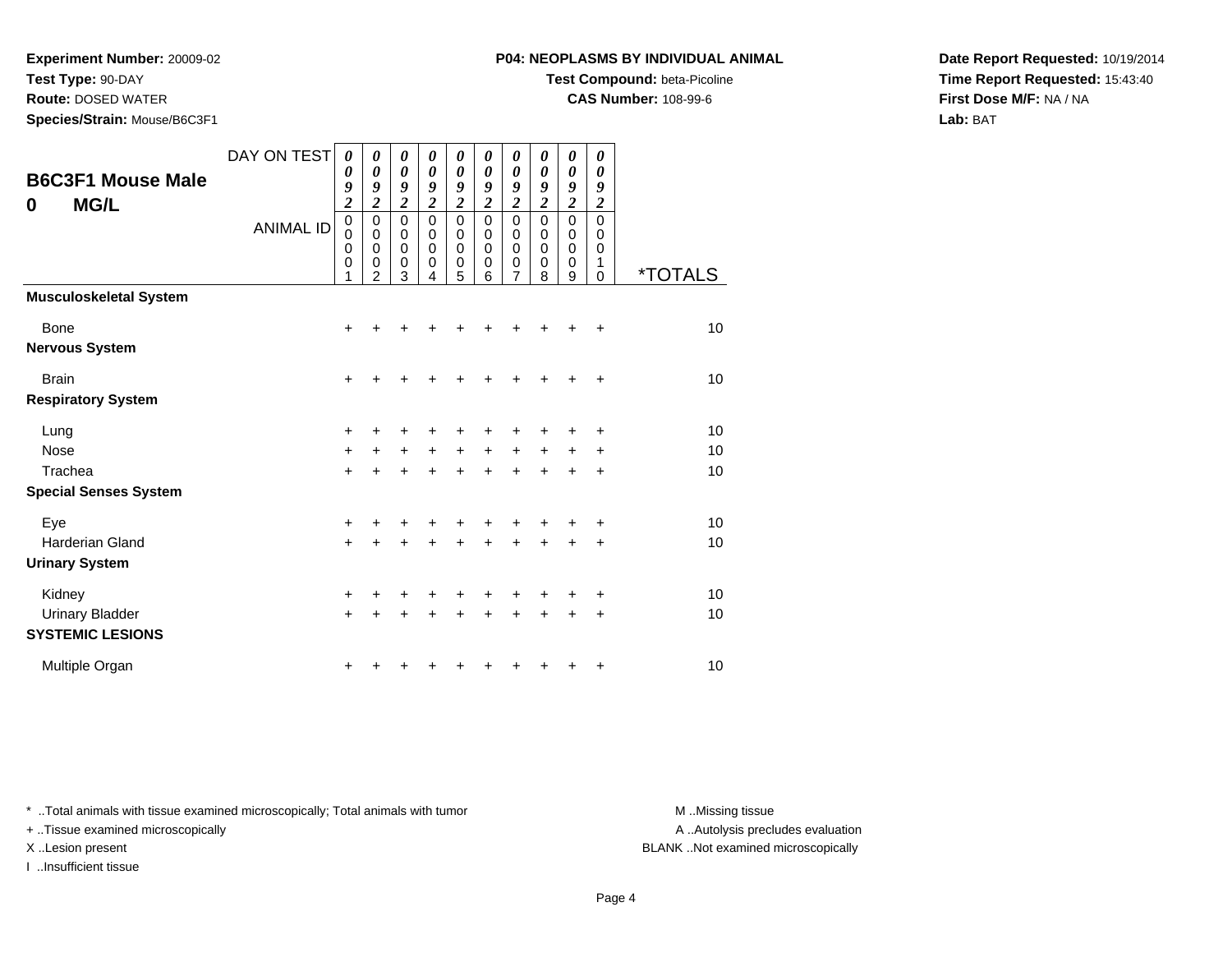**Experiment Number:** 20009-02**Test Type:** 90-DAY

**Route:** DOSED WATER

**Species/Strain:** Mouse/B6C3F1

## **P04: NEOPLASMS BY INDIVIDUAL ANIMAL**

**Test Compound:** beta-Picoline

**CAS Number:** 108-99-6

**Date Report Requested:** 10/19/2014**Time Report Requested:** 15:43:40**First Dose M/F:** NA / NA**Lab:** BAT

| <b>B6C3F1 Mouse Male</b><br><b>MG/L</b><br>78 | DAY ON TEST | U<br>a<br><u>า</u> | $\boldsymbol{\theta}$<br>Q | 0<br>0<br>O<br>∠ | 0<br>0<br>0 | U<br>0<br>Q<br>∠ | a | U<br>o<br>∠ | o | U<br>U<br>o |  |
|-----------------------------------------------|-------------|--------------------|----------------------------|------------------|-------------|------------------|---|-------------|---|-------------|--|
|                                               | ANIMAL ID   | O<br>0<br>0        | U<br>ີ                     | 0<br>0<br>0<br>າ | O<br>0      | 0<br>0<br>0<br>5 | U | 0<br>0<br>0 | ິ | ີ           |  |

# **Alimentary System**

NONE

**Cardiovascular System**

NONE

**Endocrine System**

NONE

**General Body System**

NONE

**Genital System**

# NONE

**Hematopoietic System**

NONE

**Integumentary System**

NONE

**Musculoskeletal System**

NONE

**Nervous System**

NONE

\* ..Total animals with tissue examined microscopically; Total animals with tumor **M** ...Missing tissue M ...Missing tissue

+ ..Tissue examined microscopically

I ..Insufficient tissue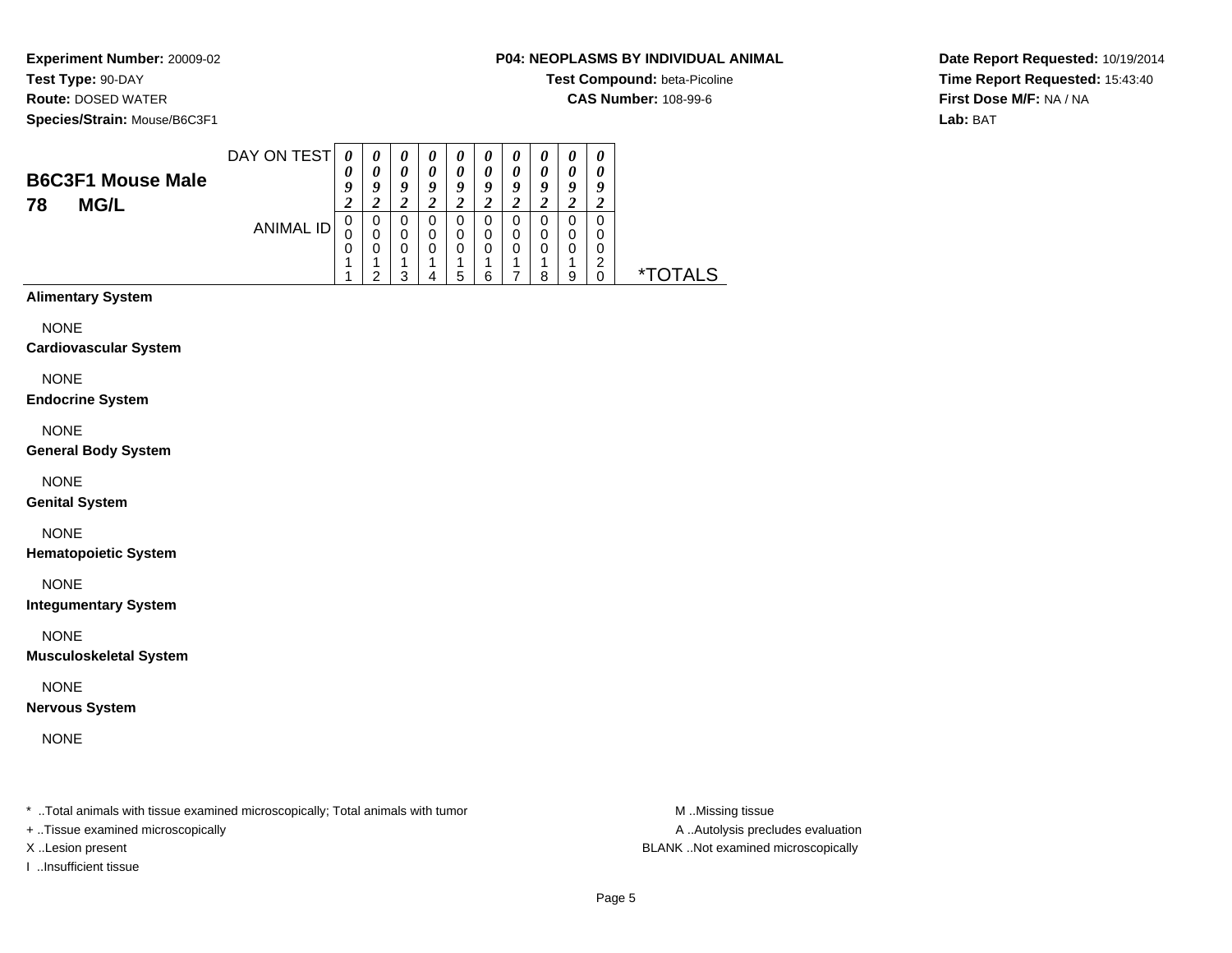**Test Type:** 90-DAY

**Route:** DOSED WATER

**Species/Strain:** Mouse/B6C3F1

**Test Compound:** beta-Picoline

**CAS Number:** 108-99-6

**Date Report Requested:** 10/19/2014**Time Report Requested:** 15:43:40**First Dose M/F:** NA / NA**Lab:** BAT

| <b>B6C3F1 Mouse Male</b><br><b>MG/L</b><br>78 | DAY ON TEST      | 0<br>0<br>9<br>$\overline{\mathbf{c}}$    | 0<br>0<br>9<br>2              | $\boldsymbol{\theta}$<br>0<br>9<br>2   | 0<br>$\boldsymbol{\theta}$<br>9<br>2 | 0<br>0<br>9<br>2             | 0<br>$\theta$<br>9<br>2 | 0<br>$\boldsymbol{\theta}$<br>9<br>2 | 0<br>0<br>9<br>2 | 0<br>$\theta$<br>9<br>2 | 0<br>0<br>9<br>2                    |                       |
|-----------------------------------------------|------------------|-------------------------------------------|-------------------------------|----------------------------------------|--------------------------------------|------------------------------|-------------------------|--------------------------------------|------------------|-------------------------|-------------------------------------|-----------------------|
|                                               | <b>ANIMAL ID</b> | $\mathbf 0$<br>0<br>$\mathbf 0$<br>1<br>1 | 0<br>0<br>0<br>$\overline{2}$ | $\Omega$<br>0<br>$\mathbf 0$<br>1<br>3 | $\Omega$<br>0<br>0<br>4              | $\Omega$<br>0<br>0<br>1<br>5 | 0<br>0<br>0<br>6        | 0<br>0<br>0<br>7                     | 0<br>0<br>0<br>8 | 0<br>0<br>0<br>9        | $\Omega$<br>0<br>0<br>2<br>$\Omega$ | <i><b>*TOTALS</b></i> |
| <b>Respiratory System</b>                     |                  |                                           |                               |                                        |                                      |                              |                         |                                      |                  |                         |                                     |                       |
| <b>NONE</b><br><b>Special Senses System</b>   |                  |                                           |                               |                                        |                                      |                              |                         |                                      |                  |                         |                                     |                       |
| <b>NONE</b><br><b>Urinary System</b>          |                  |                                           |                               |                                        |                                      |                              |                         |                                      |                  |                         |                                     |                       |
| Kidney<br><b>SYSTEMIC LESIONS</b>             |                  | $\ddot{}$                                 | +                             | +                                      | ÷                                    | ÷                            | ÷                       |                                      |                  |                         | ÷                                   | 10                    |
| Multiple Organ                                |                  | ٠                                         |                               |                                        |                                      |                              |                         |                                      |                  |                         |                                     | 10                    |

\* ..Total animals with tissue examined microscopically; Total animals with tumor **M** . Missing tissue M ..Missing tissue

+ ..Tissue examined microscopically

I ..Insufficient tissue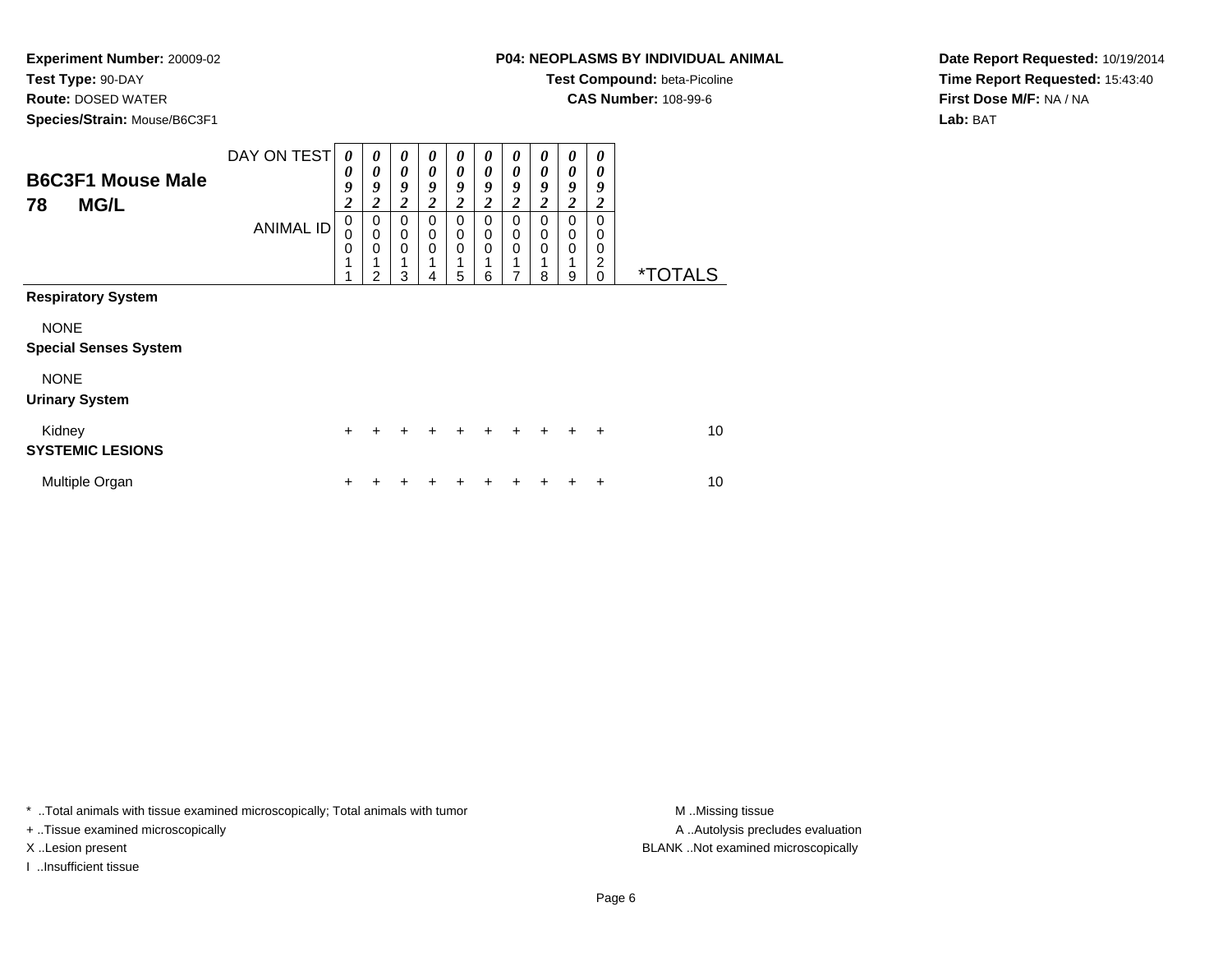**Test Type:** 90-DAY

**Route:** DOSED WATER

**Species/Strain:** Mouse/B6C3F1

### **P04: NEOPLASMS BY INDIVIDUAL ANIMAL**

**Test Compound:** beta-Picoline

**CAS Number:** 108-99-6

**Date Report Requested:** 10/19/2014**Time Report Requested:** 15:43:40**First Dose M/F:** NA / NA**Lab:** BAT

| <b>B6C3F1 Mouse Male</b><br><b>MG/L</b><br>156 | DAY ON TEST | U      | $\boldsymbol{\theta}$ | $\boldsymbol{\theta}$<br>0<br>Q | U<br>o | U<br>$\boldsymbol{\theta}$<br>Q |        | o      |        |        |  |
|------------------------------------------------|-------------|--------|-----------------------|---------------------------------|--------|---------------------------------|--------|--------|--------|--------|--|
|                                                | ANIMAL ID   | 0<br>0 |                       | 0<br>0<br>0                     |        | ∠<br>0<br>0<br>0                |        | 0<br>0 |        |        |  |
|                                                |             | ⌒<br>ے | ◠<br>ີ                | າ<br>ົ<br>w                     | ◠      | ົ<br>5                          | ົ<br>6 | ົ      | ົ<br>o | ົ<br>9 |  |

**Alimentary System**

NONE

**Cardiovascular System**

NONE

**Endocrine System**

NONE

**General Body System**

NONE

**Genital System**

NONE

**Hematopoietic System**

NONE

**Integumentary System**

NONE

**Musculoskeletal System**

NONE

**Nervous System**

NONE

\* ..Total animals with tissue examined microscopically; Total animals with tumor **M** ...Missing tissue M ...Missing tissue

+ ..Tissue examined microscopically

I ..Insufficient tissue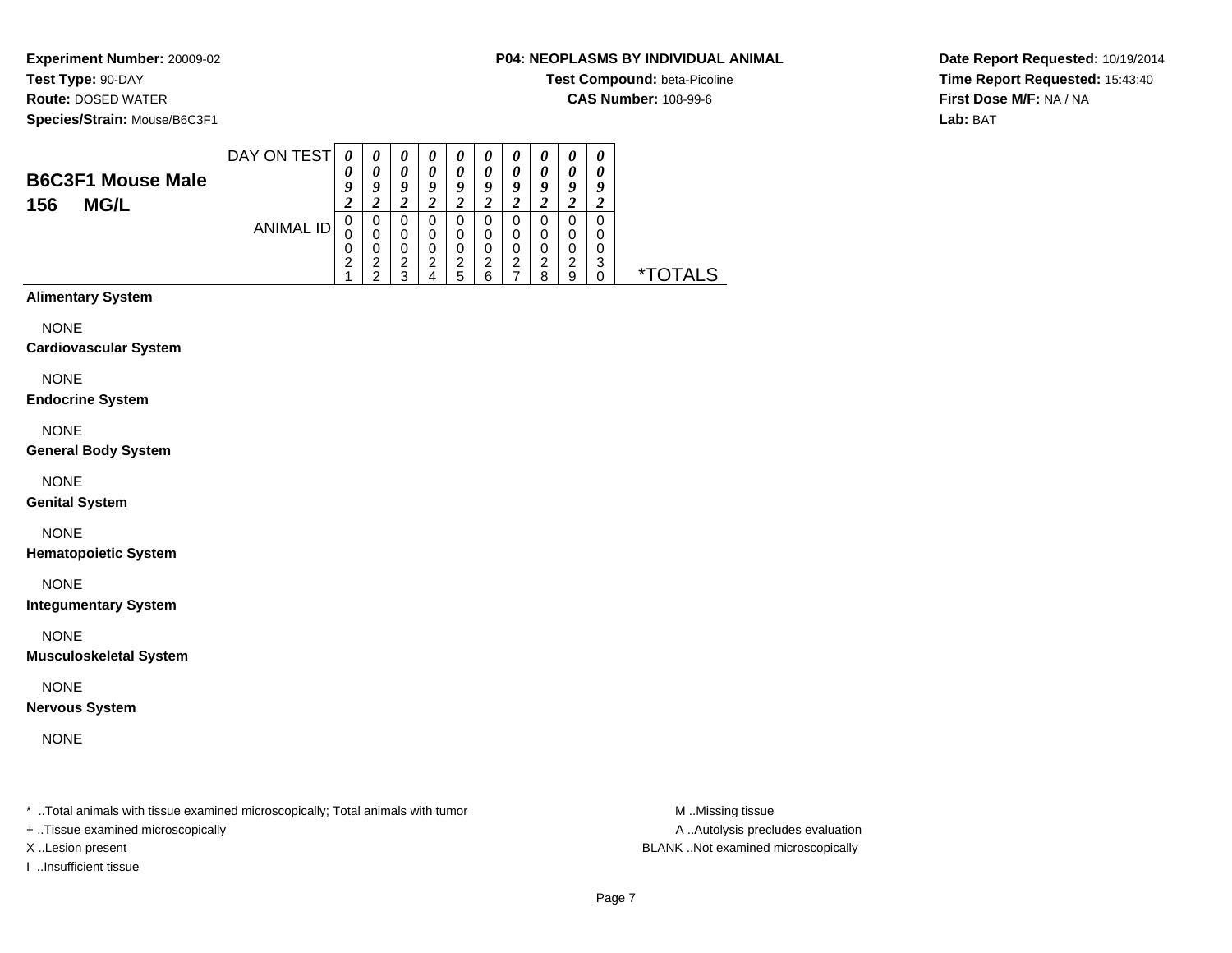**Test Type:** 90-DAY

**Route:** DOSED WATER

**Species/Strain:** Mouse/B6C3F1

## **P04: NEOPLASMS BY INDIVIDUAL ANIMAL**

**Test Compound:** beta-Picoline

**CAS Number:** 108-99-6

**Date Report Requested:** 10/19/2014**Time Report Requested:** 15:43:40**First Dose M/F:** NA / NA**Lab:** BAT

| <b>B6C3F1 Mouse Male</b><br><b>MG/L</b><br>156 | DAY ON TEST      | 0<br>0<br>9<br>$\boldsymbol{2}$    | 0<br>0<br>9<br>$\boldsymbol{2}$                                              | 0<br>0<br>9<br>$\overline{\mathbf{c}}$       | 0<br>0<br>9<br>2      | 0<br>$\theta$<br>9<br>$\boldsymbol{2}$ | 0<br>0<br>9<br>2      | 0<br>0<br>9<br>$\overline{c}$ | 0<br>0<br>9<br>2      | 0<br>0<br>9<br>2      | 0<br>0<br>9<br>2             |                       |
|------------------------------------------------|------------------|------------------------------------|------------------------------------------------------------------------------|----------------------------------------------|-----------------------|----------------------------------------|-----------------------|-------------------------------|-----------------------|-----------------------|------------------------------|-----------------------|
|                                                | <b>ANIMAL ID</b> | 0<br>0<br>0<br>$\overline{c}$<br>1 | 0<br>$\mathbf 0$<br>$\mathbf 0$<br>$\overline{\mathbf{c}}$<br>$\mathfrak{p}$ | 0<br>$\mathbf 0$<br>0<br>$\overline{c}$<br>3 | 0<br>0<br>0<br>2<br>4 | 0<br>0<br>0<br>$\boldsymbol{2}$<br>5   | 0<br>0<br>0<br>2<br>6 | 0<br>0<br>0<br>$\frac{2}{7}$  | 0<br>0<br>0<br>2<br>8 | 0<br>0<br>0<br>2<br>9 | 0<br>0<br>0<br>3<br>$\Omega$ | <i><b>*TOTALS</b></i> |
| <b>Respiratory System</b>                      |                  |                                    |                                                                              |                                              |                       |                                        |                       |                               |                       |                       |                              |                       |
| <b>NONE</b><br><b>Special Senses System</b>    |                  |                                    |                                                                              |                                              |                       |                                        |                       |                               |                       |                       |                              |                       |
| <b>NONE</b><br><b>Urinary System</b>           |                  |                                    |                                                                              |                                              |                       |                                        |                       |                               |                       |                       |                              |                       |
| Kidney<br><b>SYSTEMIC LESIONS</b>              |                  | $+$                                | +                                                                            | +                                            | $\div$                | $\ddot{}$                              | $\ddot{}$             | ÷                             | $\div$                | +                     | $\ddot{}$                    | 10                    |
| Multiple Organ                                 |                  | +                                  |                                                                              |                                              |                       |                                        |                       |                               |                       |                       | +                            | 10                    |

\* ..Total animals with tissue examined microscopically; Total animals with tumor **M** . Missing tissue M ..Missing tissue

+ ..Tissue examined microscopically

I ..Insufficient tissue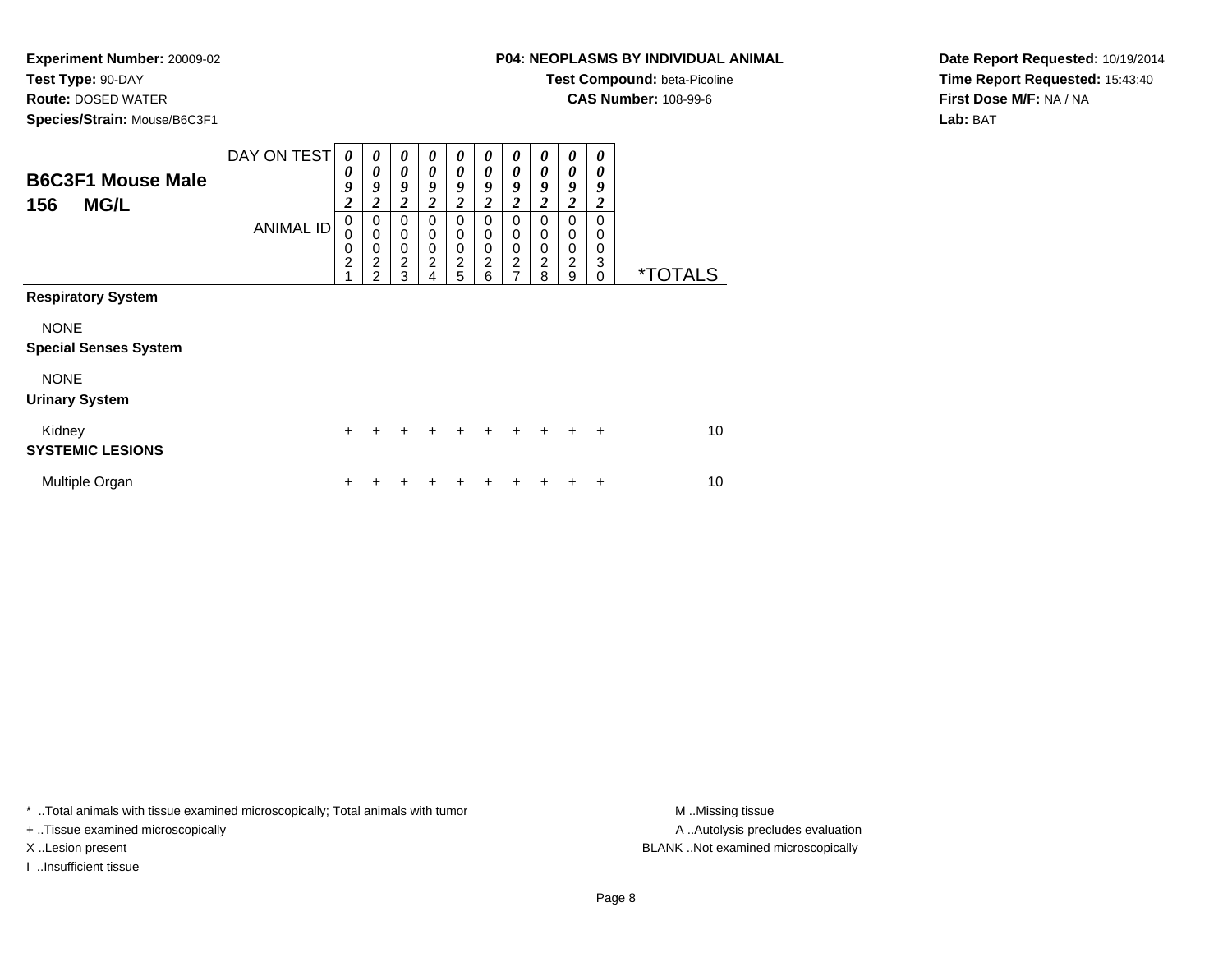**Test Type:** 90-DAY

**Route:** DOSED WATER

**Species/Strain:** Mouse/B6C3F1

#### **P04: NEOPLASMS BY INDIVIDUAL ANIMAL**

**Test Compound:** beta-Picoline

**CAS Number:** 108-99-6

**Date Report Requested:** 10/19/2014**Time Report Requested:** 15:43:40**First Dose M/F:** NA / NA**Lab:** BAT

| <b>B6C3F1 Mouse Male</b><br>312<br><b>MG/L</b> | DAY ON TEST | 0<br>$\boldsymbol{0}$ | 0<br>O      | $\boldsymbol{\theta}$<br>0<br>o | o       | U<br>u      | o           |        |   |         | $\boldsymbol{\theta}$<br>$\boldsymbol{\theta}$<br>у |  |
|------------------------------------------------|-------------|-----------------------|-------------|---------------------------------|---------|-------------|-------------|--------|---|---------|-----------------------------------------------------|--|
| <b>ANIMAL ID</b>                               |             | 0                     | 0<br>0      | 0<br>0                          | 0       | ∠<br>0      |             |        |   |         |                                                     |  |
|                                                |             | 0<br>3                | າ<br>J<br>◠ | 0<br>3<br>◠<br>w                | ◠<br>د. | 0<br>3<br>5 | າ<br>J<br>6 | ว<br>ن | o | a<br>×. | 4                                                   |  |

**Alimentary System**

NONE

**Cardiovascular System**

NONE

**Endocrine System**

NONE

**General Body System**

NONE

**Genital System**

NONE

**Hematopoietic System**

NONE

**Integumentary System**

NONE

**Musculoskeletal System**

NONE

**Nervous System**

NONE

\* ..Total animals with tissue examined microscopically; Total animals with tumor **M** ...Missing tissue M ...Missing tissue

+ ..Tissue examined microscopically

I ..Insufficient tissue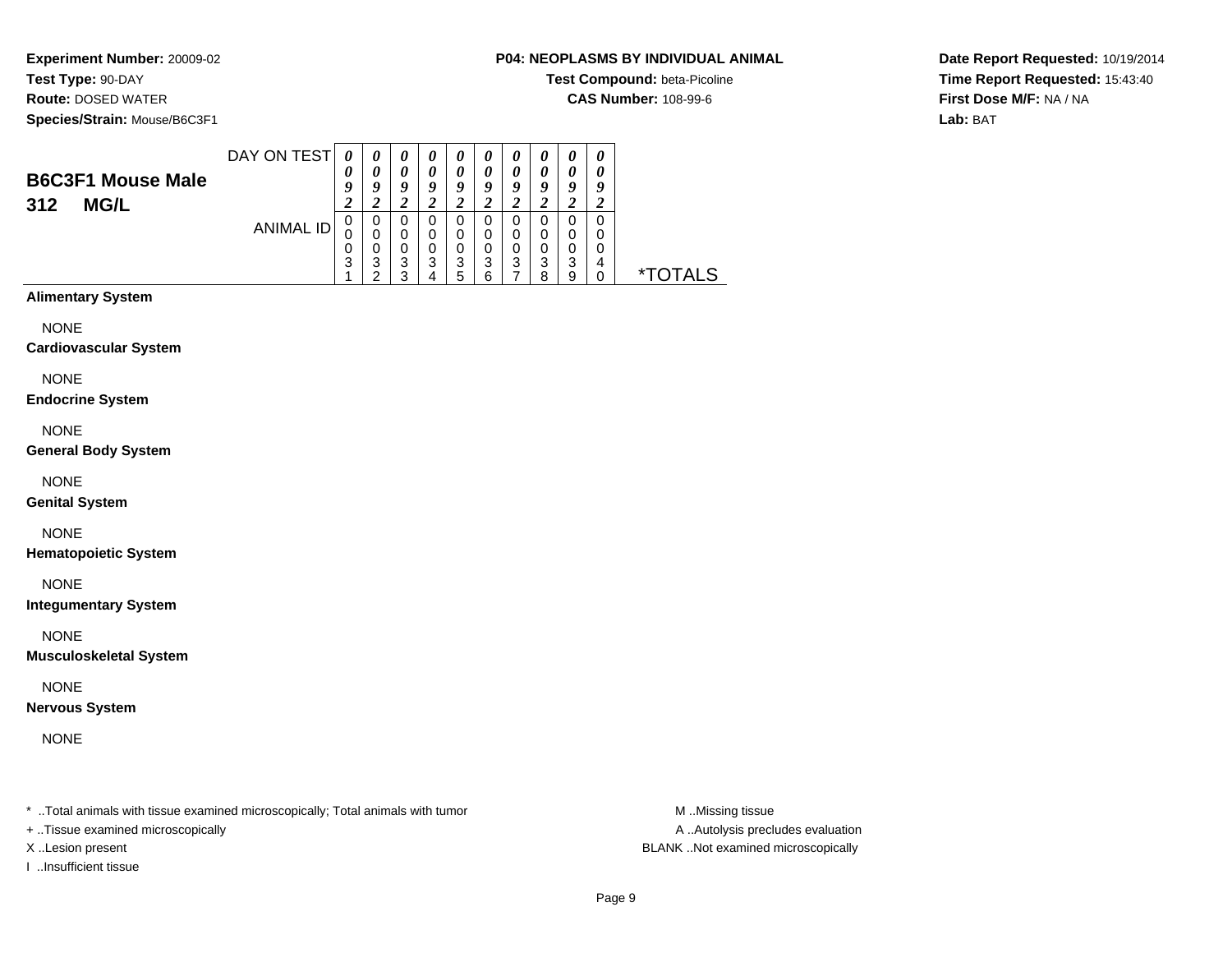**Test Type:** 90-DAY

**Route:** DOSED WATER

**Species/Strain:** Mouse/B6C3F1

**Test Compound:** beta-Picoline

**CAS Number:** 108-99-6

**Date Report Requested:** 10/19/2014**Time Report Requested:** 15:43:40**First Dose M/F:** NA / NA**Lab:** BAT

| <b>B6C3F1 Mouse Male</b><br>312<br><b>MG/L</b> | DAY ON TEST<br><b>ANIMAL ID</b> | $\boldsymbol{\theta}$<br>0<br>9<br>$\boldsymbol{2}$<br>$\mathbf 0$<br>0<br>0<br>3 | 0<br>0<br>9<br>$\boldsymbol{2}$<br>0<br>$\mathbf 0$<br>0<br>3 | 0<br>$\boldsymbol{\theta}$<br>9<br>2<br>0<br>0<br>0<br>$\ensuremath{\mathsf{3}}$ | 0<br>0<br>9<br>2<br>$\Omega$<br>0<br>0<br>3 | 0<br>$\boldsymbol{\theta}$<br>9<br>$\boldsymbol{2}$<br>0<br>0<br>$\boldsymbol{0}$<br>3 | 0<br>0<br>9<br>2<br>0<br>0<br>0<br>3 | 0<br>0<br>9<br>2<br>0<br>0<br>0<br>3 | 0<br>$\boldsymbol{\theta}$<br>9<br>2<br>$\Omega$<br>$\mathbf 0$<br>$\mathbf 0$<br>3 | 0<br>$\boldsymbol{\theta}$<br>9<br>2<br>$\Omega$<br>0<br>$\pmb{0}$<br>3 | 0<br>0<br>9<br>2<br>$\Omega$<br>0<br>0<br>4 |                       |
|------------------------------------------------|---------------------------------|-----------------------------------------------------------------------------------|---------------------------------------------------------------|----------------------------------------------------------------------------------|---------------------------------------------|----------------------------------------------------------------------------------------|--------------------------------------|--------------------------------------|-------------------------------------------------------------------------------------|-------------------------------------------------------------------------|---------------------------------------------|-----------------------|
| <b>Respiratory System</b>                      |                                 |                                                                                   | 2                                                             | 3                                                                                | 4                                           | 5                                                                                      | 6                                    | 7                                    | 8                                                                                   | 9                                                                       | 0                                           | <i><b>*TOTALS</b></i> |
| <b>NONE</b><br><b>Special Senses System</b>    |                                 |                                                                                   |                                                               |                                                                                  |                                             |                                                                                        |                                      |                                      |                                                                                     |                                                                         |                                             |                       |
| <b>NONE</b><br><b>Urinary System</b>           |                                 |                                                                                   |                                                               |                                                                                  |                                             |                                                                                        |                                      |                                      |                                                                                     |                                                                         |                                             |                       |
| Kidney<br><b>SYSTEMIC LESIONS</b>              |                                 | $\pm$                                                                             | +                                                             | ٠                                                                                | $\ddot{}$                                   | $\ddot{}$                                                                              | $\ddot{}$                            | $\ddot{}$                            | $\ddot{}$                                                                           | $\ddot{}$                                                               | $\ddot{}$                                   | 10                    |
| Multiple Organ                                 |                                 | $\mathbf +$                                                                       |                                                               |                                                                                  |                                             |                                                                                        |                                      |                                      |                                                                                     |                                                                         | ÷                                           | 10                    |

\* ..Total animals with tissue examined microscopically; Total animals with tumor **M** . Missing tissue M ..Missing tissue

+ ..Tissue examined microscopically

I ..Insufficient tissue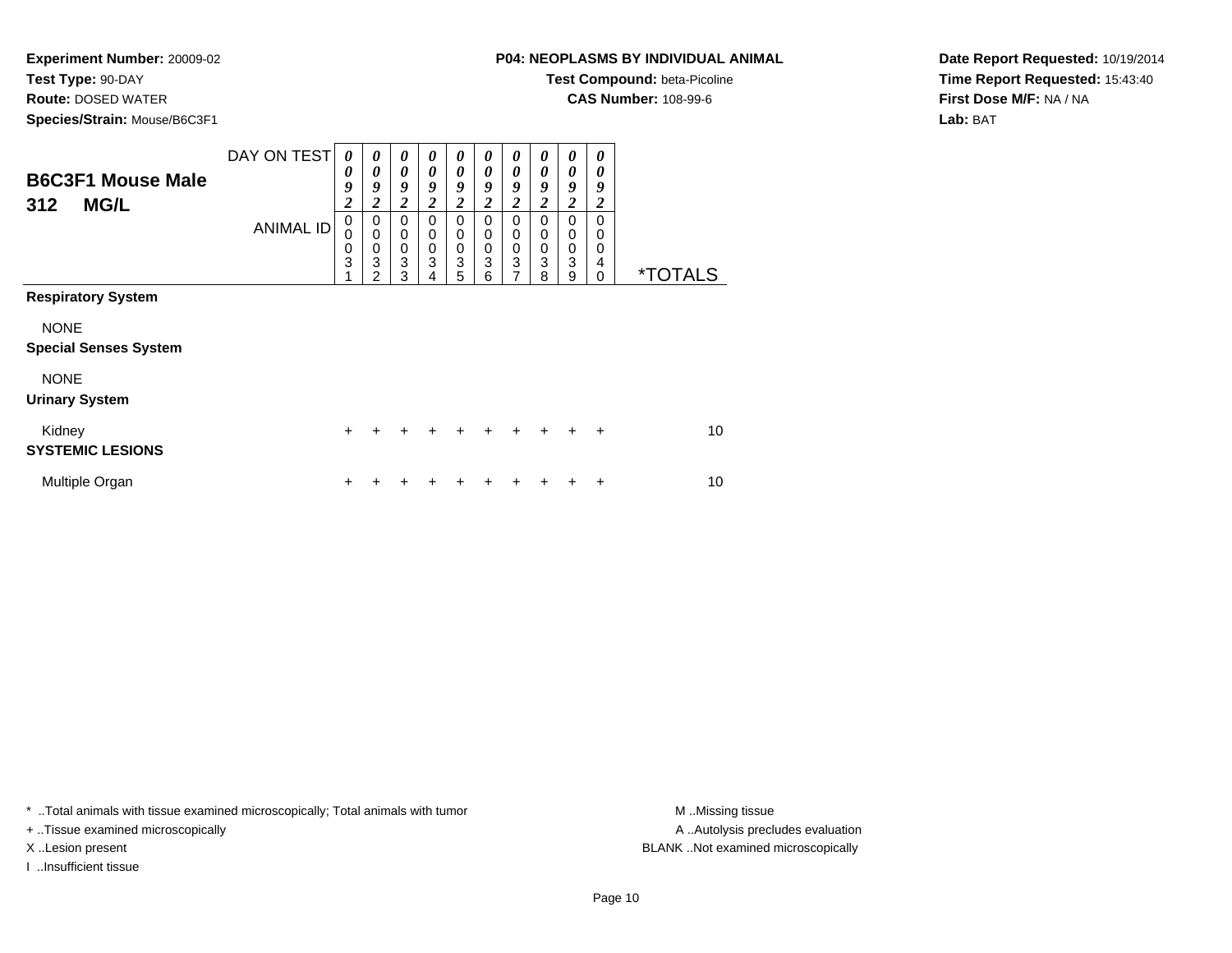**Experiment Number:** 20009-02**Test Type:** 90-DAY

**Route:** DOSED WATER

**Species/Strain:** Mouse/B6C3F1

#### **P04: NEOPLASMS BY INDIVIDUAL ANIMAL**

**Test Compound:** beta-Picoline

**CAS Number:** 108-99-6

**Date Report Requested:** 10/19/2014**Time Report Requested:** 15:43:40**First Dose M/F:** NA / NA**Lab:** BAT

|                          | DAY ON TEST      |        | 0 | $\boldsymbol{\theta}$ | U | U |   |   |   | $\boldsymbol{\theta}$ |
|--------------------------|------------------|--------|---|-----------------------|---|---|---|---|---|-----------------------|
| <b>B6C3F1 Mouse Male</b> |                  | 0      |   | 0                     |   | 0 |   |   |   | U                     |
|                          |                  | Q      | Q | 0                     | о | o | o |   |   | 9                     |
| <b>MG/L</b><br>625       |                  | Δ<br>∠ |   |                       |   | ∠ |   |   |   |                       |
|                          |                  |        | 0 | 0                     |   |   |   |   |   |                       |
|                          | <b>ANIMAL ID</b> | 0      | 0 | 0                     | 0 | 0 |   |   |   |                       |
|                          |                  | 0      |   | ი                     |   |   |   |   |   |                       |
|                          |                  | 4      |   |                       |   | 4 |   | 4 |   | 5                     |
|                          |                  |        | ົ | ≏                     |   | 5 | 6 |   | o |                       |

**Alimentary System**

NONE

**Cardiovascular System**

NONE

**Endocrine System**

NONE

**General Body System**

NONE

**Genital System**

NONE

**Hematopoietic System**

NONE

**Integumentary System**

NONE

**Musculoskeletal System**

NONE

**Nervous System**

NONE

\* ..Total animals with tissue examined microscopically; Total animals with tumor **M** ...Missing tissue M ...Missing tissue

+ ..Tissue examined microscopically

I ..Insufficient tissue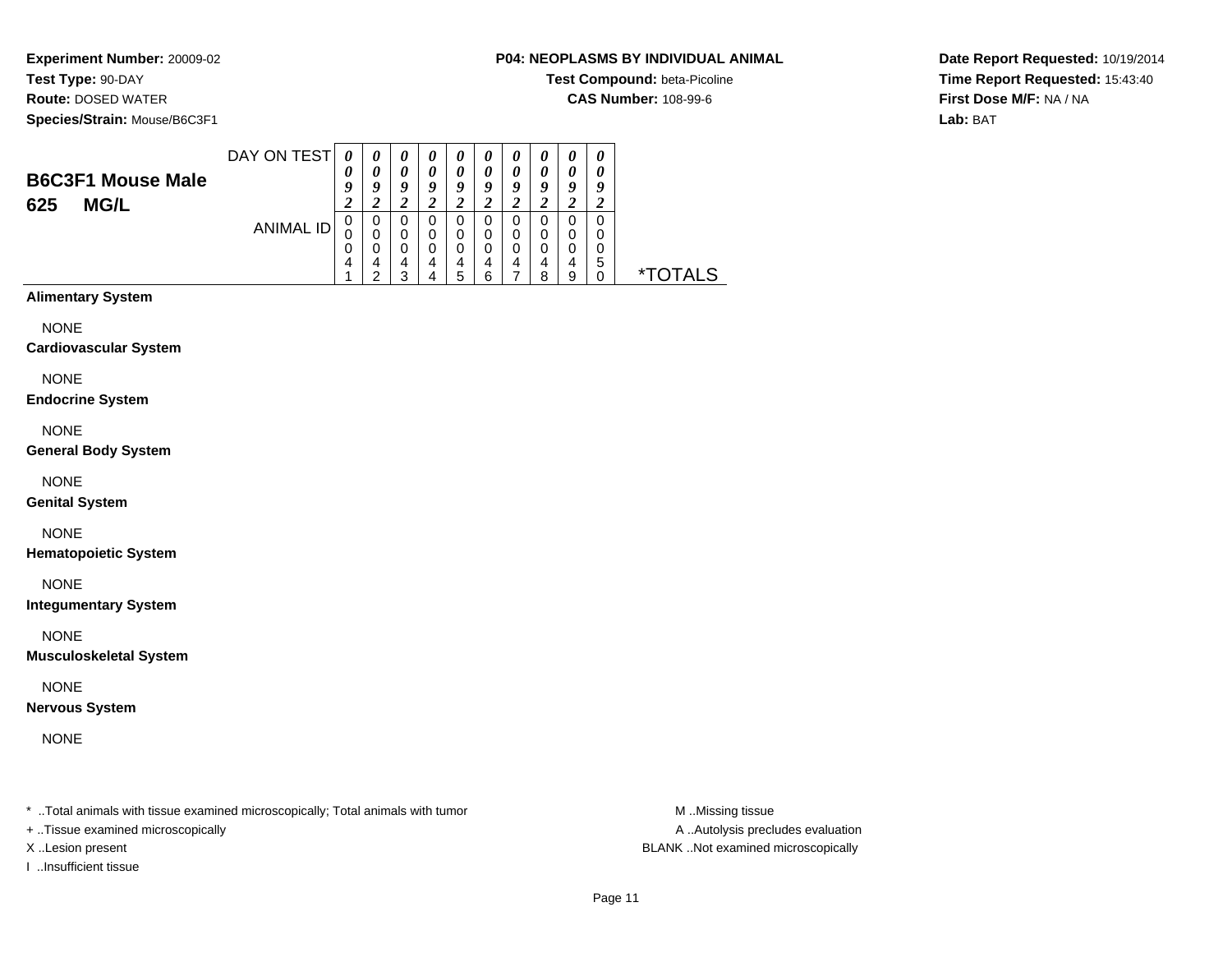# **Test Type:** 90-DAY

**Route:** DOSED WATER

**Species/Strain:** Mouse/B6C3F1

## **P04: NEOPLASMS BY INDIVIDUAL ANIMAL**

**Test Compound:** beta-Picoline

**CAS Number:** 108-99-6

**Date Report Requested:** 10/19/2014**Time Report Requested:** 15:43:40**First Dose M/F:** NA / NA**Lab:** BAT

| <b>B6C3F1 Mouse Male</b><br><b>MG/L</b><br>625 | DAY ON TEST      | 0<br>0<br>9<br>$\overline{\mathbf{c}}$ | $\boldsymbol{\theta}$<br>0<br>9<br>$\overline{2}$ | 0<br>$\boldsymbol{\theta}$<br>9<br>2 | 0<br>$\theta$<br>9<br>2      | 0<br>$\boldsymbol{\theta}$<br>9<br>$\boldsymbol{2}$ | 0<br>$\theta$<br>9<br>2 | 0<br>0<br>9<br>2      | 0<br>0<br>9<br>2      | $\boldsymbol{\theta}$<br>0<br>9<br>2 | 0<br>0<br>9<br>2                           |                       |
|------------------------------------------------|------------------|----------------------------------------|---------------------------------------------------|--------------------------------------|------------------------------|-----------------------------------------------------|-------------------------|-----------------------|-----------------------|--------------------------------------|--------------------------------------------|-----------------------|
|                                                | <b>ANIMAL ID</b> | 0<br>0<br>0<br>4                       | $\mathbf 0$<br>$\mathbf 0$<br>0<br>4<br>2         | 0<br>0<br>0<br>4<br>3                | $\Omega$<br>0<br>0<br>4<br>4 | $\mathbf 0$<br>$\mathbf 0$<br>0<br>4<br>5           | 0<br>0<br>0<br>4<br>6   | 0<br>0<br>0<br>4<br>7 | 0<br>0<br>0<br>4<br>8 | 0<br>0<br>0<br>4<br>9                | $\Omega$<br>$\Omega$<br>0<br>5<br>$\Omega$ | <i><b>*TOTALS</b></i> |
| <b>Respiratory System</b>                      |                  |                                        |                                                   |                                      |                              |                                                     |                         |                       |                       |                                      |                                            |                       |
| <b>NONE</b><br><b>Special Senses System</b>    |                  |                                        |                                                   |                                      |                              |                                                     |                         |                       |                       |                                      |                                            |                       |
| <b>NONE</b><br><b>Urinary System</b>           |                  |                                        |                                                   |                                      |                              |                                                     |                         |                       |                       |                                      |                                            |                       |
| Kidney<br><b>SYSTEMIC LESIONS</b>              |                  | $\pm$                                  | +                                                 | ٠                                    | +                            | ÷                                                   | ÷                       | ÷                     | +                     |                                      | $\ddot{}$                                  | 10                    |
| Multiple Organ                                 |                  |                                        |                                                   |                                      |                              |                                                     |                         |                       |                       |                                      | +                                          | 10                    |

\* ..Total animals with tissue examined microscopically; Total animals with tumor **M** . Missing tissue M ..Missing tissue

+ ..Tissue examined microscopically

I ..Insufficient tissue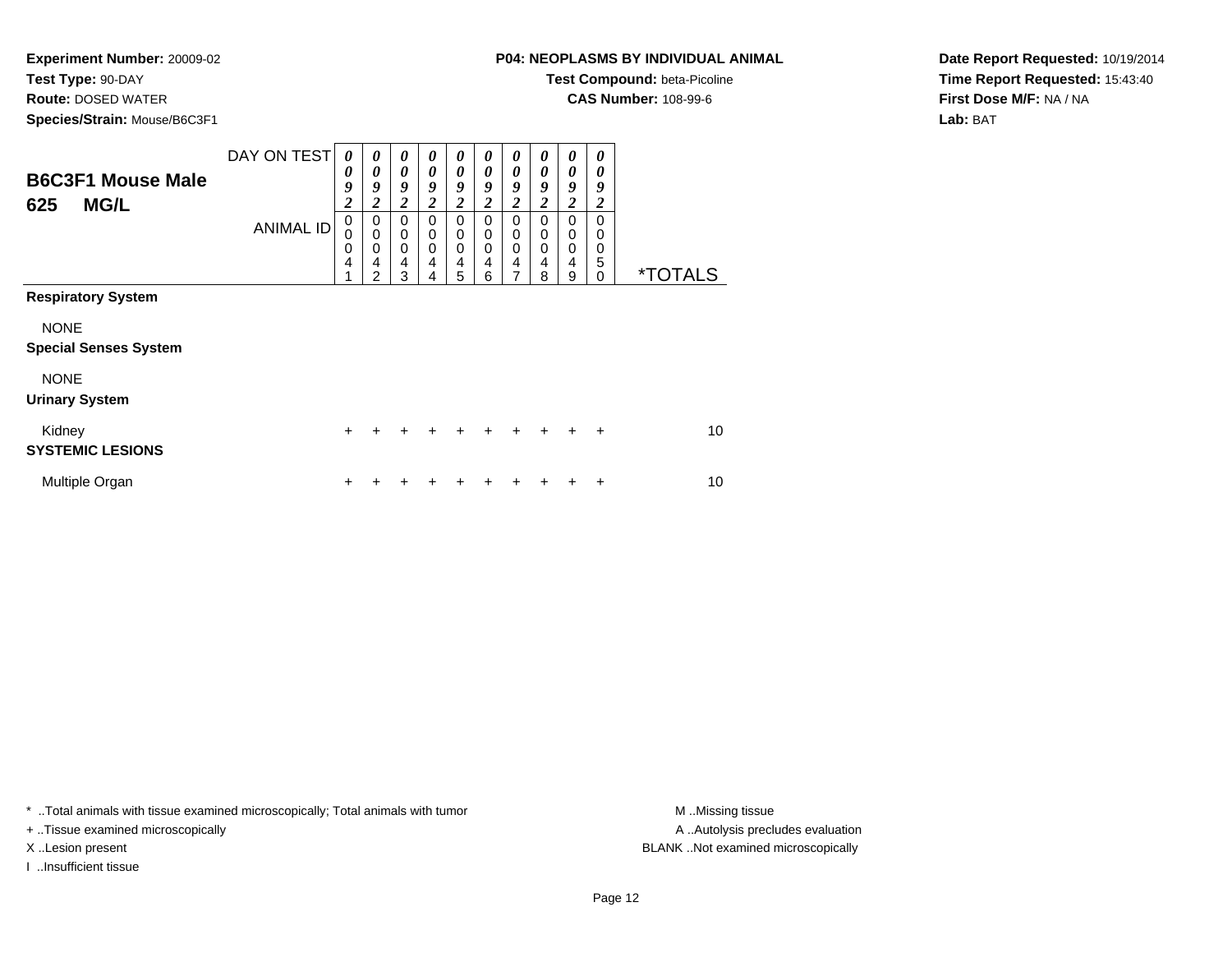**Test Type:** 90-DAY

**Route:** DOSED WATER

**Species/Strain:** Mouse/B6C3F1

## **P04: NEOPLASMS BY INDIVIDUAL ANIMAL**

**Test Compound:** beta-Picoline

**CAS Number:** 108-99-6

**Date Report Requested:** 10/19/2014**Time Report Requested:** 15:43:40**First Dose M/F:** NA / NA**Lab:** BAT

| <b>B6C3F1 Mouse Male</b><br>1250<br><b>MG/L</b> | DAY ON TEST<br><b>ANIMAL ID</b> | 0<br>0<br>9<br>$\overline{c}$<br>$\pmb{0}$<br>0<br>0<br>5<br>1 | $\boldsymbol{\theta}$<br>$\boldsymbol{\theta}$<br>9<br>$\overline{2}$<br>$\Omega$<br>$\mathbf 0$<br>$\mathbf 0$<br>5<br>$\overline{2}$ | 0<br>$\boldsymbol{\theta}$<br>9<br>$\overline{2}$<br>$\mathbf 0$<br>$\mathbf 0$<br>$\mathbf 0$<br>5<br>3 | 0<br>0<br>9<br>$\overline{2}$<br>$\mathbf 0$<br>$\mathbf 0$<br>$\mathbf 0$<br>5<br>4 | 0<br>$\boldsymbol{\theta}$<br>9<br>$\overline{2}$<br>$\mathbf 0$<br>$\mathbf 0$<br>$\mathbf 0$<br>5<br>5 | 0<br>$\boldsymbol{\theta}$<br>9<br>$\overline{c}$<br>$\Omega$<br>$\mathbf 0$<br>$\mathbf 0$<br>5<br>6 | 0<br>0<br>9<br>$\overline{2}$<br>$\mathbf 0$<br>0<br>$\mathbf 0$<br>5<br>$\overline{7}$ | 0<br>0<br>9<br>$\overline{2}$<br>0<br>$\mathbf 0$<br>$\mathbf 0$<br>5<br>8 | 0<br>$\boldsymbol{\theta}$<br>9<br>$\overline{2}$<br>$\Omega$<br>$\mathbf 0$<br>$\pmb{0}$<br>5<br>9 | 0<br>0<br>9<br>$\overline{c}$<br>$\Omega$<br>$\mathbf 0$<br>$\mathbf 0$<br>6<br>$\Omega$ | <i><b>*TOTALS</b></i> |
|-------------------------------------------------|---------------------------------|----------------------------------------------------------------|----------------------------------------------------------------------------------------------------------------------------------------|----------------------------------------------------------------------------------------------------------|--------------------------------------------------------------------------------------|----------------------------------------------------------------------------------------------------------|-------------------------------------------------------------------------------------------------------|-----------------------------------------------------------------------------------------|----------------------------------------------------------------------------|-----------------------------------------------------------------------------------------------------|------------------------------------------------------------------------------------------|-----------------------|
| <b>Alimentary System</b>                        |                                 |                                                                |                                                                                                                                        |                                                                                                          |                                                                                      |                                                                                                          |                                                                                                       |                                                                                         |                                                                            |                                                                                                     |                                                                                          |                       |
| Esophagus                                       |                                 | +                                                              | +                                                                                                                                      | +                                                                                                        | +                                                                                    | +                                                                                                        | +                                                                                                     | +                                                                                       | +                                                                          | +                                                                                                   | ÷                                                                                        | 10                    |
| Gallbladder                                     |                                 | $\ddot{}$                                                      | $\ddot{}$                                                                                                                              | $\ddot{}$                                                                                                | $\ddot{}$                                                                            | $\ddot{}$                                                                                                | +                                                                                                     | $\ddot{}$                                                                               | $\pm$                                                                      | $\ddot{}$                                                                                           | $\ddot{}$                                                                                | 10                    |
| Intestine Large, Cecum                          |                                 | +                                                              | $\ddot{}$                                                                                                                              | $\ddot{}$                                                                                                | $\ddot{}$                                                                            | $\ddot{}$                                                                                                | $\ddot{}$                                                                                             | $+$                                                                                     | $\ddot{}$                                                                  | $\pm$                                                                                               | $\ddot{}$                                                                                | 10                    |
| Intestine Large, Colon                          |                                 | $\ddot{}$                                                      | $\ddot{}$                                                                                                                              | $\ddot{}$                                                                                                | +                                                                                    | $\ddot{}$                                                                                                | $\ddot{}$                                                                                             | $+$                                                                                     | $\ddot{}$                                                                  | $\ddot{}$                                                                                           | $\ddot{}$                                                                                | 10                    |
| Intestine Large, Rectum                         |                                 | +                                                              | +                                                                                                                                      | +                                                                                                        | +                                                                                    | +                                                                                                        | +                                                                                                     | $\ddot{}$                                                                               | +                                                                          | +                                                                                                   | $\ddot{}$                                                                                | 10                    |
| Intestine Small, Duodenum                       |                                 | +                                                              | $\ddot{}$                                                                                                                              | $\ddot{}$                                                                                                | +                                                                                    | +                                                                                                        | $\ddot{}$                                                                                             | $\ddot{}$                                                                               | +                                                                          | $\ddot{}$                                                                                           | $\ddot{}$                                                                                | 10                    |
| Intestine Small, Ileum                          |                                 | +                                                              | $\ddot{}$                                                                                                                              | $\ddot{}$                                                                                                | $\ddot{}$                                                                            | $\ddot{}$                                                                                                | $\ddot{}$                                                                                             | $\ddot{}$                                                                               | $\ddot{}$                                                                  | $\ddot{}$                                                                                           | $\ddot{}$                                                                                | 10                    |
| Intestine Small, Jejunum                        |                                 | $\ddot{}$                                                      | $\ddot{}$                                                                                                                              | $\ddot{}$                                                                                                | $\ddot{}$                                                                            | $\ddot{}$                                                                                                | $\ddot{}$                                                                                             | $\ddot{}$                                                                               | $\ddot{}$                                                                  | $\ddot{}$                                                                                           | $\ddot{}$                                                                                | 10                    |
| Liver                                           |                                 | +                                                              | +                                                                                                                                      | +                                                                                                        | +                                                                                    | +                                                                                                        | +                                                                                                     | $\ddot{}$                                                                               | +                                                                          | +                                                                                                   | $\ddot{}$                                                                                | 10                    |
| Pancreas                                        |                                 | $\ddot{}$                                                      | $\ddot{}$                                                                                                                              | $\ddot{}$                                                                                                | $\ddot{}$                                                                            | +                                                                                                        | $\ddot{}$                                                                                             | $\pm$                                                                                   | $\ddot{}$                                                                  | $\ddot{}$                                                                                           | $\ddot{}$                                                                                | 10                    |
| Salivary Glands                                 |                                 | $\ddot{}$                                                      | $\ddot{}$                                                                                                                              | $\ddot{}$                                                                                                | $\ddot{}$                                                                            | $\ddot{}$                                                                                                | $\ddot{}$                                                                                             | $\ddot{}$                                                                               | $+$                                                                        | $\ddot{}$                                                                                           | $\ddot{}$                                                                                | 10                    |
| Stomach, Forestomach                            |                                 | $\ddot{}$                                                      | $\ddot{}$                                                                                                                              | $\ddot{}$                                                                                                | $\ddot{}$                                                                            | $\ddot{}$                                                                                                | $\ddot{}$                                                                                             | $+$                                                                                     | $+$                                                                        | $+$                                                                                                 | $\ddot{}$                                                                                | 10                    |
| Stomach, Glandular                              |                                 | $\ddot{}$                                                      | $\ddot{}$                                                                                                                              | $\ddot{}$                                                                                                | $\ddot{}$                                                                            | $\ddot{}$                                                                                                | $\ddot{}$                                                                                             | $\ddot{}$                                                                               | $\ddot{}$                                                                  | $\ddot{}$                                                                                           | $\ddot{}$                                                                                | 10                    |
| <b>Cardiovascular System</b>                    |                                 |                                                                |                                                                                                                                        |                                                                                                          |                                                                                      |                                                                                                          |                                                                                                       |                                                                                         |                                                                            |                                                                                                     |                                                                                          |                       |
| <b>Blood Vessel</b>                             |                                 | +                                                              | +                                                                                                                                      | +                                                                                                        | +                                                                                    | +                                                                                                        | +                                                                                                     | +                                                                                       | +                                                                          |                                                                                                     | +                                                                                        | 10                    |
| Heart                                           |                                 | $\ddot{}$                                                      |                                                                                                                                        |                                                                                                          |                                                                                      | $\ddot{}$                                                                                                | $\ddot{}$                                                                                             | $\ddot{}$                                                                               | $\ddot{}$                                                                  | $\ddot{}$                                                                                           | $\ddot{}$                                                                                | 10                    |
| <b>Endocrine System</b>                         |                                 |                                                                |                                                                                                                                        |                                                                                                          |                                                                                      |                                                                                                          |                                                                                                       |                                                                                         |                                                                            |                                                                                                     |                                                                                          |                       |
| <b>Adrenal Cortex</b>                           |                                 | +                                                              | +                                                                                                                                      | +                                                                                                        | +                                                                                    | +                                                                                                        | +                                                                                                     | ٠                                                                                       | ٠                                                                          | ٠                                                                                                   | ÷                                                                                        | 10                    |
| <b>Adrenal Medulla</b>                          |                                 | +                                                              |                                                                                                                                        | +                                                                                                        | $\ddot{}$                                                                            | $\ddot{}$                                                                                                | $\ddot{}$                                                                                             | $\ddot{}$                                                                               | $\ddot{}$                                                                  | $\ddot{}$                                                                                           | $\ddot{}$                                                                                | 10                    |
| Islets, Pancreatic                              |                                 | $\ddot{}$                                                      | +                                                                                                                                      | +                                                                                                        | +                                                                                    | $\ddot{}$                                                                                                | $\ddot{}$                                                                                             | $\ddot{}$                                                                               | +                                                                          | +                                                                                                   | $\ddot{}$                                                                                | 10                    |

\* ..Total animals with tissue examined microscopically; Total animals with tumor **M** . Missing tissue M ..Missing tissue

+ ..Tissue examined microscopically

I ..Insufficient tissue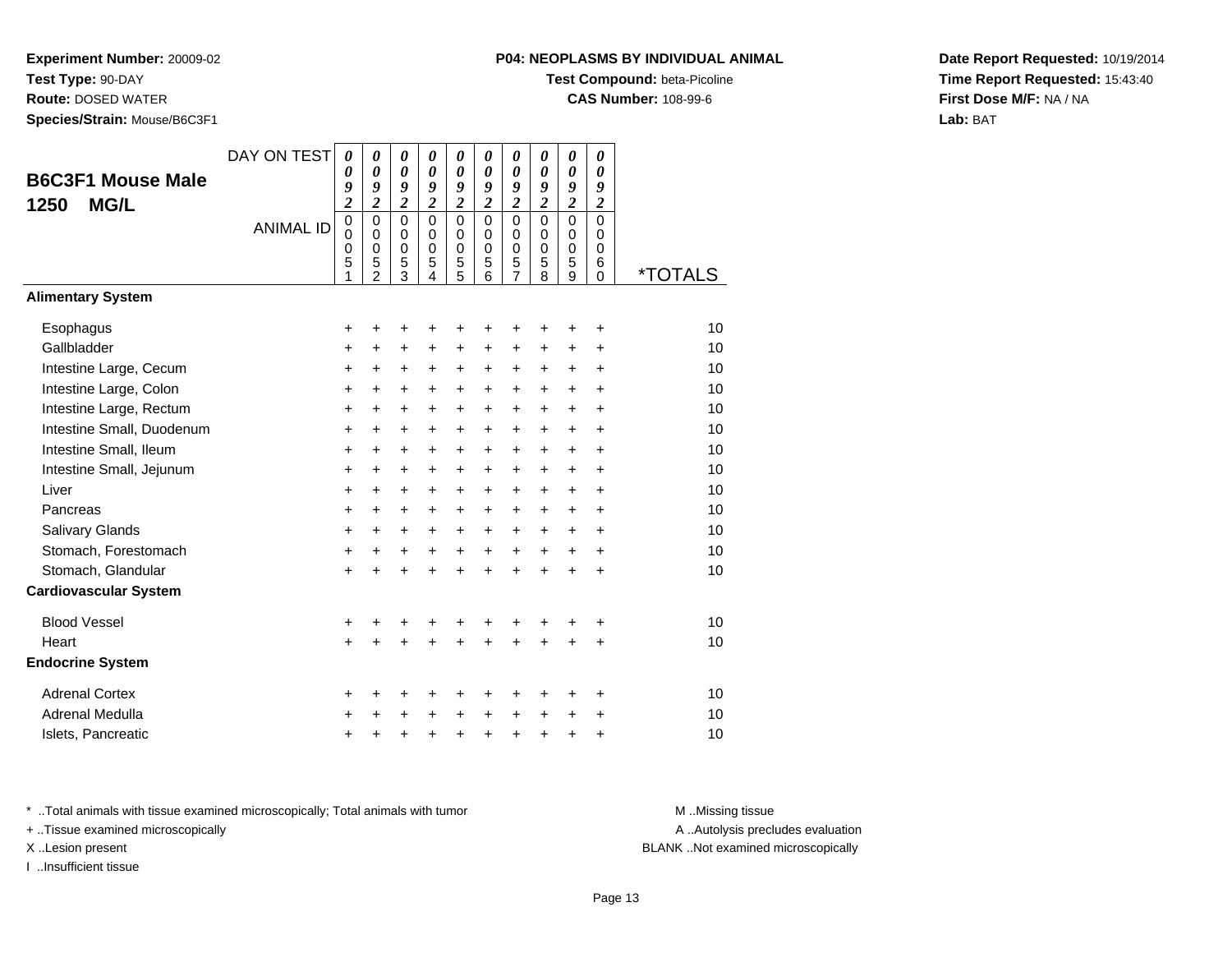**Test Type:** 90-DAY

**Route:** DOSED WATER

**Species/Strain:** Mouse/B6C3F1

# **Test Compound:** beta-Picoline

**CAS Number:** 108-99-6

**Date Report Requested:** 10/19/2014**Time Report Requested:** 15:43:40**First Dose M/F:** NA / NA**Lab:** BAT

| <b>B6C3F1 Mouse Male</b>    | DAY ON TEST      | 0<br>0<br>9                                                                           | 0<br>$\boldsymbol{\theta}$<br>9                                | 0<br>$\boldsymbol{\theta}$<br>9                            | 0<br>$\boldsymbol{\theta}$<br>9                | 0<br>0<br>9                                                          | 0<br>$\boldsymbol{\theta}$<br>9                                                | 0<br>$\boldsymbol{\theta}$<br>9                                                | 0<br>0<br>9                                                                    | 0<br>$\boldsymbol{\theta}$<br>9                            | 0<br>$\boldsymbol{\theta}$<br>9                                         |                       |
|-----------------------------|------------------|---------------------------------------------------------------------------------------|----------------------------------------------------------------|------------------------------------------------------------|------------------------------------------------|----------------------------------------------------------------------|--------------------------------------------------------------------------------|--------------------------------------------------------------------------------|--------------------------------------------------------------------------------|------------------------------------------------------------|-------------------------------------------------------------------------|-----------------------|
| <b>MG/L</b><br>1250         | <b>ANIMAL ID</b> | $\overline{\mathbf{c}}$<br>$\begin{smallmatrix}0\0\0\end{smallmatrix}$<br>0<br>5<br>1 | $\overline{c}$<br>0<br>$\mathbf 0$<br>0<br>5<br>$\overline{2}$ | $\overline{\mathbf{c}}$<br>0<br>$\mathbf 0$<br>0<br>5<br>3 | $\overline{c}$<br>$\Omega$<br>0<br>0<br>5<br>4 | $\overline{\mathbf{c}}$<br>$\mathbf 0$<br>$\mathbf 0$<br>0<br>5<br>5 | $\overline{\mathbf{c}}$<br>$\mathbf 0$<br>$\mathbf 0$<br>0<br>$\,$ 5 $\,$<br>6 | $\overline{\mathbf{c}}$<br>$\mathbf 0$<br>$\mathbf 0$<br>$\mathbf 0$<br>5<br>7 | $\overline{\mathbf{c}}$<br>$\mathbf 0$<br>$\mathbf 0$<br>$\mathbf 0$<br>5<br>8 | $\overline{\mathbf{c}}$<br>0<br>$\mathbf 0$<br>0<br>5<br>9 | $\boldsymbol{2}$<br>$\mathbf 0$<br>$\mathbf 0$<br>$\mathbf 0$<br>6<br>0 | <i><b>*TOTALS</b></i> |
| Parathyroid Gland           |                  | $\ddot{}$                                                                             | $+$                                                            | $\ddot{}$                                                  | $\ddot{}$                                      | $\ddot{}$                                                            | $\ddot{}$                                                                      | M                                                                              | $\ddot{}$                                                                      | $\ddot{}$                                                  | $\ddot{}$                                                               | 9                     |
| <b>Pituitary Gland</b>      |                  | +                                                                                     | $\pm$                                                          | +                                                          | +                                              | $\ddot{}$                                                            | $\ddot{}$                                                                      | $\ddot{}$                                                                      | $\ddot{}$                                                                      | $\ddot{}$                                                  | +                                                                       | 10                    |
| <b>Thyroid Gland</b>        |                  | $\ddot{}$                                                                             |                                                                | $\ddot{}$                                                  | +                                              | $\ddot{}$                                                            | +                                                                              | $\ddot{}$                                                                      | $\ddot{}$                                                                      | +                                                          | $\ddot{}$                                                               | 10                    |
| <b>General Body System</b>  |                  |                                                                                       |                                                                |                                                            |                                                |                                                                      |                                                                                |                                                                                |                                                                                |                                                            |                                                                         |                       |
| <b>NONE</b>                 |                  |                                                                                       |                                                                |                                                            |                                                |                                                                      |                                                                                |                                                                                |                                                                                |                                                            |                                                                         |                       |
| <b>Genital System</b>       |                  |                                                                                       |                                                                |                                                            |                                                |                                                                      |                                                                                |                                                                                |                                                                                |                                                            |                                                                         |                       |
| Epididymis                  |                  | $\pm$                                                                                 | ٠                                                              | ٠                                                          | +                                              | ٠                                                                    |                                                                                |                                                                                |                                                                                |                                                            | ٠                                                                       | 10                    |
| <b>Preputial Gland</b>      |                  | +                                                                                     | $\ddot{}$                                                      | +                                                          | +                                              | +                                                                    | +                                                                              | +                                                                              | +                                                                              | +                                                          | +                                                                       | 10                    |
| Prostate                    |                  | $\ddot{}$                                                                             | $\ddot{}$                                                      | $\ddot{}$                                                  | $\ddot{}$                                      | $\ddot{}$                                                            | $\ddot{}$                                                                      | $\ddot{}$                                                                      | $\ddot{}$                                                                      | $\ddot{}$                                                  | $\ddot{}$                                                               | 10                    |
| <b>Seminal Vesicle</b>      |                  | +                                                                                     | +                                                              | +                                                          | +                                              | +                                                                    | +                                                                              | +                                                                              | +                                                                              | +                                                          | ÷                                                                       | 10                    |
| <b>Testes</b>               |                  | $\ddot{}$                                                                             |                                                                | $\ddot{}$                                                  | $\ddot{}$                                      | ÷                                                                    | $\ddot{}$                                                                      | $\ddot{}$                                                                      | $\ddot{}$                                                                      | ÷                                                          | $\ddot{}$                                                               | 10                    |
| <b>Hematopoietic System</b> |                  |                                                                                       |                                                                |                                                            |                                                |                                                                      |                                                                                |                                                                                |                                                                                |                                                            |                                                                         |                       |
| <b>Bone Marrow</b>          |                  | +                                                                                     | ٠                                                              | +                                                          | +                                              | +                                                                    |                                                                                |                                                                                |                                                                                | +                                                          | ٠                                                                       | 10                    |
| Lymph Node, Mandibular      |                  | $\pm$                                                                                 | $\div$                                                         | M                                                          | +                                              | +                                                                    | +                                                                              | $\ddot{}$                                                                      | +                                                                              | +                                                          | $\ddot{}$                                                               | 9                     |
| Lymph Node, Mesenteric      |                  | +                                                                                     | +                                                              | +                                                          | +                                              | +                                                                    | +                                                                              | +                                                                              | +                                                                              | +                                                          | +                                                                       | 10                    |
| Spleen                      |                  | $\ddot{}$                                                                             | $\ddot{}$                                                      | $\ddot{}$                                                  | $\ddot{}$                                      | $\ddot{}$                                                            | $\ddot{}$                                                                      | $\ddot{}$                                                                      | $\ddot{}$                                                                      | $\ddot{}$                                                  | +                                                                       | 10                    |
| Thymus                      |                  | +                                                                                     | ÷                                                              | +                                                          | $\ddot{}$                                      | $\ddot{}$                                                            | $\ddot{}$                                                                      | $\ddot{}$                                                                      | $\ddot{}$                                                                      | $\ddot{}$                                                  | $\ddot{}$                                                               | 10                    |
| <b>Integumentary System</b> |                  |                                                                                       |                                                                |                                                            |                                                |                                                                      |                                                                                |                                                                                |                                                                                |                                                            |                                                                         |                       |
| <b>Mammary Gland</b>        |                  | М                                                                                     | M                                                              | M                                                          | М                                              | M                                                                    | М                                                                              | м                                                                              | M                                                                              | M                                                          | M                                                                       | 0                     |
| Skin                        |                  | +                                                                                     | +                                                              | +                                                          | +                                              | +                                                                    | +                                                                              | +                                                                              | +                                                                              | +                                                          | +                                                                       | 10                    |

\* ..Total animals with tissue examined microscopically; Total animals with tumor **M** . Missing tissue M ..Missing tissue

+ ..Tissue examined microscopically

I ..Insufficient tissue

A ..Autolysis precludes evaluation

X ..Lesion present BLANK ..Not examined microscopically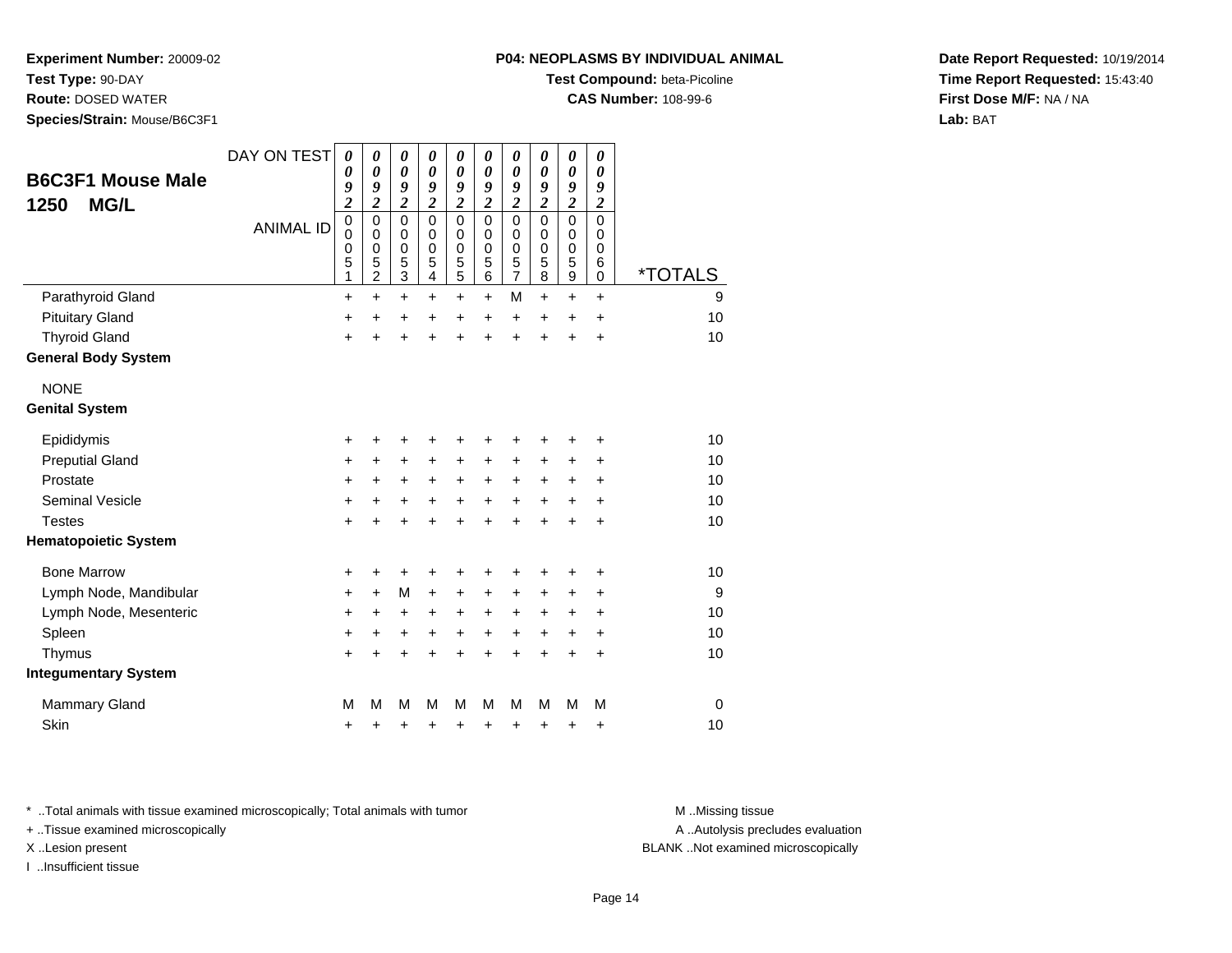**Test Type:** 90-DAY

**Route:** DOSED WATER

**Species/Strain:** Mouse/B6C3F1

#### **P04: NEOPLASMS BY INDIVIDUAL ANIMAL**

**Test Compound:** beta-Picoline

**CAS Number:** 108-99-6

**Date Report Requested:** 10/19/2014**Time Report Requested:** 15:43:40**First Dose M/F:** NA / NA**Lab:** BAT

| <b>B6C3F1 Mouse Male</b><br>1250<br><b>MG/L</b> | DAY ON TEST<br><b>ANIMAL ID</b> | $\boldsymbol{\theta}$<br>0<br>9<br>$\overline{\mathbf{c}}$<br>$\mathbf 0$<br>0<br>0<br>5<br>1 | 0<br>$\boldsymbol{\theta}$<br>9<br>$\overline{2}$<br>$\mathbf 0$<br>0<br>0<br>5<br>$\mathfrak{p}$ | $\boldsymbol{\theta}$<br>$\boldsymbol{\theta}$<br>9<br>$\overline{\mathbf{c}}$<br>0<br>0<br>$\boldsymbol{0}$<br>5<br>3 | 0<br>0<br>9<br>$\overline{\mathbf{c}}$<br>$\mathbf 0$<br>0<br>0<br>5<br>4 | 0<br>$\boldsymbol{\theta}$<br>9<br>$\overline{2}$<br>$\mathbf 0$<br>0<br>$\boldsymbol{0}$<br>5<br>5 | 0<br>$\boldsymbol{\theta}$<br>9<br>$\overline{2}$<br>$\mathbf 0$<br>$\Omega$<br>$\mathbf 0$<br>5<br>6 | 0<br>0<br>9<br>$\overline{2}$<br>$\mathbf 0$<br>0<br>$\mathbf 0$<br>5<br>7 | 0<br>0<br>9<br>$\overline{\mathbf{c}}$<br>$\mathbf 0$<br>0<br>$\mathbf 0$<br>5<br>8 | 0<br>$\boldsymbol{\theta}$<br>9<br>$\overline{2}$<br>0<br>0<br>$\mathbf 0$<br>5<br>9 | 0<br>$\boldsymbol{\theta}$<br>9<br>$\boldsymbol{2}$<br>$\mathbf 0$<br>0<br>$\mathbf 0$<br>6<br>$\Omega$ | <i><b>*TOTALS</b></i>      |
|-------------------------------------------------|---------------------------------|-----------------------------------------------------------------------------------------------|---------------------------------------------------------------------------------------------------|------------------------------------------------------------------------------------------------------------------------|---------------------------------------------------------------------------|-----------------------------------------------------------------------------------------------------|-------------------------------------------------------------------------------------------------------|----------------------------------------------------------------------------|-------------------------------------------------------------------------------------|--------------------------------------------------------------------------------------|---------------------------------------------------------------------------------------------------------|----------------------------|
| <b>Musculoskeletal System</b>                   |                                 |                                                                                               |                                                                                                   |                                                                                                                        |                                                                           |                                                                                                     |                                                                                                       |                                                                            |                                                                                     |                                                                                      |                                                                                                         |                            |
| <b>Bone</b>                                     |                                 | +                                                                                             |                                                                                                   |                                                                                                                        |                                                                           |                                                                                                     |                                                                                                       |                                                                            |                                                                                     |                                                                                      | +                                                                                                       | 10                         |
| <b>Nervous System</b>                           |                                 |                                                                                               |                                                                                                   |                                                                                                                        |                                                                           |                                                                                                     |                                                                                                       |                                                                            |                                                                                     |                                                                                      |                                                                                                         |                            |
| <b>Brain</b>                                    |                                 | $\ddot{}$                                                                                     | +                                                                                                 | +                                                                                                                      | +                                                                         | +                                                                                                   | +                                                                                                     |                                                                            |                                                                                     | ٠                                                                                    | $\ddot{}$                                                                                               | 10                         |
| <b>Respiratory System</b>                       |                                 |                                                                                               |                                                                                                   |                                                                                                                        |                                                                           |                                                                                                     |                                                                                                       |                                                                            |                                                                                     |                                                                                      |                                                                                                         |                            |
| Lung                                            |                                 | $\ddot{}$                                                                                     | +                                                                                                 | +                                                                                                                      | +                                                                         | +                                                                                                   | +                                                                                                     |                                                                            |                                                                                     | +                                                                                    | $\ddot{}$                                                                                               | 10                         |
| <b>Nose</b>                                     |                                 | +                                                                                             | +                                                                                                 | $\ddot{}$                                                                                                              | $\ddot{}$                                                                 | $+$                                                                                                 | $\ddot{}$                                                                                             | $\ddot{}$                                                                  | $+$                                                                                 | $+$                                                                                  | $\ddot{}$                                                                                               | 10                         |
| Trachea                                         |                                 | $\ddot{}$                                                                                     | Ŧ.                                                                                                | $\ddot{}$                                                                                                              | $\ddot{}$                                                                 | $\ddot{}$                                                                                           | $\ddot{}$                                                                                             | $\ddot{}$                                                                  | $\ddot{}$                                                                           | $\ddot{}$                                                                            | $\ddot{}$                                                                                               | 10                         |
| <b>Special Senses System</b>                    |                                 |                                                                                               |                                                                                                   |                                                                                                                        |                                                                           |                                                                                                     |                                                                                                       |                                                                            |                                                                                     |                                                                                      |                                                                                                         |                            |
| Eye                                             |                                 | +                                                                                             | +                                                                                                 | +                                                                                                                      |                                                                           | ٠                                                                                                   |                                                                                                       |                                                                            |                                                                                     |                                                                                      | +                                                                                                       | 10                         |
| <b>Harderian Gland</b>                          |                                 | $+$                                                                                           | $\ddot{}$                                                                                         | $\ddot{}$                                                                                                              | $\ddot{}$                                                                 | $\ddot{}$                                                                                           | $\ddot{}$                                                                                             | $+$                                                                        | $+$                                                                                 | $\ddot{}$                                                                            | $\ddot{}$                                                                                               | 10                         |
| <b>Urinary System</b>                           |                                 |                                                                                               |                                                                                                   |                                                                                                                        |                                                                           |                                                                                                     |                                                                                                       |                                                                            |                                                                                     |                                                                                      |                                                                                                         |                            |
| Kidney                                          |                                 | +                                                                                             | +                                                                                                 | +                                                                                                                      | ٠                                                                         | ٠                                                                                                   | ٠                                                                                                     | ٠                                                                          | ÷                                                                                   |                                                                                      | +                                                                                                       | 10                         |
| <b>Urinary Bladder</b>                          |                                 | $\ddot{}$                                                                                     | $\ddot{}$                                                                                         | $\ddot{}$                                                                                                              | $\ddot{}$                                                                 | $\ddot{}$                                                                                           | $\ddot{}$                                                                                             | $\ddot{}$                                                                  | $\ddot{}$                                                                           | $\ddot{}$                                                                            | $\ddot{}$                                                                                               | 10                         |
| <b>SYSTEMIC LESIONS</b>                         |                                 |                                                                                               |                                                                                                   |                                                                                                                        |                                                                           |                                                                                                     |                                                                                                       |                                                                            |                                                                                     |                                                                                      |                                                                                                         |                            |
| Multiple Organ                                  |                                 | +                                                                                             |                                                                                                   |                                                                                                                        |                                                                           |                                                                                                     | ٠                                                                                                     |                                                                            |                                                                                     |                                                                                      | ٠                                                                                                       | 10                         |
|                                                 |                                 |                                                                                               |                                                                                                   |                                                                                                                        |                                                                           |                                                                                                     |                                                                                                       |                                                                            |                                                                                     |                                                                                      |                                                                                                         | ***<br>***END OF MALE DATA |

\* ..Total animals with tissue examined microscopically; Total animals with tumor **M** . Missing tissue M ..Missing tissue

+ ..Tissue examined microscopically

I ..Insufficient tissue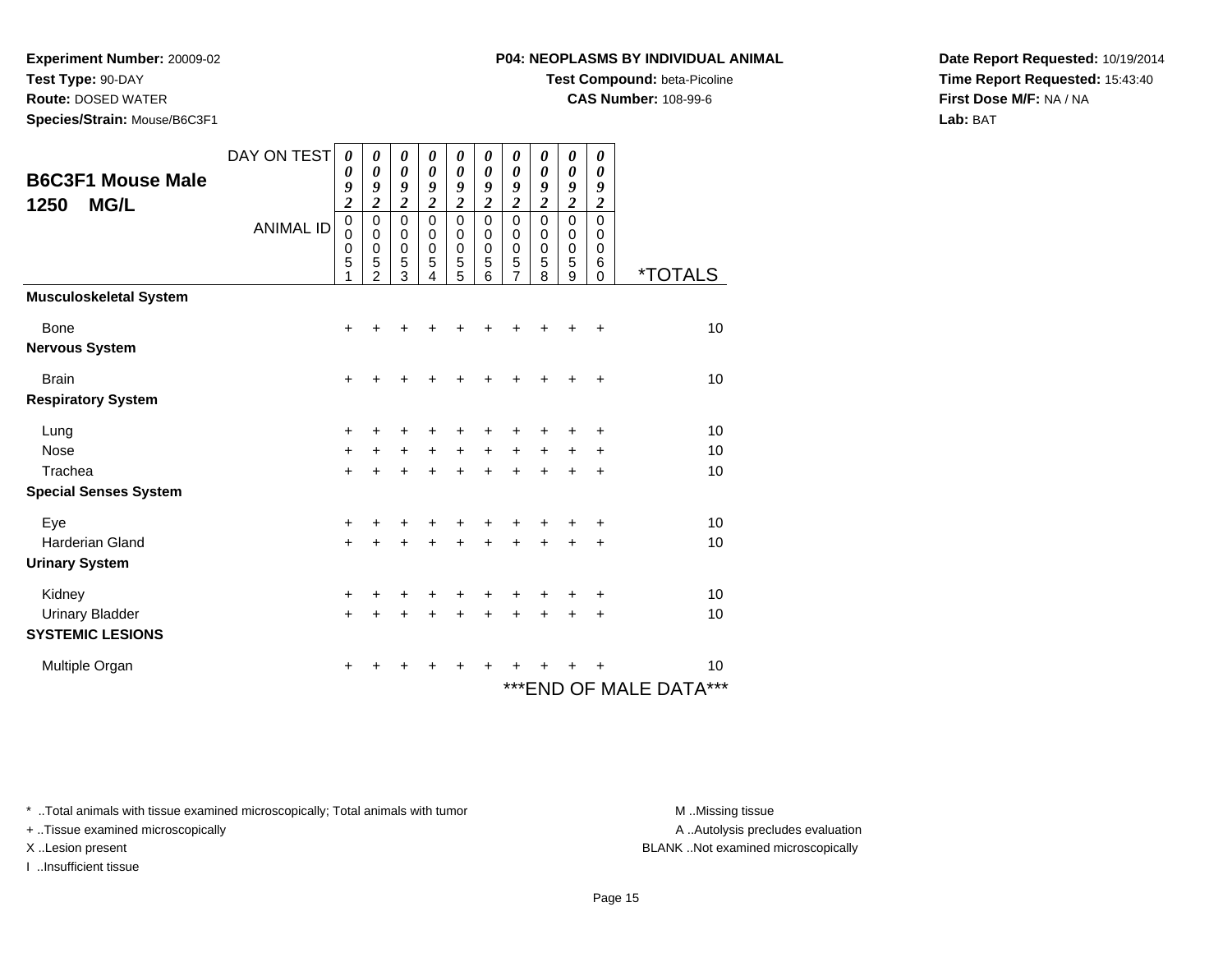**Test Type:** 90-DAY

**Route:** DOSED WATER

**Species/Strain:** Mouse/B6C3F1

**Test Compound:** beta-Picoline

**CAS Number:** 108-99-6

**Date Report Requested:** 10/19/2014**Time Report Requested:** 15:43:40**First Dose M/F:** NA / NA**Lab:** BAT

| <b>B6C3F1 Mouse Female</b><br><b>MG/L</b><br>0 | DAY ON TEST<br><b>ANIMAL ID</b> | 0<br>0<br>9<br>$\overline{\mathbf{c}}$<br>$\overline{0}$<br>0<br>0<br>6<br>1 | 0<br>$\boldsymbol{\theta}$<br>9<br>$\overline{2}$<br>$\overline{0}$<br>$\mathbf 0$<br>$\mathbf 0$<br>6<br>$\overline{2}$ | 0<br>$\boldsymbol{\theta}$<br>9<br>$\overline{\mathbf{c}}$<br>$\overline{0}$<br>$\mathbf 0$<br>$\pmb{0}$<br>6<br>3 | 0<br>$\boldsymbol{\theta}$<br>9<br>$\overline{\mathbf{c}}$<br>$\overline{0}$<br>$\mathbf 0$<br>$\mathbf 0$<br>6<br>4 | 0<br>$\boldsymbol{\theta}$<br>9<br>$\overline{c}$<br>$\overline{0}$<br>$\mathbf 0$<br>$\pmb{0}$<br>6<br>5 | 0<br>$\boldsymbol{\theta}$<br>9<br>$\overline{2}$<br>$\mathbf 0$<br>$\mathbf 0$<br>$\Omega$<br>6<br>6 | 0<br>$\boldsymbol{\theta}$<br>9<br>$\overline{2}$<br>$\mathbf 0$<br>$\mathbf 0$<br>$\mathbf 0$<br>$\frac{6}{7}$ | 0<br>$\boldsymbol{\theta}$<br>9<br>$\overline{2}$<br>$\mathbf 0$<br>$\mathbf 0$<br>0<br>6<br>8 | 0<br>$\boldsymbol{\theta}$<br>9<br>$\overline{\mathbf{c}}$<br>$\overline{0}$<br>$\mathbf 0$<br>0<br>$\frac{6}{9}$ | 0<br>$\boldsymbol{\theta}$<br>9<br>$\overline{\mathbf{c}}$<br>$\overline{0}$<br>$\mathbf 0$<br>0<br>$\overline{7}$<br>0 | <i><b>*TOTALS</b></i> |
|------------------------------------------------|---------------------------------|------------------------------------------------------------------------------|--------------------------------------------------------------------------------------------------------------------------|--------------------------------------------------------------------------------------------------------------------|----------------------------------------------------------------------------------------------------------------------|-----------------------------------------------------------------------------------------------------------|-------------------------------------------------------------------------------------------------------|-----------------------------------------------------------------------------------------------------------------|------------------------------------------------------------------------------------------------|-------------------------------------------------------------------------------------------------------------------|-------------------------------------------------------------------------------------------------------------------------|-----------------------|
| <b>Alimentary System</b>                       |                                 |                                                                              |                                                                                                                          |                                                                                                                    |                                                                                                                      |                                                                                                           |                                                                                                       |                                                                                                                 |                                                                                                |                                                                                                                   |                                                                                                                         |                       |
| Esophagus                                      |                                 | +                                                                            | +                                                                                                                        | +                                                                                                                  | +                                                                                                                    | +                                                                                                         | +                                                                                                     | +                                                                                                               | +                                                                                              | +                                                                                                                 | +                                                                                                                       | 10                    |
| Gallbladder                                    |                                 | $\ddot{}$                                                                    | $\ddot{}$                                                                                                                | $\ddot{}$                                                                                                          | +                                                                                                                    | +                                                                                                         | +                                                                                                     | +                                                                                                               | +                                                                                              | +                                                                                                                 | $\ddot{}$                                                                                                               | 10                    |
| Intestine Large, Cecum                         |                                 | +                                                                            | $\ddot{}$                                                                                                                | $\ddot{}$                                                                                                          | $\ddot{}$                                                                                                            | $\ddot{}$                                                                                                 | +                                                                                                     | +                                                                                                               | +                                                                                              | +                                                                                                                 | +                                                                                                                       | 10                    |
| Intestine Large, Colon                         |                                 | $\ddot{}$                                                                    | $\ddot{}$                                                                                                                | $\ddot{}$                                                                                                          | $\ddot{}$                                                                                                            | $\ddot{}$                                                                                                 | $\ddot{}$                                                                                             | $\ddot{}$                                                                                                       | $\ddot{}$                                                                                      | $\ddot{}$                                                                                                         | $\ddot{}$                                                                                                               | 10                    |
| Intestine Large, Rectum                        |                                 | $\ddot{}$                                                                    | $\ddot{}$                                                                                                                | $\ddot{}$                                                                                                          | $\ddot{}$                                                                                                            | $\ddot{}$                                                                                                 | $\ddot{}$                                                                                             | $\ddot{}$                                                                                                       | $\ddot{}$                                                                                      | $\ddot{}$                                                                                                         | $\ddot{}$                                                                                                               | 10                    |
| Intestine Small, Duodenum                      |                                 | $\ddot{}$                                                                    | $\ddot{}$                                                                                                                | $\ddot{}$                                                                                                          | $\ddot{}$                                                                                                            | $\ddot{}$                                                                                                 | $\ddot{}$                                                                                             | $\ddot{}$                                                                                                       | $\ddot{}$                                                                                      | $+$                                                                                                               | ÷                                                                                                                       | 10                    |
| Intestine Small, Ileum                         |                                 | $\ddot{}$                                                                    | $\ddot{}$                                                                                                                | $\ddot{}$                                                                                                          | $\ddot{}$                                                                                                            | $\ddot{}$                                                                                                 | $\ddot{}$                                                                                             | $\ddot{}$                                                                                                       | $\ddot{}$                                                                                      | $\ddot{}$                                                                                                         | $\ddot{}$                                                                                                               | 10                    |
| Intestine Small, Jejunum                       |                                 | +                                                                            | $\ddot{}$                                                                                                                | $\ddot{}$                                                                                                          | $\ddot{}$                                                                                                            | $\ddot{}$                                                                                                 | $\ddot{}$                                                                                             | $\ddot{}$                                                                                                       | $\ddot{}$                                                                                      | $\ddot{}$                                                                                                         | $\ddot{}$                                                                                                               | 10                    |
| Liver                                          |                                 | +                                                                            | $\ddot{}$                                                                                                                | +                                                                                                                  | $\ddot{}$                                                                                                            | +                                                                                                         | $\ddot{}$                                                                                             | $\ddot{}$                                                                                                       | $\ddot{}$                                                                                      | $\ddot{}$                                                                                                         | +                                                                                                                       | 10                    |
| Pancreas                                       |                                 | +                                                                            | +                                                                                                                        | $\ddot{}$                                                                                                          | +                                                                                                                    | +                                                                                                         | +                                                                                                     | +                                                                                                               | $\ddot{}$                                                                                      | $\ddot{}$                                                                                                         | +                                                                                                                       | 10                    |
| Salivary Glands                                |                                 | +                                                                            | $\ddot{}$                                                                                                                | $\ddot{}$                                                                                                          | $\ddot{}$                                                                                                            | $\ddot{}$                                                                                                 | $+$                                                                                                   | $\ddot{}$                                                                                                       | $\ddot{}$                                                                                      | $\ddot{}$                                                                                                         | $\ddot{}$                                                                                                               | 10                    |
| Stomach, Forestomach                           |                                 | $\ddot{}$                                                                    | $\ddot{}$                                                                                                                | $\ddot{}$                                                                                                          | $\ddot{}$                                                                                                            | $\ddot{}$                                                                                                 | $\ddot{}$                                                                                             | $\ddot{}$                                                                                                       | $\ddot{}$                                                                                      | $+$                                                                                                               | $\ddot{}$                                                                                                               | 10                    |
| Stomach, Glandular                             |                                 | $\ddot{}$                                                                    |                                                                                                                          | $\ddot{}$                                                                                                          |                                                                                                                      | $\ddot{}$                                                                                                 | $\ddot{}$                                                                                             | $\ddot{}$                                                                                                       | $\ddot{}$                                                                                      | $\ddot{}$                                                                                                         | $\ddot{}$                                                                                                               | 10                    |
| <b>Cardiovascular System</b>                   |                                 |                                                                              |                                                                                                                          |                                                                                                                    |                                                                                                                      |                                                                                                           |                                                                                                       |                                                                                                                 |                                                                                                |                                                                                                                   |                                                                                                                         |                       |
| <b>Blood Vessel</b>                            |                                 | +                                                                            | +                                                                                                                        | +                                                                                                                  | +                                                                                                                    | +                                                                                                         | +                                                                                                     | +                                                                                                               | +                                                                                              | +                                                                                                                 | +                                                                                                                       | 10                    |
| Heart                                          |                                 | $\ddot{}$                                                                    |                                                                                                                          |                                                                                                                    |                                                                                                                      |                                                                                                           |                                                                                                       | Ŧ.                                                                                                              |                                                                                                | $\ddot{}$                                                                                                         | $\ddot{}$                                                                                                               | 10                    |
| <b>Endocrine System</b>                        |                                 |                                                                              |                                                                                                                          |                                                                                                                    |                                                                                                                      |                                                                                                           |                                                                                                       |                                                                                                                 |                                                                                                |                                                                                                                   |                                                                                                                         |                       |
| <b>Adrenal Cortex</b>                          |                                 | +                                                                            | ٠                                                                                                                        | +                                                                                                                  | +                                                                                                                    | +                                                                                                         | +                                                                                                     | +                                                                                                               | ٠                                                                                              | ٠                                                                                                                 | ٠                                                                                                                       | 10                    |
| Adrenal Medulla                                |                                 | ٠                                                                            |                                                                                                                          | +                                                                                                                  |                                                                                                                      | +                                                                                                         | $\ddot{}$                                                                                             | +                                                                                                               | $\ddot{}$                                                                                      | +                                                                                                                 | +                                                                                                                       | 10                    |
| Islets, Pancreatic                             |                                 | +                                                                            | +                                                                                                                        | +                                                                                                                  |                                                                                                                      | +                                                                                                         | +                                                                                                     | +                                                                                                               | +                                                                                              | +                                                                                                                 | +                                                                                                                       | 10                    |

\* ..Total animals with tissue examined microscopically; Total animals with tumor **M** . Missing tissue M ..Missing tissue

+ ..Tissue examined microscopically

I ..Insufficient tissue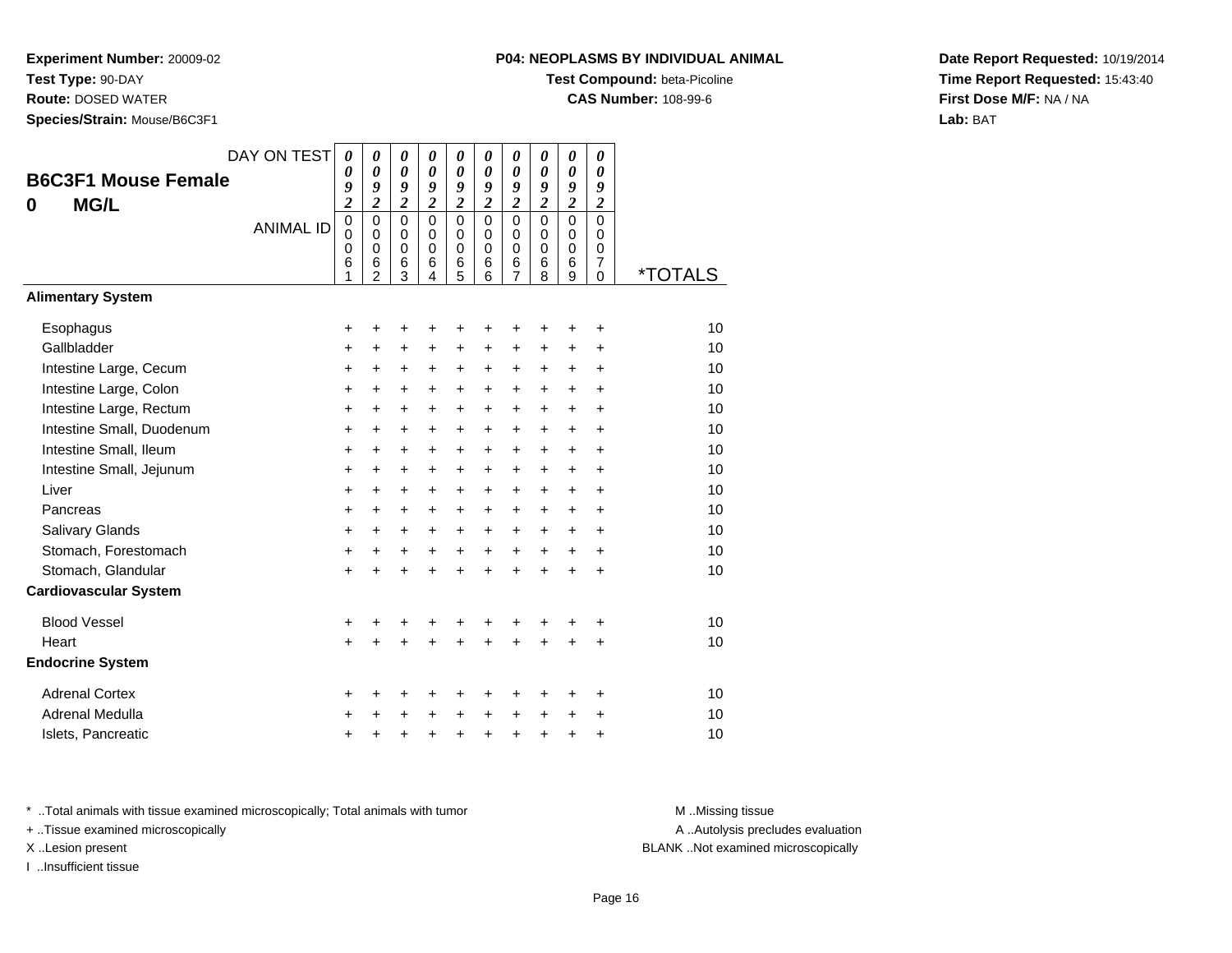**Test Type:** 90-DAY

**Route:** DOSED WATER

**Species/Strain:** Mouse/B6C3F1

| <b>P04: NEOPLASMS BY INDIVIDUAL ANIMAL</b> |  |
|--------------------------------------------|--|
|--------------------------------------------|--|

**Test Compound:** beta-Picoline

**CAS Number:** 108-99-6

**Date Report Requested:** 10/19/2014**Time Report Requested:** 15:43:41**First Dose M/F:** NA / NA**Lab:** BAT

| <b>B6C3F1 Mouse Female</b><br><b>MG/L</b><br>0 | DAY ON TEST      | 0<br>$\boldsymbol{\theta}$<br>9<br>$\boldsymbol{2}$               | 0<br>$\boldsymbol{\theta}$<br>9<br>$\boldsymbol{2}$    | $\pmb{\theta}$<br>$\pmb{\theta}$<br>9<br>$\overline{2}$ | 0<br>$\pmb{\theta}$<br>9<br>$\boldsymbol{2}$ | 0<br>$\pmb{\theta}$<br>9<br>$\overline{\mathbf{2}}$ | 0<br>0<br>9<br>$\overline{\mathbf{2}}$           | 0<br>$\boldsymbol{\theta}$<br>9<br>$\overline{\mathbf{2}}$       | $\boldsymbol{\theta}$<br>$\boldsymbol{\theta}$<br>9<br>$\overline{\mathbf{2}}$ | 0<br>0<br>9<br>$\boldsymbol{2}$                                      | 0<br>0<br>9<br>$\boldsymbol{2}$                        |                       |
|------------------------------------------------|------------------|-------------------------------------------------------------------|--------------------------------------------------------|---------------------------------------------------------|----------------------------------------------|-----------------------------------------------------|--------------------------------------------------|------------------------------------------------------------------|--------------------------------------------------------------------------------|----------------------------------------------------------------------|--------------------------------------------------------|-----------------------|
|                                                | <b>ANIMAL ID</b> | $\mathbf 0$<br>$\mathbf 0$<br>$\mathbf 0$<br>$6\phantom{1}6$<br>1 | $\mathbf 0$<br>$\mathbf 0$<br>0<br>6<br>$\overline{2}$ | $\mathbf 0$<br>$\mathbf 0$<br>0<br>$\,6$<br>3           | $\mathbf 0$<br>$\mathbf 0$<br>0<br>6<br>4    | $\mathbf 0$<br>$\mathbf 0$<br>0<br>6<br>5           | $\mathbf 0$<br>$\mathbf 0$<br>$\Omega$<br>6<br>6 | $\mathbf 0$<br>$\mathbf 0$<br>$\mathbf 0$<br>6<br>$\overline{7}$ | $\mathbf 0$<br>0<br>0<br>6<br>8                                                | $\mathbf 0$<br>$\pmb{0}$<br>$\mathbf 0$<br>$\,6$<br>$\boldsymbol{9}$ | $\mathbf 0$<br>0<br>$\mathbf 0$<br>$\overline{7}$<br>0 | <i><b>*TOTALS</b></i> |
| Parathyroid Gland                              |                  | $\ddot{}$                                                         | M                                                      | $+$                                                     | $\ddot{}$                                    | M                                                   | $\ddot{}$                                        | L                                                                | $\ddot{}$                                                                      | $+$                                                                  | $\ddot{}$                                              | 7                     |
| <b>Pituitary Gland</b>                         |                  | +                                                                 | $\ddot{}$                                              | +                                                       | +                                            | $\ddot{}$                                           | $\ddot{}$                                        | +                                                                | $\ddot{}$                                                                      | $\ddot{}$                                                            | +                                                      | 10                    |
| <b>Thyroid Gland</b>                           |                  | $\ddot{}$                                                         | $\ddot{}$                                              | $\ddot{}$                                               | +                                            | $\ddot{}$                                           | $\ddot{}$                                        | $\ddot{}$                                                        | $\ddot{}$                                                                      | $\ddot{}$                                                            | +                                                      | 10                    |
| <b>General Body System</b>                     |                  |                                                                   |                                                        |                                                         |                                              |                                                     |                                                  |                                                                  |                                                                                |                                                                      |                                                        |                       |
| <b>NONE</b>                                    |                  |                                                                   |                                                        |                                                         |                                              |                                                     |                                                  |                                                                  |                                                                                |                                                                      |                                                        |                       |
| <b>Genital System</b>                          |                  |                                                                   |                                                        |                                                         |                                              |                                                     |                                                  |                                                                  |                                                                                |                                                                      |                                                        |                       |
| <b>Clitoral Gland</b>                          |                  | $\pm$                                                             |                                                        |                                                         |                                              |                                                     | +                                                | M                                                                |                                                                                |                                                                      | +                                                      | 9                     |
| Ovary                                          |                  | $\ddot{}$                                                         | +                                                      | $\ddot{}$                                               | $\ddot{}$                                    | +                                                   | $\ddot{}$                                        | +                                                                | +                                                                              |                                                                      | +                                                      | 10                    |
| <b>Uterus</b>                                  |                  | $\ddot{}$                                                         |                                                        | +                                                       |                                              | $\ddot{}$                                           | $\ddot{}$                                        | $\ddot{}$                                                        | ÷                                                                              |                                                                      | $\ddot{}$                                              | 10                    |
| <b>Hematopoietic System</b>                    |                  |                                                                   |                                                        |                                                         |                                              |                                                     |                                                  |                                                                  |                                                                                |                                                                      |                                                        |                       |
| <b>Bone Marrow</b>                             |                  | +                                                                 | +                                                      | +                                                       | +                                            | +                                                   | +                                                | +                                                                |                                                                                |                                                                      | ٠                                                      | 10                    |
| Lymph Node, Mandibular                         |                  | $\ddot{}$                                                         | $\pm$                                                  | $\ddot{}$                                               | $\pm$                                        | +                                                   | +                                                | +                                                                |                                                                                | +                                                                    | +                                                      | 10                    |
| Lymph Node, Mesenteric                         |                  | $\ddot{}$                                                         | $\pm$                                                  | $\pm$                                                   | +                                            | $\ddot{}$                                           | +                                                | $\ddot{}$                                                        | $\ddot{}$                                                                      |                                                                      |                                                        | 10                    |
| Spleen                                         |                  | $\ddot{}$                                                         | +                                                      | $\ddot{}$                                               | $\pm$                                        | +                                                   | $\ddot{}$                                        | $\ddot{}$                                                        | $\ddot{}$                                                                      |                                                                      | +                                                      | 10                    |
| Thymus                                         |                  | $\ddot{}$                                                         | +                                                      | +                                                       | +                                            | +                                                   | +                                                | +                                                                |                                                                                |                                                                      | +                                                      | 10                    |
| <b>Integumentary System</b>                    |                  |                                                                   |                                                        |                                                         |                                              |                                                     |                                                  |                                                                  |                                                                                |                                                                      |                                                        |                       |
| <b>Mammary Gland</b>                           |                  | +                                                                 |                                                        | +                                                       |                                              | +                                                   |                                                  | +                                                                |                                                                                |                                                                      | +                                                      | 10                    |
| Skin                                           |                  | $\ddot{}$                                                         |                                                        |                                                         |                                              |                                                     |                                                  |                                                                  |                                                                                |                                                                      | +                                                      | 10                    |
| <b>Musculoskeletal System</b>                  |                  |                                                                   |                                                        |                                                         |                                              |                                                     |                                                  |                                                                  |                                                                                |                                                                      |                                                        |                       |
| <b>Bone</b>                                    |                  | +                                                                 |                                                        |                                                         |                                              |                                                     |                                                  |                                                                  |                                                                                |                                                                      | +                                                      | 10                    |

\* ..Total animals with tissue examined microscopically; Total animals with tumor **M** ..Missing tissue M ..Missing tissue A ..Autolysis precludes evaluation + ..Tissue examined microscopically X ..Lesion present BLANK ..Not examined microscopicallyI ..Insufficient tissue

Page 17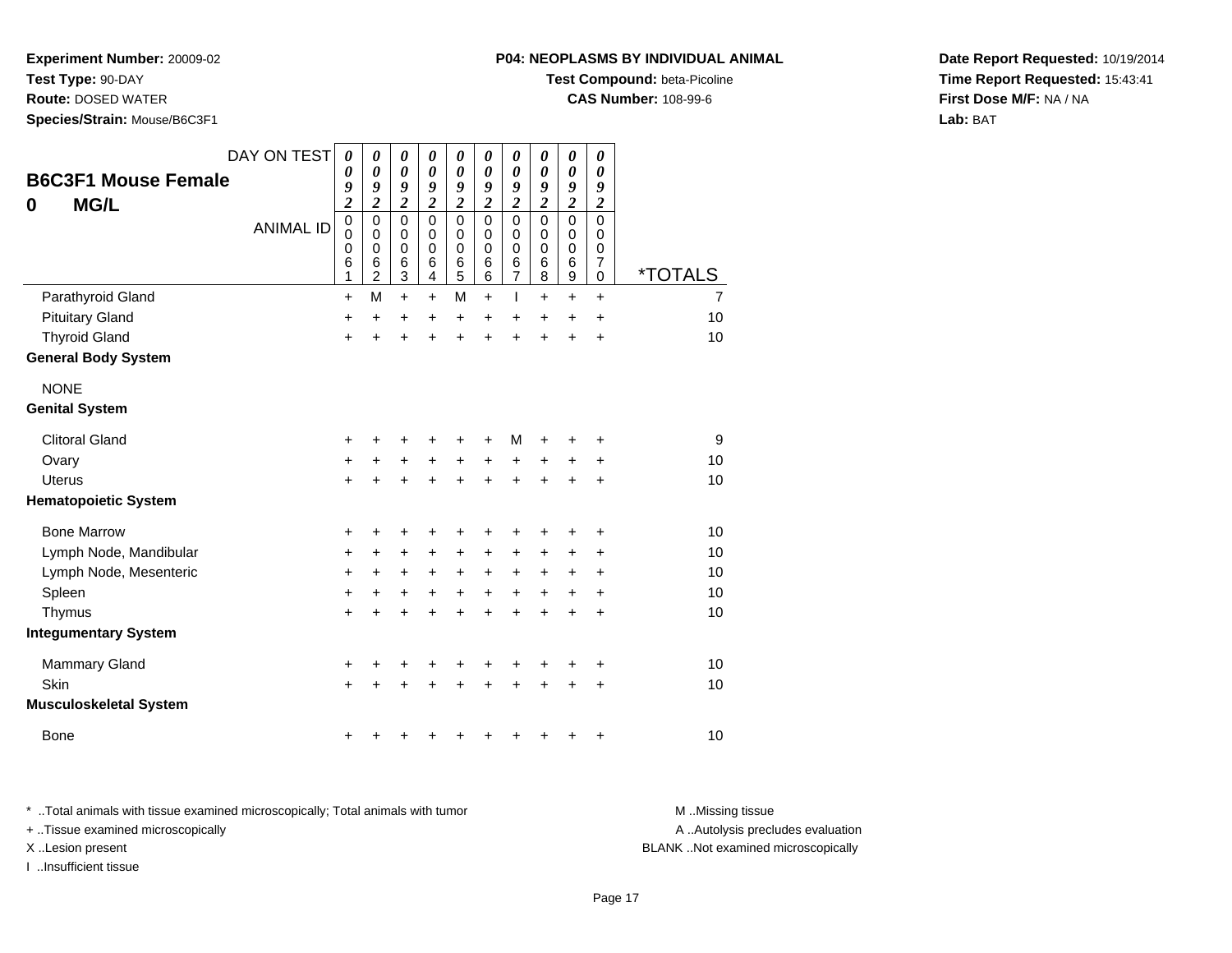**Test Type:** 90-DAY

**Route:** DOSED WATER

**Species/Strain:** Mouse/B6C3F1

**Test Compound:** beta-Picoline

**CAS Number:** 108-99-6

**Date Report Requested:** 10/19/2014**Time Report Requested:** 15:43:41**First Dose M/F:** NA / NA**Lab:** BAT

| <b>B6C3F1 Mouse Female</b><br><b>MG/L</b><br>0 | DAY ON TEST<br><b>ANIMAL ID</b> | $\boldsymbol{\theta}$<br>0<br>9<br>$\overline{\mathbf{c}}$<br>$\mathbf 0$<br>0<br>0<br>6 | 0<br>$\boldsymbol{\theta}$<br>9<br>$\overline{2}$<br>$\mathbf 0$<br>0<br>$\mathbf 0$<br>6<br>$\overline{2}$ | 0<br>$\boldsymbol{\theta}$<br>9<br>$\overline{c}$<br>$\mathbf 0$<br>0<br>$\pmb{0}$<br>6<br>3 | 0<br>0<br>9<br>$\overline{c}$<br>$\Omega$<br>0<br>0<br>6<br>4 | 0<br>$\boldsymbol{\theta}$<br>9<br>$\overline{\mathbf{c}}$<br>$\pmb{0}$<br>0<br>$\mathbf 0$<br>$\,6$<br>5 | 0<br>0<br>9<br>$\overline{c}$<br>$\mathbf 0$<br>0<br>0<br>6<br>6 | 0<br>$\boldsymbol{\theta}$<br>9<br>$\boldsymbol{2}$<br>0<br>0<br>0<br>$\,6$<br>7 | 0<br>0<br>9<br>$\overline{c}$<br>$\Omega$<br>0<br>0<br>6<br>8 | 0<br>$\boldsymbol{\theta}$<br>9<br>$\overline{\mathbf{c}}$<br>$\pmb{0}$<br>$\mathbf 0$<br>$\mathbf 0$<br>$\,6$<br>9 | 0<br>0<br>9<br>$\boldsymbol{2}$<br>$\Omega$<br>0<br>0<br>7<br>$\Omega$ | <i><b>*TOTALS</b></i> |
|------------------------------------------------|---------------------------------|------------------------------------------------------------------------------------------|-------------------------------------------------------------------------------------------------------------|----------------------------------------------------------------------------------------------|---------------------------------------------------------------|-----------------------------------------------------------------------------------------------------------|------------------------------------------------------------------|----------------------------------------------------------------------------------|---------------------------------------------------------------|---------------------------------------------------------------------------------------------------------------------|------------------------------------------------------------------------|-----------------------|
| <b>Nervous System</b>                          |                                 |                                                                                          |                                                                                                             |                                                                                              |                                                               |                                                                                                           |                                                                  |                                                                                  |                                                               |                                                                                                                     |                                                                        |                       |
| <b>Brain</b><br><b>Respiratory System</b>      |                                 | +                                                                                        |                                                                                                             |                                                                                              |                                                               |                                                                                                           |                                                                  |                                                                                  |                                                               |                                                                                                                     | ÷                                                                      | 10                    |
| Lung                                           |                                 | +                                                                                        |                                                                                                             | +                                                                                            |                                                               |                                                                                                           |                                                                  |                                                                                  |                                                               |                                                                                                                     | $\ddot{}$                                                              | 10                    |
| Nose                                           |                                 | $\ddot{}$                                                                                | $\ddot{}$                                                                                                   | $\ddot{}$                                                                                    | $\ddot{}$                                                     | $\ddot{}$                                                                                                 | $\ddot{}$                                                        | $\ddot{}$                                                                        | $\ddot{}$                                                     | $\ddot{}$                                                                                                           | $\ddot{}$                                                              | 10                    |
| Trachea                                        |                                 | $\ddot{}$                                                                                |                                                                                                             | $\ddot{}$                                                                                    | $\ddot{}$                                                     | $\ddot{}$                                                                                                 | $\ddot{}$                                                        | +                                                                                | $\ddot{}$                                                     | $\ddot{}$                                                                                                           | $\ddot{}$                                                              | 10                    |
| <b>Special Senses System</b>                   |                                 |                                                                                          |                                                                                                             |                                                                                              |                                                               |                                                                                                           |                                                                  |                                                                                  |                                                               |                                                                                                                     |                                                                        |                       |
| Eye                                            |                                 | +                                                                                        |                                                                                                             | +                                                                                            |                                                               |                                                                                                           |                                                                  | +                                                                                |                                                               |                                                                                                                     | ÷                                                                      | 10                    |
| <b>Harderian Gland</b>                         |                                 | $+$                                                                                      |                                                                                                             | $\ddot{}$                                                                                    | $\ddot{}$                                                     | $\ddot{}$                                                                                                 | $\ddot{}$                                                        | $\ddot{}$                                                                        | $\ddot{}$                                                     | $\ddot{}$                                                                                                           | $\ddot{}$                                                              | 10                    |
| <b>Urinary System</b>                          |                                 |                                                                                          |                                                                                                             |                                                                                              |                                                               |                                                                                                           |                                                                  |                                                                                  |                                                               |                                                                                                                     |                                                                        |                       |
| Kidney                                         |                                 | +                                                                                        |                                                                                                             | +                                                                                            |                                                               | +                                                                                                         |                                                                  | +                                                                                | +                                                             |                                                                                                                     | $\ddot{}$                                                              | 10                    |
| <b>Urinary Bladder</b>                         |                                 | $\ddot{}$                                                                                |                                                                                                             | ÷                                                                                            | $\ddot{}$                                                     | $\ddot{}$                                                                                                 | $\ddot{}$                                                        | $\ddot{}$                                                                        | $\ddot{}$                                                     | +                                                                                                                   | +                                                                      | 10                    |
| <b>SYSTEMIC LESIONS</b>                        |                                 |                                                                                          |                                                                                                             |                                                                                              |                                                               |                                                                                                           |                                                                  |                                                                                  |                                                               |                                                                                                                     |                                                                        |                       |
| Multiple Organ                                 |                                 | +                                                                                        |                                                                                                             |                                                                                              |                                                               |                                                                                                           |                                                                  |                                                                                  |                                                               |                                                                                                                     | +                                                                      | 10                    |

\* ..Total animals with tissue examined microscopically; Total animals with tumor **M** . Missing tissue M ..Missing tissue

+ ..Tissue examined microscopically

I ..Insufficient tissue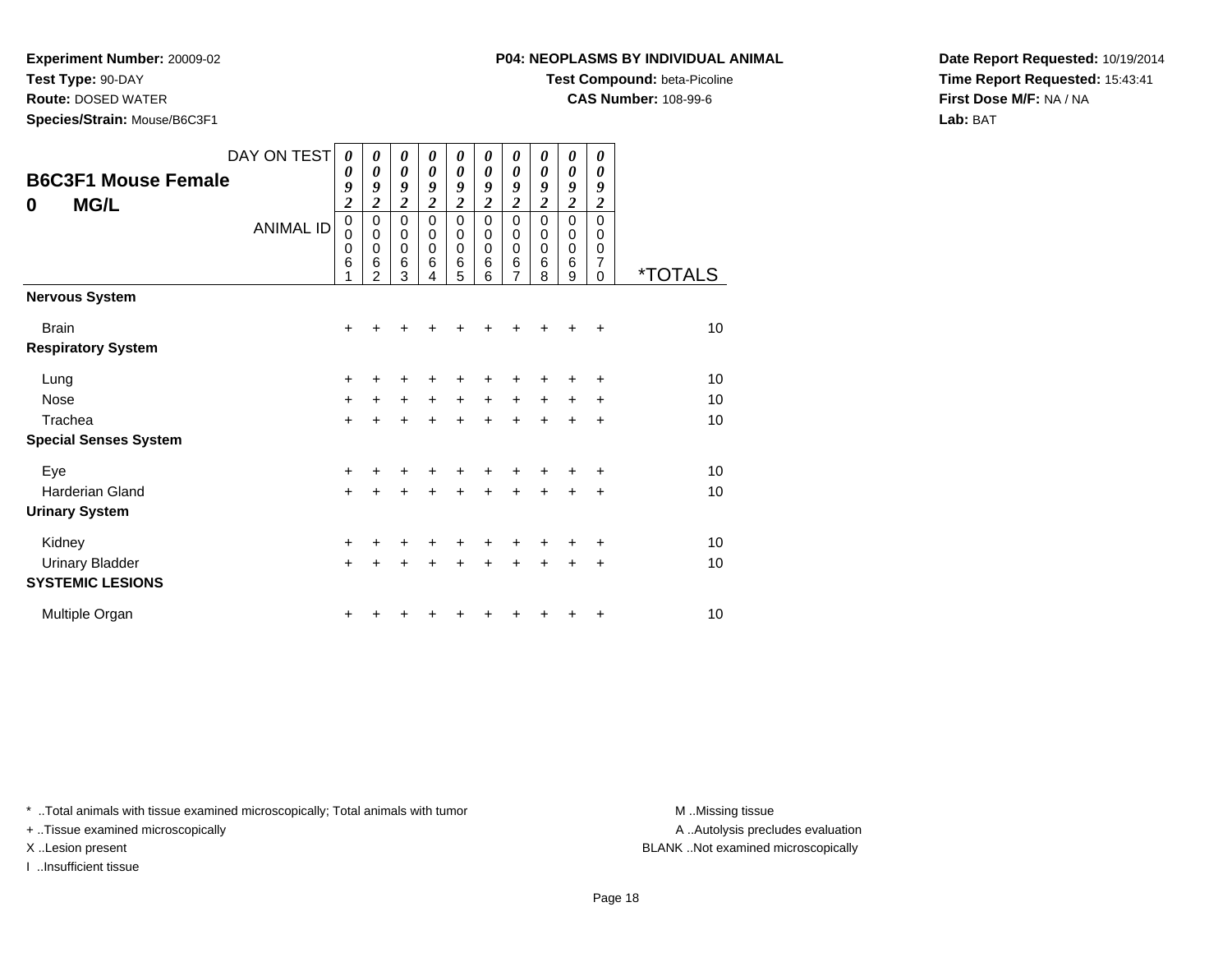**Experiment Number:** 20009-02**Test Type:** 90-DAY

**Route:** DOSED WATER

**Species/Strain:** Mouse/B6C3F1

**P04: NEOPLASMS BY INDIVIDUAL ANIMAL**

**Test Compound:** beta-Picoline

**CAS Number:** 108-99-6

**Date Report Requested:** 10/19/2014**Time Report Requested:** 15:43:41**First Dose M/F:** NA / NA**Lab:** BAT

|                            | DAY ON TEST | 0      | $\theta$ | 0      | $\boldsymbol{\theta}$ | 0      | U | $\boldsymbol{\theta}$ | $\boldsymbol{\theta}$ | $\boldsymbol{\theta}$ | $\boldsymbol{\theta}$ |                       |
|----------------------------|-------------|--------|----------|--------|-----------------------|--------|---|-----------------------|-----------------------|-----------------------|-----------------------|-----------------------|
| <b>B6C3F1 Mouse Female</b> |             | 0      | 0        | 0      | 0                     | 0      | 0 | 0                     | 0                     | 0                     | 0                     |                       |
| <b>MG/L</b><br>78          |             | 9<br>۷ | 9        | 9      | 9                     | 9      | 9 | 9                     | 9                     | 9                     | 9                     |                       |
|                            | ANIMAL ID   | 0      | 0        | 0      | O                     | 0      |   | 0                     |                       |                       |                       |                       |
|                            |             | 0      | 0<br>0   | 0<br>0 | 0<br>0                | 0<br>0 |   | $\Omega$<br>0         |                       | 0<br>0                | 0<br>0                |                       |
|                            |             | ⇁      |          |        |                       |        |   |                       |                       |                       | 8                     |                       |
|                            |             |        | ົ        | 3      |                       | 5      | ĥ |                       | я                     | 9                     | 0                     | <i><b>*TOTALS</b></i> |
| <b>Alimentary System</b>   |             |        |          |        |                       |        |   |                       |                       |                       |                       |                       |

NONE

**Cardiovascular System**

NONE

**Endocrine System**

NONE

**General Body System**

NONE

**Genital System**

NONE

**Hematopoietic System**

NONE

**Integumentary System**

NONE

**Musculoskeletal System**

NONE

**Nervous System**

NONE

\* ..Total animals with tissue examined microscopically; Total animals with tumor **M** ...Missing tissue M ...Missing tissue

+ ..Tissue examined microscopically

I ..Insufficient tissue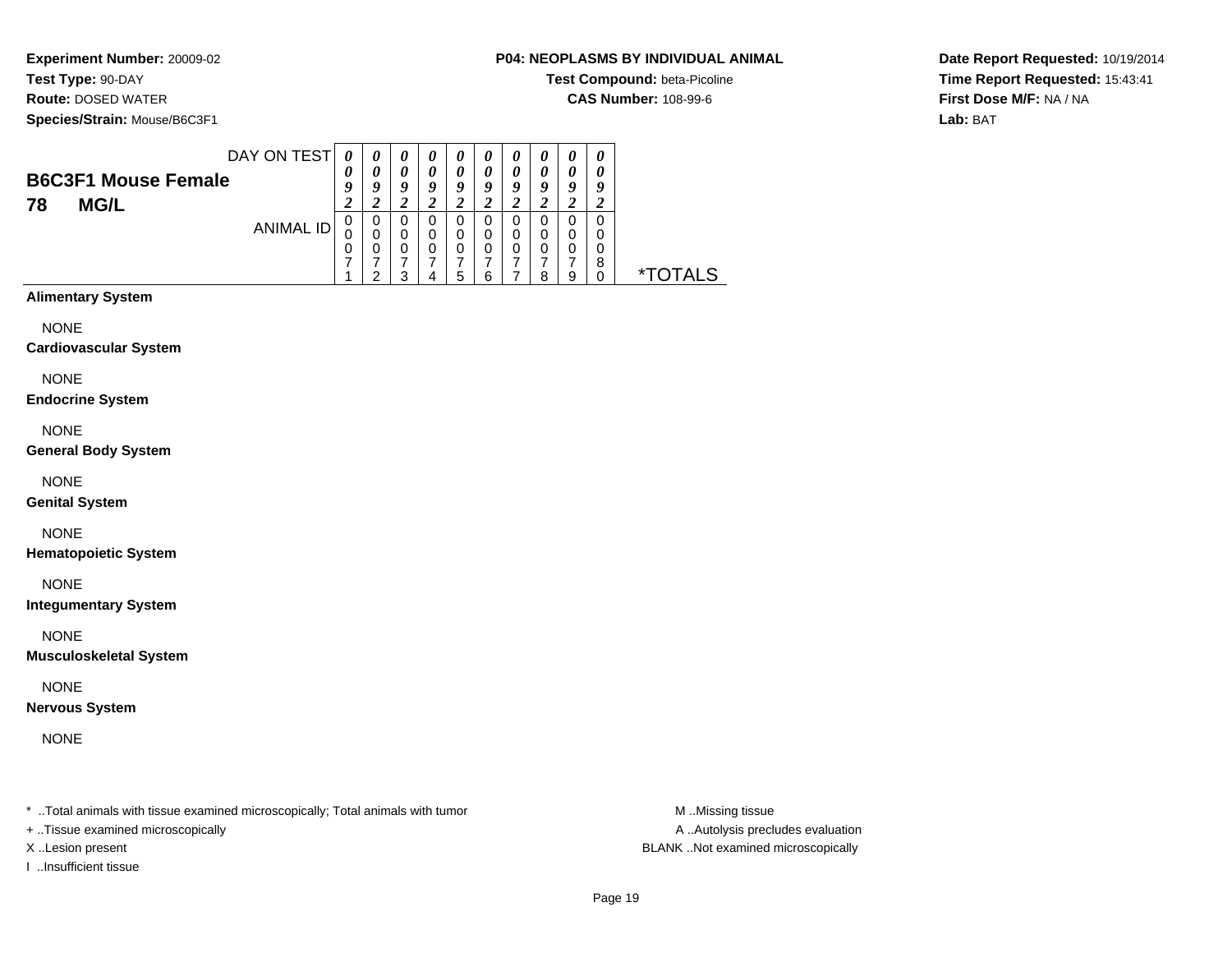**Test Type:** 90-DAY

**Route:** DOSED WATER

**Species/Strain:** Mouse/B6C3F1

**Test Compound:** beta-Picoline

**CAS Number:** 108-99-6

**Date Report Requested:** 10/19/2014**Time Report Requested:** 15:43:41**First Dose M/F:** NA / NA**Lab:** BAT

| <b>B6C3F1 Mouse Female</b><br><b>MG/L</b><br>78 | DAY ON TEST<br><b>ANIMAL ID</b> | 0<br>0<br>9<br>$\boldsymbol{2}$<br>$\mathbf 0$<br>0<br>0<br>$\overline{7}$ | 0<br>0<br>9<br>$\overline{\mathbf{2}}$<br>0<br>$\mathbf 0$<br>0<br>7 | 0<br>0<br>9<br>$\overline{\mathbf{2}}$<br>0<br>$\mathbf 0$<br>0<br>7 | 0<br>0<br>9<br>$\overline{\mathbf{c}}$<br>0<br>0<br>0<br>$\overline{7}$ | 0<br>0<br>9<br>$\boldsymbol{2}$<br>0<br>0<br>0<br>7 | 0<br>0<br>9<br>2<br>$\Omega$<br>0<br>0<br>7 | 0<br>9<br>$\overline{\mathbf{2}}$<br>0<br>0<br>$\mathbf 0$<br>7 | 0<br>0<br>9<br>$\overline{\mathbf{2}}$<br>$\Omega$<br>0<br>$\mathbf 0$<br>7 | 0<br>0<br>9<br>2<br>$\Omega$<br>0<br>$\mathbf 0$<br>7 | 0<br>0<br>9<br>2<br>$\Omega$<br>0<br>0<br>8 |                       |
|-------------------------------------------------|---------------------------------|----------------------------------------------------------------------------|----------------------------------------------------------------------|----------------------------------------------------------------------|-------------------------------------------------------------------------|-----------------------------------------------------|---------------------------------------------|-----------------------------------------------------------------|-----------------------------------------------------------------------------|-------------------------------------------------------|---------------------------------------------|-----------------------|
| <b>Respiratory System</b>                       |                                 |                                                                            | $\mathfrak{p}$                                                       | 3                                                                    | 4                                                                       | 5                                                   | 6                                           |                                                                 | 8                                                                           | 9                                                     | $\Omega$                                    | <i><b>*TOTALS</b></i> |
| <b>NONE</b><br><b>Special Senses System</b>     |                                 |                                                                            |                                                                      |                                                                      |                                                                         |                                                     |                                             |                                                                 |                                                                             |                                                       |                                             |                       |
| <b>NONE</b><br><b>Urinary System</b>            |                                 |                                                                            |                                                                      |                                                                      |                                                                         |                                                     |                                             |                                                                 |                                                                             |                                                       |                                             |                       |
| Kidney<br><b>SYSTEMIC LESIONS</b>               |                                 | $+$                                                                        | $\div$                                                               | +                                                                    | +                                                                       | ÷                                                   | $\ddot{}$                                   | ÷                                                               | $\ddot{}$                                                                   | $\div$                                                | $\div$                                      | 10                    |
| Multiple Organ                                  |                                 | ٠                                                                          |                                                                      |                                                                      |                                                                         |                                                     |                                             |                                                                 |                                                                             |                                                       | ٠                                           | 10                    |

\* ..Total animals with tissue examined microscopically; Total animals with tumor **M** . Missing tissue M ..Missing tissue

+ ..Tissue examined microscopically

I ..Insufficient tissue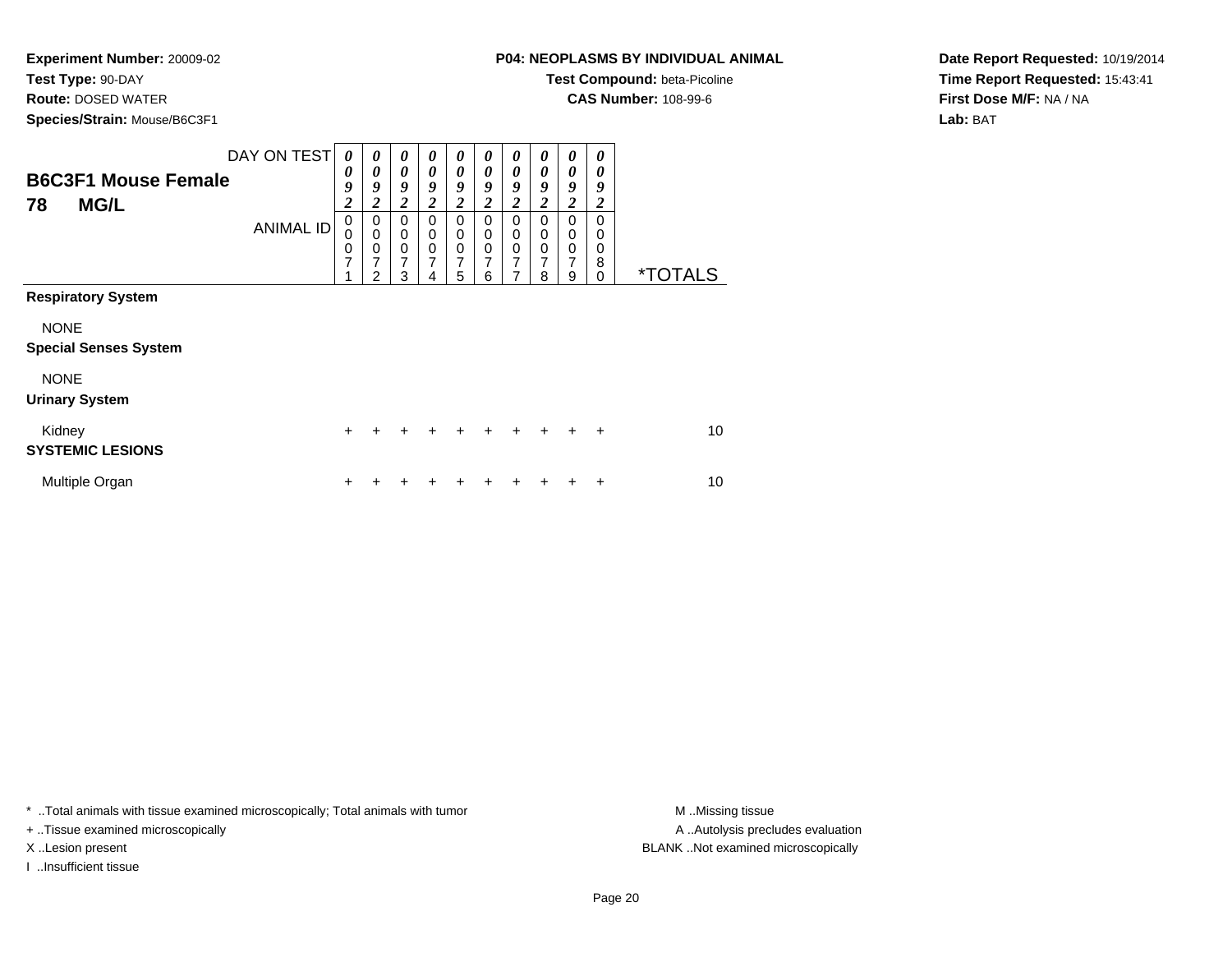**Test Type:** 90-DAY

**Route:** DOSED WATER

**Species/Strain:** Mouse/B6C3F1

**Test Compound:** beta-Picoline

**CAS Number:** 108-99-6

**Date Report Requested:** 10/19/2014**Time Report Requested:** 15:43:41**First Dose M/F:** NA / NA**Lab:** BAT

|                              | DAY ON TEST | $\boldsymbol{\theta}$ | $\boldsymbol{\theta}$ | 0                | 0      | $\boldsymbol{\theta}$ | 0      | $\boldsymbol{\theta}$ | $\boldsymbol{\theta}$ | 0                          | 0      |                       |
|------------------------------|-------------|-----------------------|-----------------------|------------------|--------|-----------------------|--------|-----------------------|-----------------------|----------------------------|--------|-----------------------|
| <b>B6C3F1 Mouse Female</b>   |             | 0                     | 0                     | 0                | 0      | 0                     | 0      | $\boldsymbol{\theta}$ | 0                     | $\boldsymbol{\theta}$      | 0      |                       |
| <b>MG/L</b><br>156           |             | 9<br>2                | 9<br>2                | 9<br>2           | 9<br>2 | 9<br>2                | 9<br>2 | 9<br>2                | 9<br>2                | 9<br>2                     | 9      |                       |
|                              | ANIMAL ID   | 0                     | 0                     | 0                | 0      | 0                     | 0      | 0                     | 0                     | 0                          | 0      |                       |
|                              |             | 0<br>0                | 0<br>$\mathbf 0$      | 0<br>$\mathbf 0$ | 0<br>0 | 0<br>$\mathbf 0$      | 0<br>0 | 0<br>$\mathbf 0$      | 0<br>0                | $\mathbf 0$<br>$\mathbf 0$ | 0<br>0 |                       |
|                              |             | 8                     | 8<br>2                | 8<br>3           | 8<br>4 | 8<br>5                | 8<br>6 | 8<br>7                | 8<br>8                | 8<br>9                     | 9<br>0 | <i><b>*TOTALS</b></i> |
| <b>Alimentary System</b>     |             |                       |                       |                  |        |                       |        |                       |                       |                            |        |                       |
| <b>NONE</b>                  |             |                       |                       |                  |        |                       |        |                       |                       |                            |        |                       |
| <b>Cardiovascular System</b> |             |                       |                       |                  |        |                       |        |                       |                       |                            |        |                       |
| <b>NONE</b>                  |             |                       |                       |                  |        |                       |        |                       |                       |                            |        |                       |
| <b>Endocrine System</b>      |             |                       |                       |                  |        |                       |        |                       |                       |                            |        |                       |

NONE

**General Body System**

NONE

**Genital System**

NONE

**Hematopoietic System**

NONE

**Integumentary System**

NONE

**Musculoskeletal System**

NONE

**Nervous System**

NONE

\* ..Total animals with tissue examined microscopically; Total animals with tumor **M** ...Missing tissue M ...Missing tissue

+ ..Tissue examined microscopically

I ..Insufficient tissue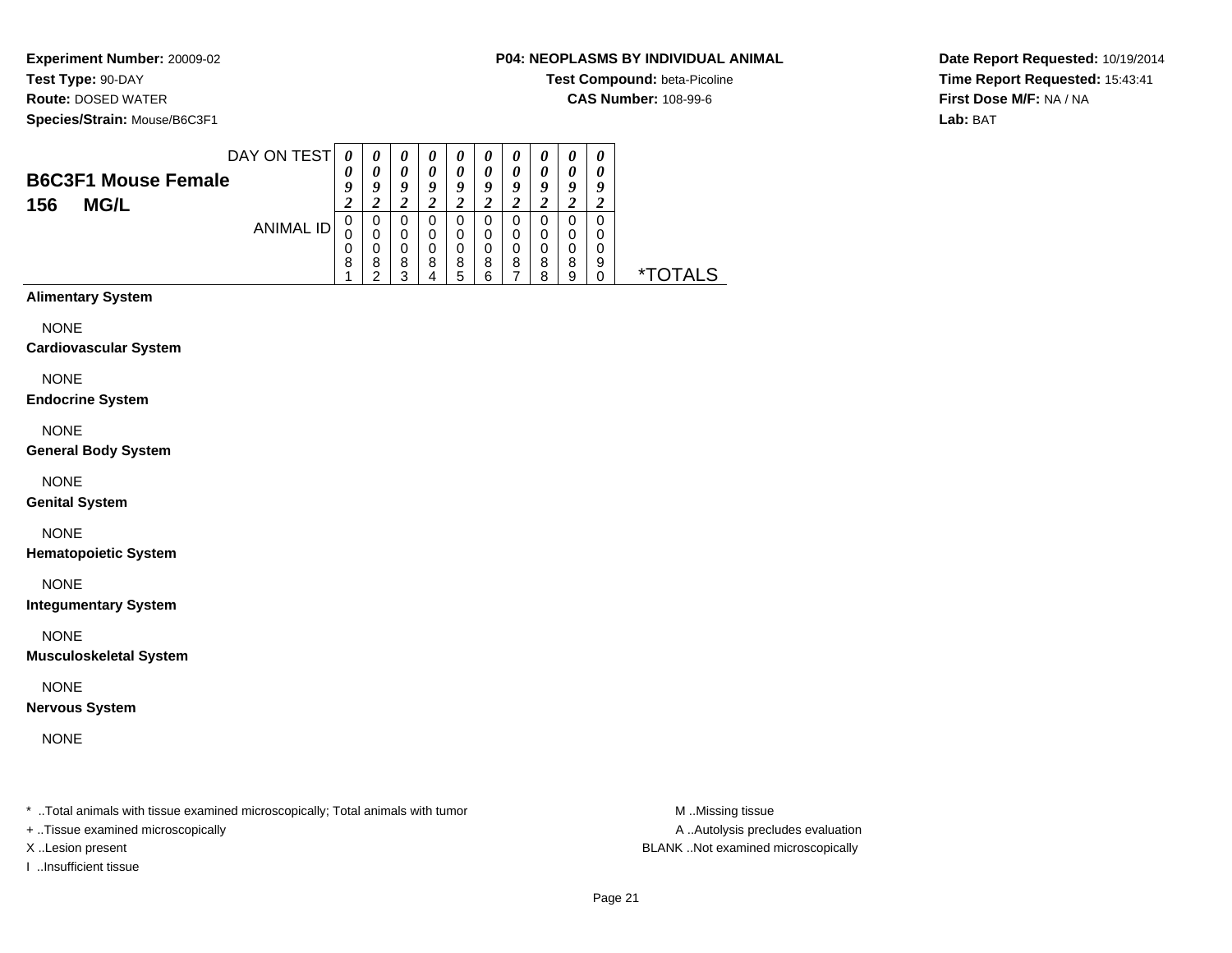**Test Type:** 90-DAY

**Route:** DOSED WATER

**Species/Strain:** Mouse/B6C3F1

**Test Compound:** beta-Picoline

**CAS Number:** 108-99-6

**Date Report Requested:** 10/19/2014**Time Report Requested:** 15:43:41**First Dose M/F:** NA / NA**Lab:** BAT

| <b>B6C3F1 Mouse Female</b><br><b>MG/L</b><br>156                                                                 | DAY ON TEST<br><b>ANIMAL ID</b> | 0<br>0<br>9<br>$\boldsymbol{2}$<br>0<br>0<br>0<br>8 | 0<br>0<br>9<br>$\boldsymbol{2}$<br>0<br>$\mathbf 0$<br>$\mathbf 0$<br>8<br>$\mathfrak{p}$ | 0<br>0<br>9<br>$\overline{\mathbf{c}}$<br>0<br>0<br>$\boldsymbol{0}$<br>8<br>3 | 0<br>0<br>9<br>$\boldsymbol{2}$<br>0<br>0<br>0<br>8<br>4 | 0<br>0<br>9<br>2<br>0<br>0<br>0<br>8<br>5 | $\theta$<br>0<br>9<br>$\overline{\mathbf{c}}$<br>$\Omega$<br>0<br>$\mathbf 0$<br>8<br>6 | 0<br>0<br>9<br>2<br>$\Omega$<br>0<br>$\mathbf 0$<br>8<br>7 | $\theta$<br>0<br>9<br>$\overline{c}$<br>$\Omega$<br>0<br>$\mathbf 0$<br>8<br>8 | 0<br>0<br>9<br>$\overline{\mathbf{c}}$<br>0<br>$\mathbf 0$<br>$\mathbf 0$<br>8<br>9 | 0<br>0<br>9<br>$\boldsymbol{2}$<br>$\Omega$<br>0<br>0<br>9<br>0 | <i><b>*TOTALS</b></i> |
|------------------------------------------------------------------------------------------------------------------|---------------------------------|-----------------------------------------------------|-------------------------------------------------------------------------------------------|--------------------------------------------------------------------------------|----------------------------------------------------------|-------------------------------------------|-----------------------------------------------------------------------------------------|------------------------------------------------------------|--------------------------------------------------------------------------------|-------------------------------------------------------------------------------------|-----------------------------------------------------------------|-----------------------|
| <b>Respiratory System</b><br><b>NONE</b><br><b>Special Senses System</b><br><b>NONE</b><br><b>Urinary System</b> |                                 |                                                     |                                                                                           |                                                                                |                                                          |                                           |                                                                                         |                                                            |                                                                                |                                                                                     |                                                                 |                       |
| Kidney<br><b>SYSTEMIC LESIONS</b>                                                                                |                                 | $\ddot{}$                                           |                                                                                           |                                                                                |                                                          | +                                         | $\div$                                                                                  | $\ddot{}$                                                  | $\ddot{}$                                                                      | $\ddot{}$                                                                           | $\ddot{}$                                                       | 10                    |
| Multiple Organ                                                                                                   |                                 | ٠                                                   |                                                                                           |                                                                                |                                                          |                                           |                                                                                         |                                                            |                                                                                |                                                                                     | ٠                                                               | 10                    |

\* ..Total animals with tissue examined microscopically; Total animals with tumor **M** . Missing tissue M ..Missing tissue

+ ..Tissue examined microscopically

I ..Insufficient tissue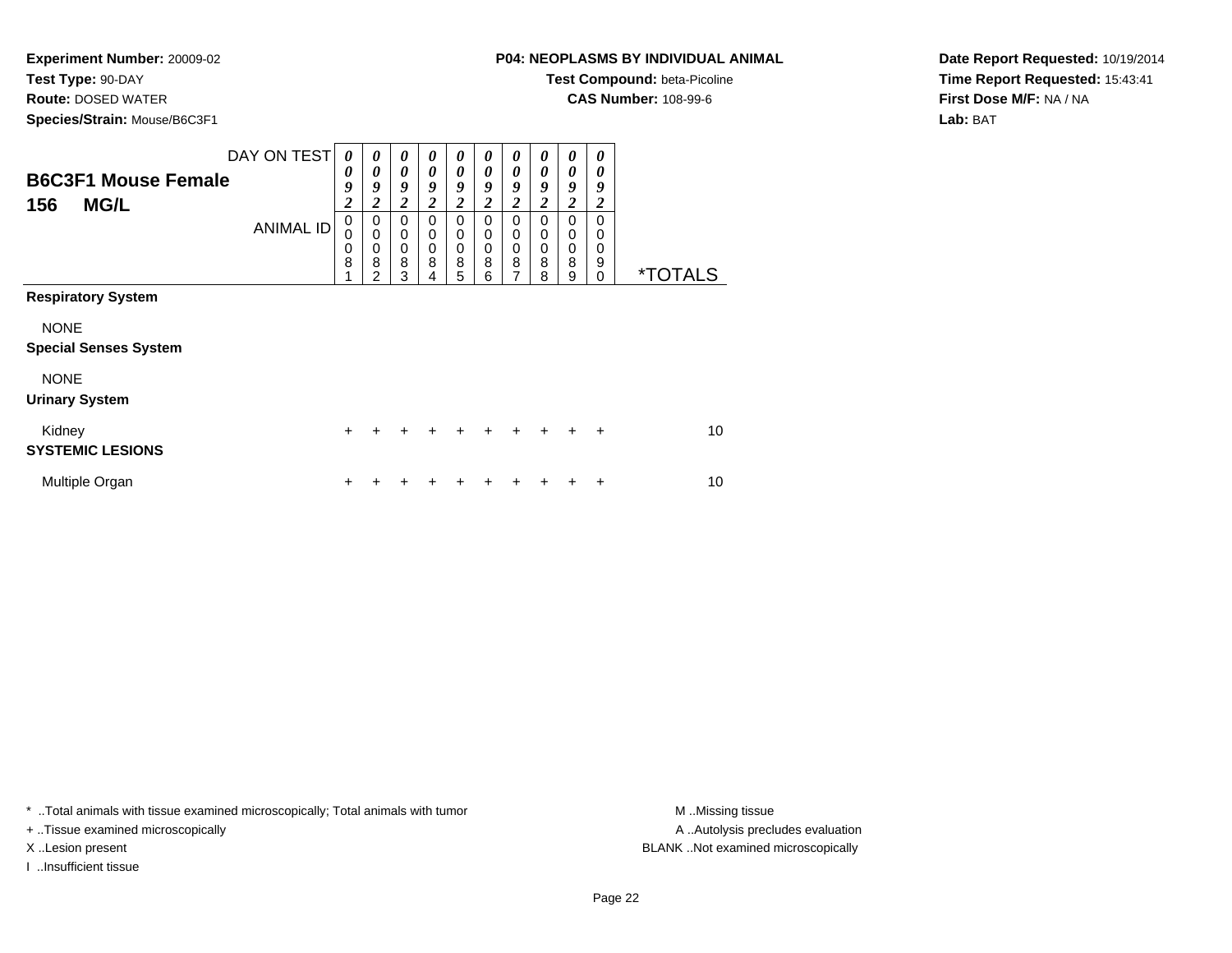**Test Type:** 90-DAY

**Route:** DOSED WATER

**Species/Strain:** Mouse/B6C3F1

#### **P04: NEOPLASMS BY INDIVIDUAL ANIMAL**

**Test Compound:** beta-Picoline

**CAS Number:** 108-99-6

**Date Report Requested:** 10/19/2014**Time Report Requested:** 15:43:41**First Dose M/F:** NA / NA**Lab:** BAT

| DAY ON TEST<br><b>B6C3F1 Mouse Female</b> | 0<br>$\boldsymbol{\theta}$<br>g | $\boldsymbol{\theta}$<br>0<br>9 | 0<br>0<br>9                | $\boldsymbol{\theta}$<br>0<br>9 | $\theta$<br>$\theta$<br>9  | $\theta$<br>0<br>9         | 0<br>$\boldsymbol{\theta}$<br>9 | $\theta$<br>0<br>9    | 0<br>0<br>9                       | 0<br>0<br>9 |                       |
|-------------------------------------------|---------------------------------|---------------------------------|----------------------------|---------------------------------|----------------------------|----------------------------|---------------------------------|-----------------------|-----------------------------------|-------------|-----------------------|
| <b>MG/L</b><br>312<br>ANIMAL ID           | 0<br>U<br>0<br>9                | 2<br>0<br>0<br>0<br>9<br>ົ      | 2<br>0<br>0<br>0<br>9<br>3 | 0<br>0<br>0<br>9<br>4           | 2<br>0<br>0<br>0<br>9<br>5 | 2<br>0<br>0<br>0<br>9<br>6 | 2<br>0<br>0<br>0<br>9<br>⇁      | 0<br>0<br>0<br>9<br>8 | 2<br>0<br>$\Omega$<br>0<br>9<br>9 |             | <i><b>*TOTALS</b></i> |
| <b>Alimentary System</b><br>$\cdots$      |                                 |                                 |                            |                                 |                            |                            |                                 |                       |                                   |             |                       |

NONE

**Cardiovascular System**

NONE

**Endocrine System**

NONE

**General Body System**

NONE

**Genital System**

NONE

**Hematopoietic System**

NONE

**Integumentary System**

NONE

**Musculoskeletal System**

NONE

**Nervous System**

NONE

\* ..Total animals with tissue examined microscopically; Total animals with tumor **M** ...Missing tissue M ...Missing tissue

+ ..Tissue examined microscopically

I ..Insufficient tissue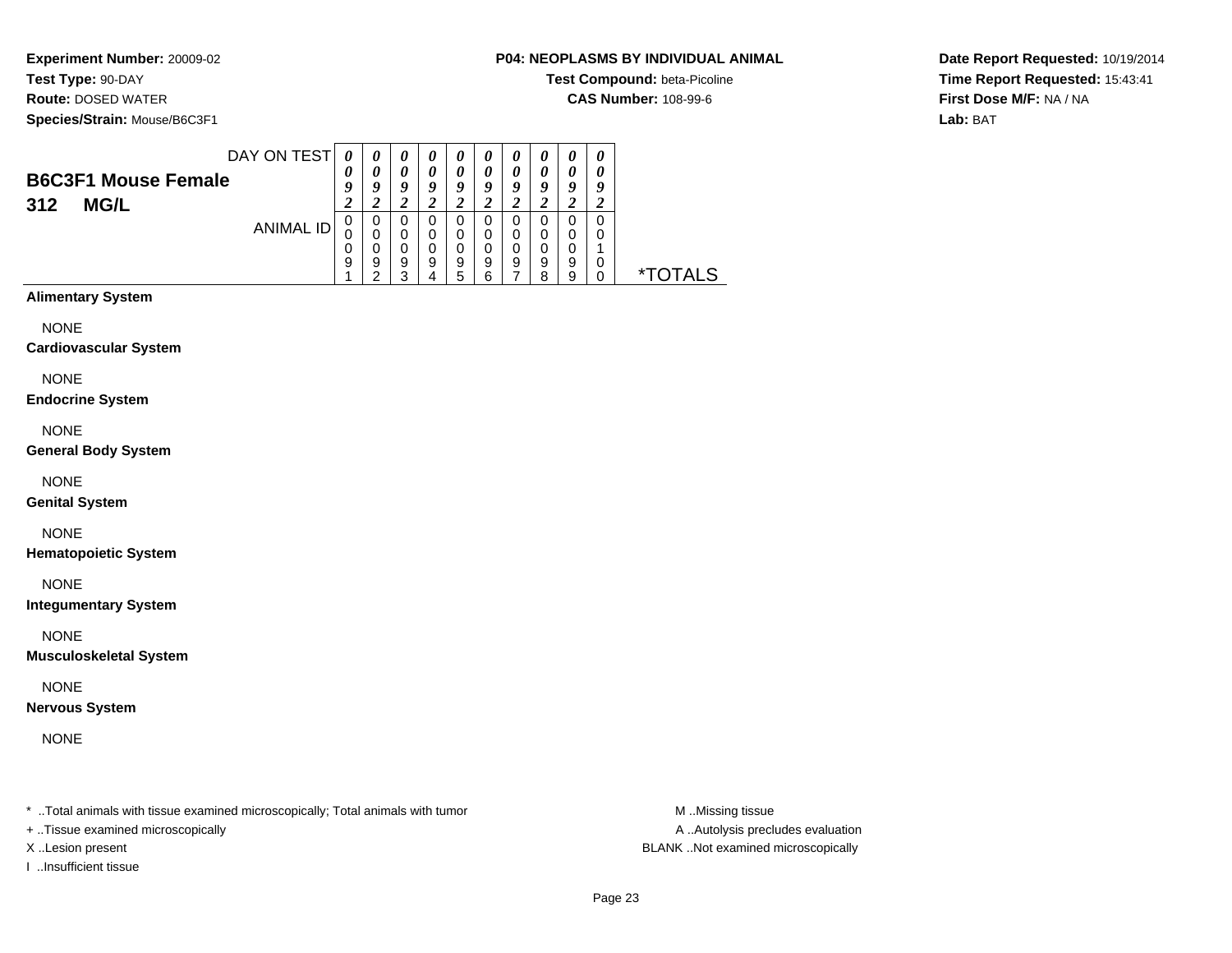**Test Type:** 90-DAY

**Route:** DOSED WATER

**Species/Strain:** Mouse/B6C3F1

**Test Compound:** beta-Picoline

**CAS Number:** 108-99-6

**Date Report Requested:** 10/19/2014**Time Report Requested:** 15:43:41**First Dose M/F:** NA / NA**Lab:** BAT

| <b>B6C3F1 Mouse Female</b><br><b>MG/L</b><br>312                                                                 | DAY ON TEST<br><b>ANIMAL ID</b> | $\boldsymbol{\theta}$<br>0<br>9<br>$\overline{\mathbf{c}}$<br>0<br>0<br>0<br>9 | 0<br>0<br>9<br>2<br>0<br>$\mathbf 0$<br>0<br>9<br>2 | $\theta$<br>0<br>9<br>$\boldsymbol{2}$<br>0<br>0<br>0<br>$\mathsf g$<br>3 | 0<br>0<br>9<br>$\overline{\mathbf{2}}$<br>$\Omega$<br>0<br>$\mathbf 0$<br>9<br>4 | 0<br>0<br>9<br>$\overline{\mathbf{2}}$<br>$\mathbf 0$<br>0<br>0<br>9<br>5 | 0<br>0<br>9<br>2<br>$\Omega$<br>0<br>$\mathbf 0$<br>9<br>6 | 0<br>0<br>9<br>$\overline{\mathbf{c}}$<br>0<br>0<br>0<br>9<br>7 | 0<br>0<br>9<br>2<br>0<br>$\mathbf 0$<br>$\mathbf 0$<br>9<br>8 | 0<br>0<br>9<br>2<br>$\Omega$<br>0<br>$\mathbf 0$<br>$\mathsf g$<br>9 | 0<br>0<br>9<br>2<br>$\Omega$<br>0<br>0<br>0 | <i><b>*TOTALS</b></i> |
|------------------------------------------------------------------------------------------------------------------|---------------------------------|--------------------------------------------------------------------------------|-----------------------------------------------------|---------------------------------------------------------------------------|----------------------------------------------------------------------------------|---------------------------------------------------------------------------|------------------------------------------------------------|-----------------------------------------------------------------|---------------------------------------------------------------|----------------------------------------------------------------------|---------------------------------------------|-----------------------|
| <b>Respiratory System</b><br><b>NONE</b><br><b>Special Senses System</b><br><b>NONE</b><br><b>Urinary System</b> |                                 |                                                                                |                                                     |                                                                           |                                                                                  |                                                                           |                                                            |                                                                 |                                                               |                                                                      |                                             |                       |
| Kidney<br><b>SYSTEMIC LESIONS</b>                                                                                |                                 | $\ddot{}$                                                                      |                                                     |                                                                           |                                                                                  | ÷                                                                         | ÷                                                          | ÷                                                               | $\ddot{}$                                                     | $\div$                                                               | $\div$                                      | 10                    |
| Multiple Organ                                                                                                   |                                 | ٠                                                                              |                                                     |                                                                           |                                                                                  |                                                                           |                                                            |                                                                 |                                                               |                                                                      | ÷                                           | 10                    |

\* ..Total animals with tissue examined microscopically; Total animals with tumor **M** . Missing tissue M ..Missing tissue

+ ..Tissue examined microscopically

I ..Insufficient tissue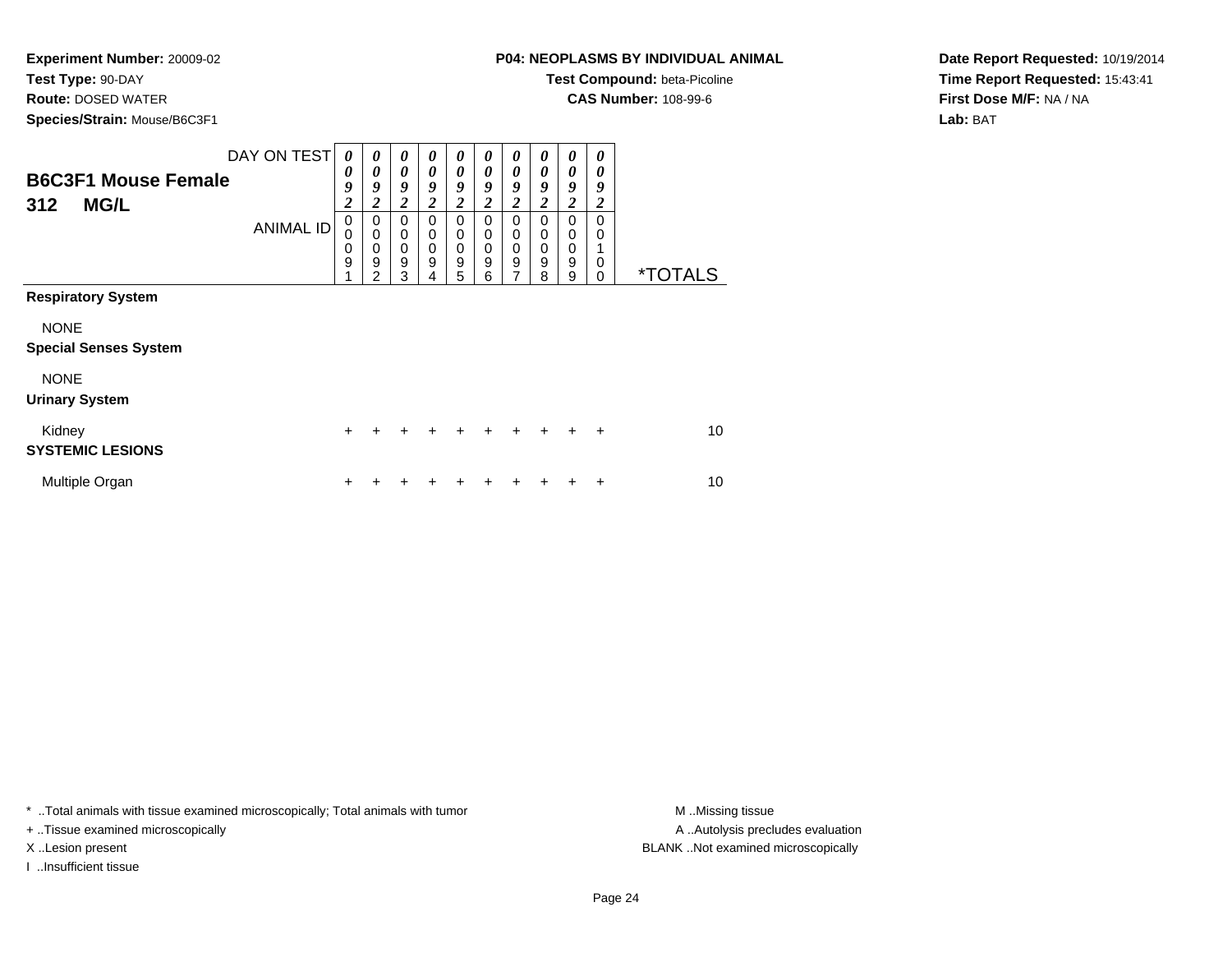**Experiment Number:** 20009-02**Test Type:** 90-DAY

# **Route:** DOSED WATER

**Species/Strain:** Mouse/B6C3F1

#### **P04: NEOPLASMS BY INDIVIDUAL ANIMAL**

**Test Compound:** beta-Picoline

**CAS Number:** 108-99-6

**Date Report Requested:** 10/19/2014**Time Report Requested:** 15:43:41**First Dose M/F:** NA / NA**Lab:** BAT

| DAY ON TEST<br><b>B6C3F1 Mouse Female</b> | 0<br>0<br>9 | 0<br>0<br>9 | $\boldsymbol{\theta}$<br>$\boldsymbol{\theta}$<br>9 | $\boldsymbol{\theta}$<br>0<br>9 | $\boldsymbol{\theta}$<br>0<br>9 | $\boldsymbol{\theta}$<br>0<br>9 | $\boldsymbol{\theta}$<br>$\boldsymbol{\theta}$<br>9 | $\boldsymbol{\theta}$<br>$\theta$<br>9 | 0<br>0<br>9 | 0<br>0<br>9 |                 |
|-------------------------------------------|-------------|-------------|-----------------------------------------------------|---------------------------------|---------------------------------|---------------------------------|-----------------------------------------------------|----------------------------------------|-------------|-------------|-----------------|
| <b>MG/L</b><br>625<br>ANIMAL ID           | 0           | 0<br>0      | 0<br>$\Omega$                                       | 0<br>$\Omega$                   | 0<br>0                          | 0<br>$\Omega$                   | 0<br>0                                              | 0<br>0                                 | 2<br>0<br>0 | 0<br>0      |                 |
| <b>Alimentary System</b>                  | 0           | 0<br>ົ      | 0<br>વ                                              | 0                               | 0<br>5                          | 0<br>6                          | 0                                                   | 0<br>я                                 | 0<br>9      |             | <i>*</i> TOTALS |

NONE

**Cardiovascular System**

NONE

**Endocrine System**

NONE

**General Body System**

NONE

**Genital System**

NONE

**Hematopoietic System**

NONE

**Integumentary System**

NONE

**Musculoskeletal System**

NONE

**Nervous System**

NONE

\* ..Total animals with tissue examined microscopically; Total animals with tumor **M** ...Missing tissue M ...Missing tissue

+ ..Tissue examined microscopically

I ..Insufficient tissue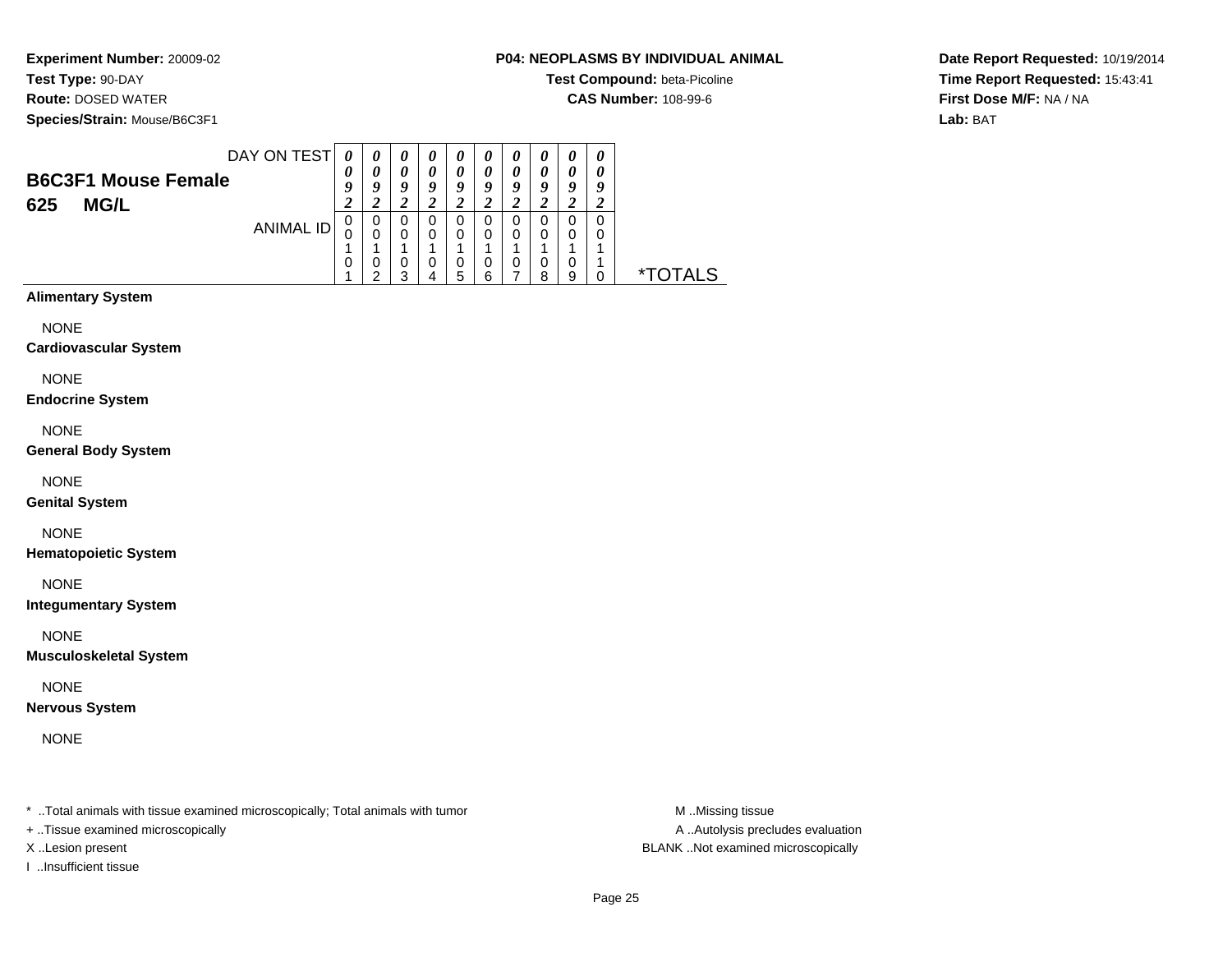**Test Type:** 90-DAY

**Route:** DOSED WATER

**Species/Strain:** Mouse/B6C3F1

**Test Compound:** beta-Picoline

**CAS Number:** 108-99-6

**Date Report Requested:** 10/19/2014**Time Report Requested:** 15:43:41**First Dose M/F:** NA / NA**Lab:** BAT

| <b>B6C3F1 Mouse Female</b><br><b>MG/L</b><br>625 | DAY ON TEST<br><b>ANIMAL ID</b> | 0<br>$\boldsymbol{\theta}$<br>9<br>$\overline{2}$<br>$\mathbf 0$<br>$\mathbf 0$<br>1<br>$\mathbf 0$ | 0<br>0<br>9<br>$\boldsymbol{2}$<br>$\mathbf 0$<br>$\mathbf 0$<br>$\mathbf 0$<br>2 | 0<br>0<br>9<br>$\boldsymbol{2}$<br>$\Omega$<br>$\mathbf 0$<br>0<br>3 | 0<br>0<br>9<br>$\boldsymbol{2}$<br>$\Omega$<br>0<br>0 | 0<br>0<br>9<br>$\boldsymbol{2}$<br>0<br>0<br>0<br>5 | 0<br>0<br>9<br>2<br>0<br>0<br>0<br>6 | 0<br>0<br>9<br>$\boldsymbol{2}$<br>0<br>0<br>0<br>7 | 0<br>0<br>9<br>2<br>0<br>0<br>0<br>8 | 0<br>0<br>9<br>2<br>$\Omega$<br>0<br>0<br>9 | 0<br>0<br>9<br>$\overline{2}$<br>$\Omega$<br>0<br>$\Omega$ | <i><b>*TOTALS</b></i> |
|--------------------------------------------------|---------------------------------|-----------------------------------------------------------------------------------------------------|-----------------------------------------------------------------------------------|----------------------------------------------------------------------|-------------------------------------------------------|-----------------------------------------------------|--------------------------------------|-----------------------------------------------------|--------------------------------------|---------------------------------------------|------------------------------------------------------------|-----------------------|
| <b>Respiratory System</b>                        |                                 |                                                                                                     |                                                                                   |                                                                      |                                                       |                                                     |                                      |                                                     |                                      |                                             |                                                            |                       |
| <b>NONE</b><br><b>Special Senses System</b>      |                                 |                                                                                                     |                                                                                   |                                                                      |                                                       |                                                     |                                      |                                                     |                                      |                                             |                                                            |                       |
| <b>NONE</b><br><b>Urinary System</b>             |                                 |                                                                                                     |                                                                                   |                                                                      |                                                       |                                                     |                                      |                                                     |                                      |                                             |                                                            |                       |
| Kidney<br><b>SYSTEMIC LESIONS</b>                |                                 | $+$                                                                                                 | $\div$                                                                            | ÷                                                                    | $\div$                                                | $\div$                                              | $\div$                               | ÷                                                   | $\ddot{}$                            | ÷                                           | $\ddot{}$                                                  | 10                    |
| Multiple Organ                                   |                                 | ٠                                                                                                   |                                                                                   |                                                                      |                                                       |                                                     |                                      |                                                     |                                      |                                             | ÷                                                          | 10                    |

\* ..Total animals with tissue examined microscopically; Total animals with tumor **M** . Missing tissue M ..Missing tissue

+ ..Tissue examined microscopically

I ..Insufficient tissue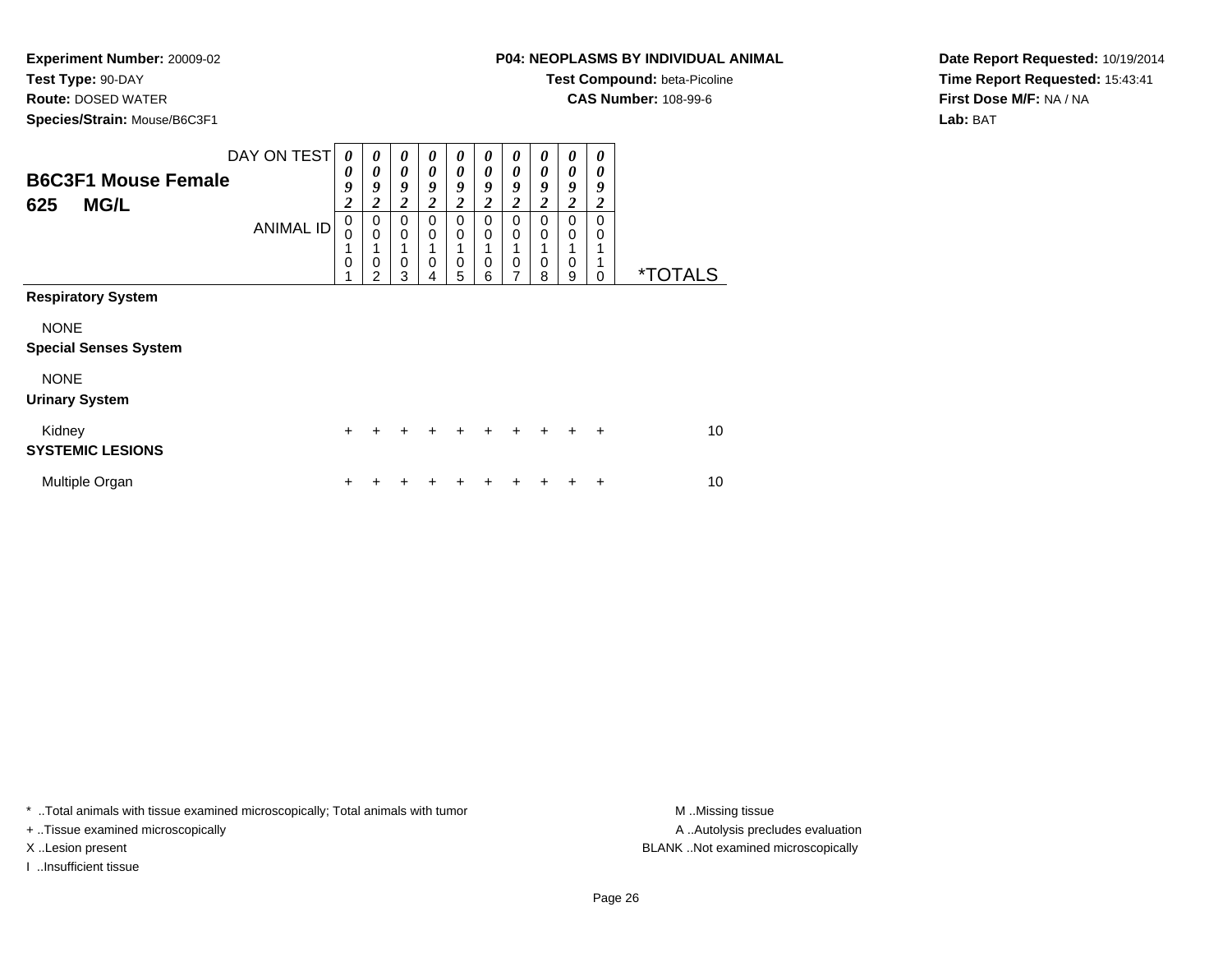**Test Type:** 90-DAY

**Route:** DOSED WATER

**Species/Strain:** Mouse/B6C3F1

**Test Compound:** beta-Picoline

**CAS Number:** 108-99-6

**Date Report Requested:** 10/19/2014**Time Report Requested:** 15:43:41**First Dose M/F:** NA / NA**Lab:** BAT

| <b>B6C3F1 Mouse Female</b><br>1250<br><b>MG/L</b> | DAY ON TEST<br><b>ANIMAL ID</b> | $\boldsymbol{\theta}$<br>0<br>9<br>$\overline{c}$<br>$\overline{0}$<br>$\mathbf 0$<br>1<br>1<br>1 | 0<br>$\boldsymbol{\theta}$<br>9<br>$\overline{\mathbf{c}}$<br>$\overline{0}$<br>$\mathbf 0$<br>1<br>1<br>$\overline{2}$ | 0<br>$\boldsymbol{\theta}$<br>9<br>$\overline{\mathbf{c}}$<br>$\mathbf 0$<br>$\pmb{0}$<br>1<br>1<br>3 | 0<br>$\boldsymbol{\theta}$<br>9<br>$\boldsymbol{2}$<br>$\mathbf 0$<br>$\pmb{0}$<br>1<br>1<br>4 | 0<br>0<br>9<br>$\boldsymbol{2}$<br>$\mathbf 0$<br>$\mathbf 0$<br>1<br>1<br>5 | 0<br>$\boldsymbol{\theta}$<br>9<br>$\boldsymbol{2}$<br>$\mathbf 0$<br>$\pmb{0}$<br>1<br>1<br>6 | 0<br>0<br>9<br>$\boldsymbol{2}$<br>$\overline{0}$<br>$\mathbf 0$<br>1<br>1<br>$\overline{7}$ | 0<br>$\boldsymbol{\theta}$<br>9<br>$\boldsymbol{2}$<br>$\mathbf 0$<br>$\mathbf 0$<br>1<br>1<br>8 | 0<br>$\boldsymbol{\theta}$<br>9<br>$\boldsymbol{2}$<br>$\overline{0}$<br>$\pmb{0}$<br>$\mathbf{1}$<br>1<br>9 | 0<br>0<br>9<br>$\boldsymbol{2}$<br>$\overline{0}$<br>$\mathbf 0$<br>1<br>$\overline{\mathbf{c}}$<br>$\Omega$ | <i><b>*TOTALS</b></i> |
|---------------------------------------------------|---------------------------------|---------------------------------------------------------------------------------------------------|-------------------------------------------------------------------------------------------------------------------------|-------------------------------------------------------------------------------------------------------|------------------------------------------------------------------------------------------------|------------------------------------------------------------------------------|------------------------------------------------------------------------------------------------|----------------------------------------------------------------------------------------------|--------------------------------------------------------------------------------------------------|--------------------------------------------------------------------------------------------------------------|--------------------------------------------------------------------------------------------------------------|-----------------------|
| <b>Alimentary System</b>                          |                                 |                                                                                                   |                                                                                                                         |                                                                                                       |                                                                                                |                                                                              |                                                                                                |                                                                                              |                                                                                                  |                                                                                                              |                                                                                                              |                       |
| Esophagus                                         |                                 | +                                                                                                 | +                                                                                                                       | +                                                                                                     | +                                                                                              | +                                                                            | +                                                                                              | +                                                                                            | +                                                                                                | +                                                                                                            | +                                                                                                            | 10                    |
| Gallbladder                                       |                                 | +                                                                                                 | $\ddot{}$                                                                                                               | +                                                                                                     | $\ddot{}$                                                                                      | $\ddot{}$                                                                    | +                                                                                              | +                                                                                            | +                                                                                                | $\ddot{}$                                                                                                    | $\ddot{}$                                                                                                    | 10                    |
| Intestine Large, Cecum                            |                                 | +                                                                                                 | +                                                                                                                       | $\ddot{}$                                                                                             | $\ddot{}$                                                                                      | $\ddot{}$                                                                    | +                                                                                              | +                                                                                            | +                                                                                                | +                                                                                                            | +                                                                                                            | 10                    |
| Intestine Large, Colon                            |                                 | +                                                                                                 | +                                                                                                                       | $\ddot{}$                                                                                             | $\ddot{}$                                                                                      | $\ddot{}$                                                                    | +                                                                                              | +                                                                                            | $\ddot{}$                                                                                        | $\ddot{}$                                                                                                    | $\ddot{}$                                                                                                    | 10                    |
| Intestine Large, Rectum                           |                                 | +                                                                                                 | +                                                                                                                       | +                                                                                                     | +                                                                                              | $\ddot{}$                                                                    | +                                                                                              | +                                                                                            | +                                                                                                | $\ddot{}$                                                                                                    | +                                                                                                            | 10                    |
| Intestine Small, Duodenum                         |                                 | +                                                                                                 | $\ddot{}$                                                                                                               | +                                                                                                     | $\ddot{}$                                                                                      | $\ddot{}$                                                                    | +                                                                                              | $\ddot{}$                                                                                    | +                                                                                                | $\ddot{}$                                                                                                    | $\ddot{}$                                                                                                    | 10                    |
| Intestine Small, Ileum                            |                                 | +                                                                                                 | +                                                                                                                       | +                                                                                                     | $\ddot{}$                                                                                      | $\ddot{}$                                                                    | +                                                                                              | +                                                                                            | +                                                                                                | +                                                                                                            | +                                                                                                            | 10                    |
| Intestine Small, Jejunum                          |                                 | +                                                                                                 | +                                                                                                                       | $\ddot{}$                                                                                             | $\ddot{}$                                                                                      | $\ddot{}$                                                                    | +                                                                                              | $\ddot{}$                                                                                    | $\ddot{}$                                                                                        | $\ddot{}$                                                                                                    | $\ddot{}$                                                                                                    | 10                    |
| Liver                                             |                                 | +                                                                                                 | +                                                                                                                       | $\ddot{}$                                                                                             | $\ddot{}$                                                                                      | $\ddot{}$                                                                    | +                                                                                              | +                                                                                            | +                                                                                                | $\ddot{}$                                                                                                    | +                                                                                                            | 10                    |
| Pancreas                                          |                                 | +                                                                                                 | +                                                                                                                       | $\ddot{}$                                                                                             | $\ddot{}$                                                                                      | $\ddot{}$                                                                    | +                                                                                              | $\ddot{}$                                                                                    | +                                                                                                | $\ddot{}$                                                                                                    | $\ddot{}$                                                                                                    | 10                    |
| <b>Salivary Glands</b>                            |                                 | +                                                                                                 | $\ddot{}$                                                                                                               | $\ddot{}$                                                                                             | $\ddot{}$                                                                                      | $\ddot{}$                                                                    | $\ddot{}$                                                                                      | $\ddot{}$                                                                                    | $\ddot{}$                                                                                        | $\ddot{}$                                                                                                    | $\ddot{}$                                                                                                    | 10                    |
| Stomach, Forestomach                              |                                 | +                                                                                                 | $\ddot{}$                                                                                                               | $\ddot{}$                                                                                             | $\ddot{}$                                                                                      | $\ddot{}$                                                                    | $\ddot{}$                                                                                      | $\ddot{}$                                                                                    | $+$                                                                                              | $\ddot{}$                                                                                                    | $\ddot{}$                                                                                                    | 10                    |
| Stomach, Glandular                                |                                 | $\ddot{}$                                                                                         | +                                                                                                                       | $\ddot{}$                                                                                             | $\ddot{}$                                                                                      | $\ddot{}$                                                                    | ÷                                                                                              | $\ddot{}$                                                                                    | $\ddot{}$                                                                                        | $+$                                                                                                          | $\ddot{}$                                                                                                    | 10                    |
| <b>Cardiovascular System</b>                      |                                 |                                                                                                   |                                                                                                                         |                                                                                                       |                                                                                                |                                                                              |                                                                                                |                                                                                              |                                                                                                  |                                                                                                              |                                                                                                              |                       |
| <b>Blood Vessel</b>                               |                                 | +                                                                                                 | +                                                                                                                       | +                                                                                                     | +                                                                                              | +                                                                            | +                                                                                              | +                                                                                            | +                                                                                                | +                                                                                                            | +                                                                                                            | 10                    |
| Heart                                             |                                 | $\ddot{}$                                                                                         |                                                                                                                         | Ł                                                                                                     |                                                                                                |                                                                              |                                                                                                | ÷                                                                                            |                                                                                                  |                                                                                                              | $\ddot{}$                                                                                                    | 10                    |
| <b>Endocrine System</b>                           |                                 |                                                                                                   |                                                                                                                         |                                                                                                       |                                                                                                |                                                                              |                                                                                                |                                                                                              |                                                                                                  |                                                                                                              |                                                                                                              |                       |
| <b>Adrenal Cortex</b>                             |                                 | +                                                                                                 | +                                                                                                                       | +                                                                                                     | +                                                                                              | +                                                                            | +                                                                                              | +                                                                                            | +                                                                                                | +                                                                                                            | +                                                                                                            | 10                    |
| Adrenal Medulla                                   |                                 | +                                                                                                 |                                                                                                                         | +                                                                                                     | +                                                                                              | +                                                                            | +                                                                                              | +                                                                                            | +                                                                                                | +                                                                                                            | +                                                                                                            | 10                    |
| Islets, Pancreatic                                |                                 | +                                                                                                 | +                                                                                                                       | +                                                                                                     |                                                                                                | +                                                                            | +                                                                                              | +                                                                                            | +                                                                                                | +                                                                                                            | +                                                                                                            | 10                    |

\* ..Total animals with tissue examined microscopically; Total animals with tumor **M** . Missing tissue M ..Missing tissue

+ ..Tissue examined microscopically

I ..Insufficient tissue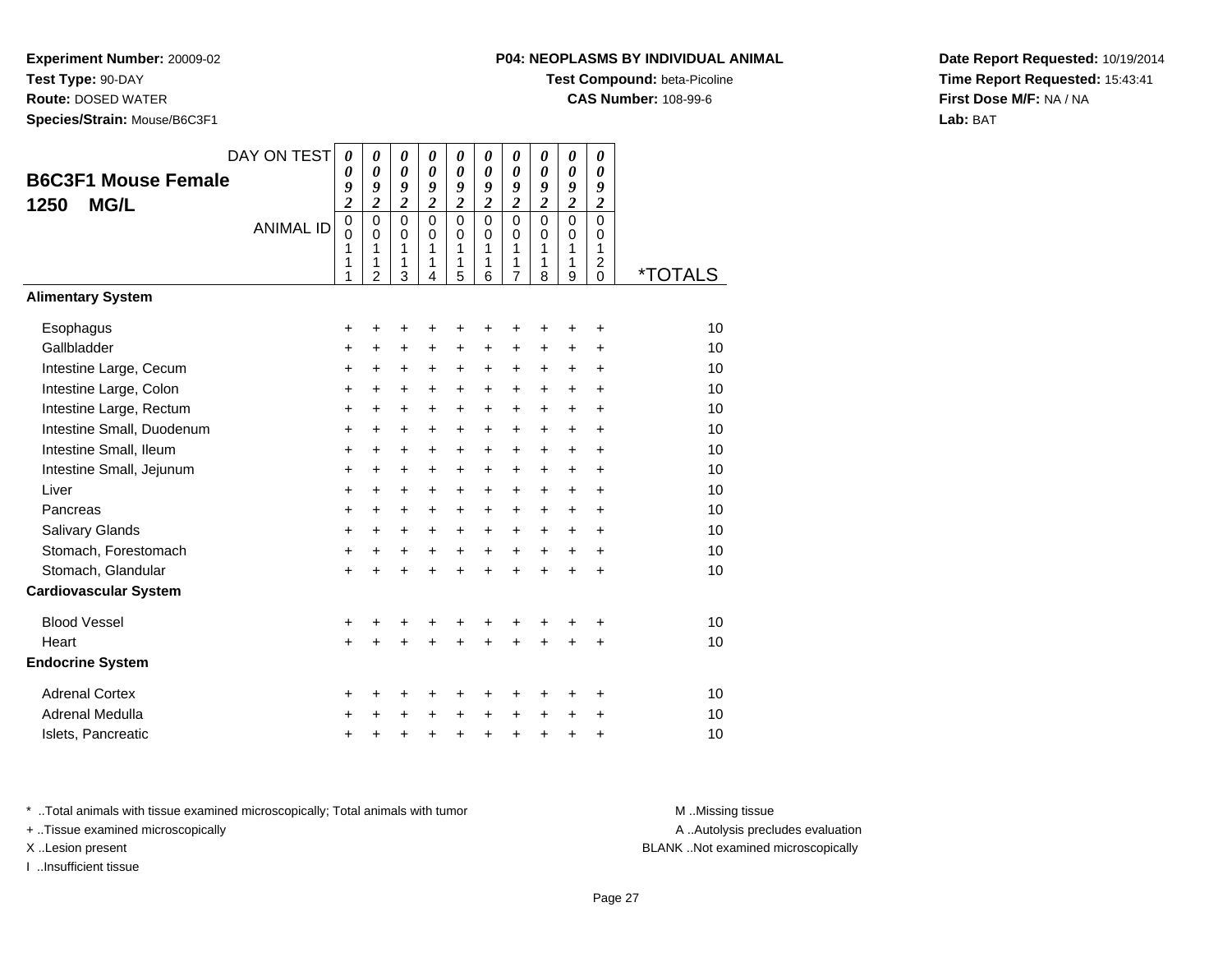**Test Type:** 90-DAY

**Route:** DOSED WATER

**Species/Strain:** Mouse/B6C3F1

#### **P04: NEOPLASMS BY INDIVIDUAL ANIMAL**

**Test Compound:** beta-Picoline

**CAS Number:** 108-99-6

**Date Report Requested:** 10/19/2014**Time Report Requested:** 15:43:41**First Dose M/F:** NA / NA**Lab:** BAT

| <b>B6C3F1 Mouse Female</b><br><b>MG/L</b><br>1250 | DAY ON TEST<br><b>ANIMAL ID</b> | $\boldsymbol{\theta}$<br>0<br>9<br>$\overline{\mathbf{c}}$<br>$\mathbf 0$<br>$\mathbf 0$<br>1<br>1<br>1 | 0<br>$\boldsymbol{\theta}$<br>9<br>$\boldsymbol{2}$<br>$\mathbf 0$<br>$\mathbf 0$<br>1<br>1<br>$\overline{2}$ | 0<br>$\boldsymbol{\theta}$<br>9<br>$\boldsymbol{2}$<br>$\mathbf 0$<br>$\mathbf 0$<br>1<br>1<br>3 | 0<br>$\boldsymbol{\theta}$<br>9<br>$\overline{\mathbf{c}}$<br>$\mathbf 0$<br>$\mathbf 0$<br>1<br>1<br>$\overline{4}$ | 0<br>0<br>9<br>$\overline{\mathbf{c}}$<br>$\mathbf 0$<br>$\mathbf 0$<br>1<br>1<br>5 | 0<br>0<br>9<br>$\overline{\mathbf{c}}$<br>0<br>0<br>1<br>1<br>6 | 0<br>0<br>9<br>$\overline{\mathbf{c}}$<br>$\mathbf 0$<br>$\mathbf 0$<br>1<br>1<br>$\overline{7}$ | 0<br>0<br>9<br>$\overline{\mathbf{c}}$<br>0<br>0<br>1<br>1<br>8 | 0<br>$\boldsymbol{\theta}$<br>9<br>$\overline{\mathbf{c}}$<br>$\mathbf 0$<br>$\mathbf 0$<br>1<br>1<br>$\mathsf g$ | 0<br>$\boldsymbol{\theta}$<br>9<br>$\boldsymbol{2}$<br>$\mathbf 0$<br>0<br>1<br>$\overline{c}$<br>0 | <i><b>*TOTALS</b></i> |
|---------------------------------------------------|---------------------------------|---------------------------------------------------------------------------------------------------------|---------------------------------------------------------------------------------------------------------------|--------------------------------------------------------------------------------------------------|----------------------------------------------------------------------------------------------------------------------|-------------------------------------------------------------------------------------|-----------------------------------------------------------------|--------------------------------------------------------------------------------------------------|-----------------------------------------------------------------|-------------------------------------------------------------------------------------------------------------------|-----------------------------------------------------------------------------------------------------|-----------------------|
| Parathyroid Gland                                 |                                 | $\ddot{}$                                                                                               | M                                                                                                             | $\ddot{}$                                                                                        | $\ddot{}$                                                                                                            | $\ddot{}$                                                                           | M                                                               | $\ddot{}$                                                                                        | $\ddot{}$                                                       | $\ddot{}$                                                                                                         | $\ddot{}$                                                                                           | 8                     |
| <b>Pituitary Gland</b>                            |                                 | +                                                                                                       | М                                                                                                             | $\ddot{}$                                                                                        | $\ddot{}$                                                                                                            | +                                                                                   | $\ddot{}$                                                       | $\ddot{}$                                                                                        | +                                                               | +                                                                                                                 | $\ddot{}$                                                                                           | 9                     |
| <b>Thyroid Gland</b>                              |                                 | $\ddot{}$                                                                                               | $\ddot{}$                                                                                                     | $\ddot{}$                                                                                        | $\ddot{}$                                                                                                            | $\ddot{}$                                                                           | $\ddot{}$                                                       | $\ddot{}$                                                                                        | $\ddot{}$                                                       | $\ddot{}$                                                                                                         | +                                                                                                   | 10                    |
| <b>General Body System</b>                        |                                 |                                                                                                         |                                                                                                               |                                                                                                  |                                                                                                                      |                                                                                     |                                                                 |                                                                                                  |                                                                 |                                                                                                                   |                                                                                                     |                       |
| <b>NONE</b>                                       |                                 |                                                                                                         |                                                                                                               |                                                                                                  |                                                                                                                      |                                                                                     |                                                                 |                                                                                                  |                                                                 |                                                                                                                   |                                                                                                     |                       |
| <b>Genital System</b>                             |                                 |                                                                                                         |                                                                                                               |                                                                                                  |                                                                                                                      |                                                                                     |                                                                 |                                                                                                  |                                                                 |                                                                                                                   |                                                                                                     |                       |
| <b>Clitoral Gland</b>                             |                                 | +                                                                                                       | ٠                                                                                                             | ٠                                                                                                | ÷                                                                                                                    | ٠                                                                                   | +                                                               | +                                                                                                | ٠                                                               | ٠                                                                                                                 | +                                                                                                   | 10                    |
| Ovary                                             |                                 | $\ddot{}$                                                                                               | +                                                                                                             | $\ddot{}$                                                                                        | $\ddot{}$                                                                                                            | +                                                                                   | $\ddot{}$                                                       | +                                                                                                | +                                                               | +                                                                                                                 | +                                                                                                   | 10                    |
| <b>Uterus</b>                                     |                                 | $\ddot{}$                                                                                               | $\ddot{}$                                                                                                     | $\ddot{}$                                                                                        | +                                                                                                                    | $\ddot{}$                                                                           | $\ddot{}$                                                       | $\ddot{}$                                                                                        | +                                                               | +                                                                                                                 | $\ddot{}$                                                                                           | 10                    |
| <b>Hematopoietic System</b>                       |                                 |                                                                                                         |                                                                                                               |                                                                                                  |                                                                                                                      |                                                                                     |                                                                 |                                                                                                  |                                                                 |                                                                                                                   |                                                                                                     |                       |
| <b>Bone Marrow</b>                                |                                 | +                                                                                                       | +                                                                                                             | +                                                                                                | ٠                                                                                                                    |                                                                                     |                                                                 | +                                                                                                |                                                                 | +                                                                                                                 | +                                                                                                   | 10                    |
| Lymph Node, Mandibular                            |                                 | +                                                                                                       | +                                                                                                             | +                                                                                                | M                                                                                                                    | +                                                                                   | $\pm$                                                           | +                                                                                                | М                                                               | +                                                                                                                 | +                                                                                                   | 8                     |
| Lymph Node, Mesenteric                            |                                 | $\ddot{}$                                                                                               | +                                                                                                             | +                                                                                                | $\ddot{}$                                                                                                            | +                                                                                   | ٠                                                               | ٠                                                                                                | +                                                               | +                                                                                                                 | ÷                                                                                                   | 10                    |
| Spleen                                            |                                 | $\ddot{}$                                                                                               | +                                                                                                             | +                                                                                                | $\ddot{}$                                                                                                            | $\ddot{}$                                                                           | $\ddot{}$                                                       | $\ddot{}$                                                                                        | $\ddot{}$                                                       | $\ddot{}$                                                                                                         | $\ddot{}$                                                                                           | 10                    |
| Thymus                                            |                                 | $\ddot{}$                                                                                               | $\ddot{}$                                                                                                     | $\ddot{}$                                                                                        | $\ddot{}$                                                                                                            | $\ddot{}$                                                                           | $\ddot{}$                                                       | ÷                                                                                                | ÷                                                               | $\ddot{}$                                                                                                         | $\ddot{}$                                                                                           | 10                    |
| <b>Integumentary System</b>                       |                                 |                                                                                                         |                                                                                                               |                                                                                                  |                                                                                                                      |                                                                                     |                                                                 |                                                                                                  |                                                                 |                                                                                                                   |                                                                                                     |                       |
| Mammary Gland                                     |                                 | +                                                                                                       | +                                                                                                             | +                                                                                                |                                                                                                                      | +                                                                                   | +                                                               | +                                                                                                |                                                                 | +                                                                                                                 | +                                                                                                   | 10                    |
| Skin                                              |                                 | $\ddot{}$                                                                                               |                                                                                                               | +                                                                                                |                                                                                                                      |                                                                                     |                                                                 |                                                                                                  |                                                                 | +                                                                                                                 | +                                                                                                   | 10                    |
| <b>Musculoskeletal System</b>                     |                                 |                                                                                                         |                                                                                                               |                                                                                                  |                                                                                                                      |                                                                                     |                                                                 |                                                                                                  |                                                                 |                                                                                                                   |                                                                                                     |                       |
| Bone                                              |                                 | +                                                                                                       | ٠                                                                                                             |                                                                                                  |                                                                                                                      |                                                                                     |                                                                 |                                                                                                  | +                                                               | +                                                                                                                 | +                                                                                                   | 10                    |

\* ..Total animals with tissue examined microscopically; Total animals with tumor **M** . Missing tissue M ..Missing tissue

+ ..Tissue examined microscopically

I ..Insufficient tissue